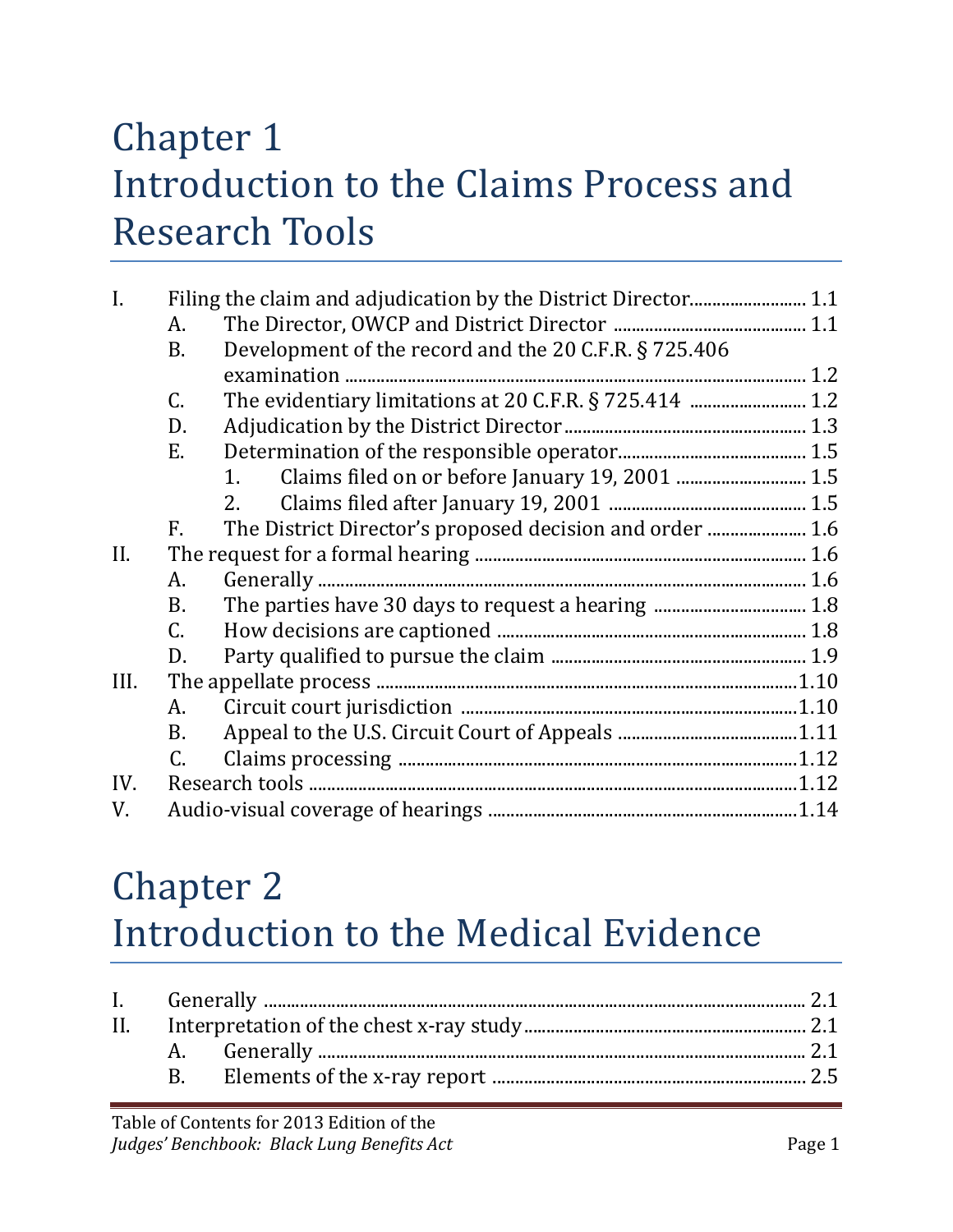|           | 1. |                |                                                 |
|-----------|----|----------------|-------------------------------------------------|
|           | 2. |                |                                                 |
|           |    | a.             |                                                 |
|           |    | $\mathbf{b}$ . |                                                 |
|           |    | C.             |                                                 |
|           |    | d.             |                                                 |
|           |    | e.             |                                                 |
|           | 3. |                |                                                 |
|           | 4. |                |                                                 |
|           | 5. |                |                                                 |
|           |    |                |                                                 |
| А.        |    |                |                                                 |
| <b>B.</b> |    |                |                                                 |
| C.        |    |                |                                                 |
| D.        |    |                |                                                 |
|           |    |                |                                                 |
| Ε.        |    |                |                                                 |
|           |    |                |                                                 |
|           |    |                | The forced vital capacity (FVC) and the maximum |

#### Chapter 3 General Principles of Weighing Medical Evidence

|     | А. |                                                        |  |
|-----|----|--------------------------------------------------------|--|
|     | B. | Claims adjudicated under 20 C.F.R. Part 727 or         |  |
|     |    |                                                        |  |
|     |    |                                                        |  |
| II. |    |                                                        |  |
|     | А. |                                                        |  |
|     |    | 1. For claims filed on or before January 19, 2001  3.2 |  |
|     |    | 2.                                                     |  |
|     | B. |                                                        |  |
|     |    | 1.                                                     |  |
|     |    | 2.                                                     |  |
|     |    |                                                        |  |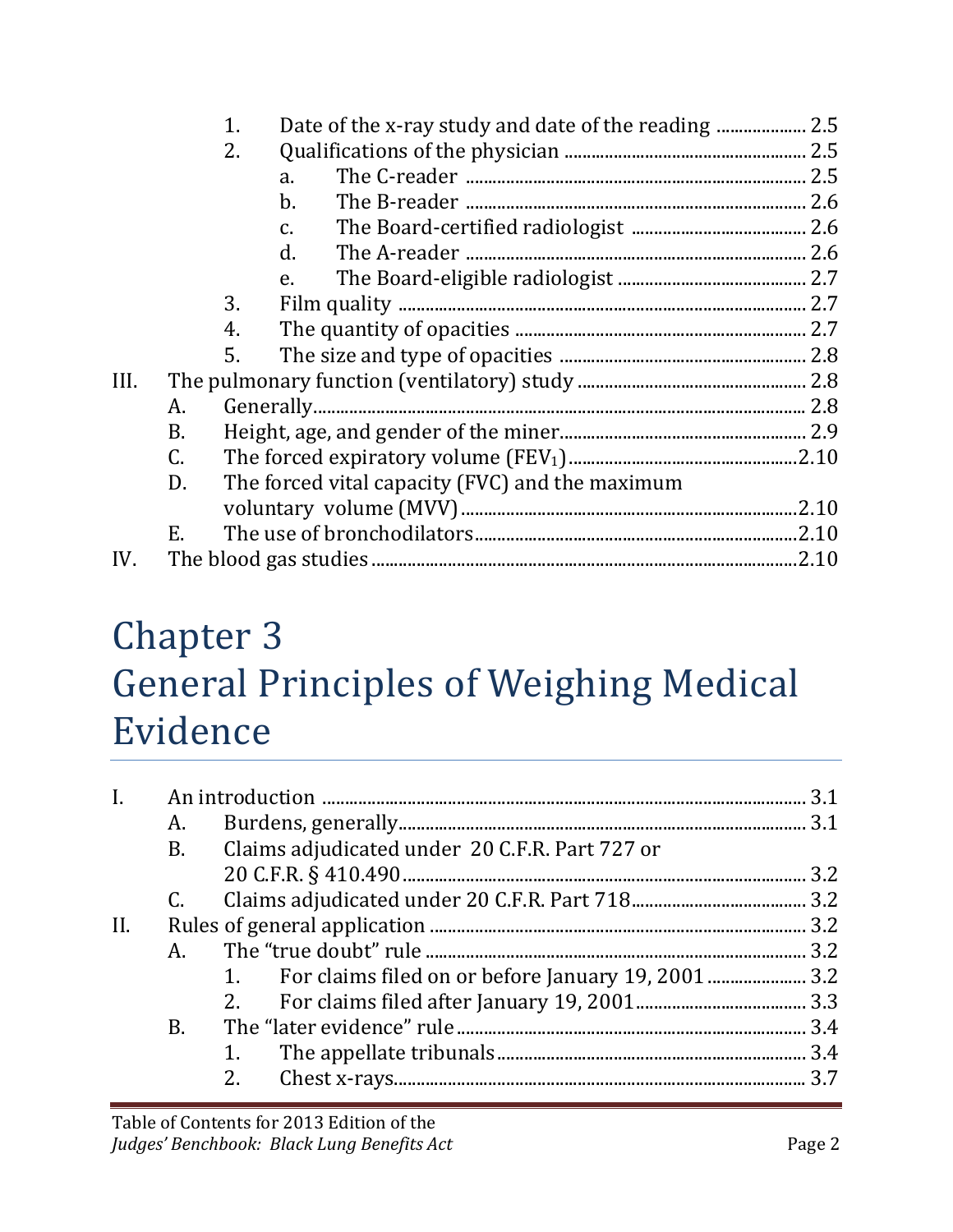|      |    |    | a.                                                         |  |
|------|----|----|------------------------------------------------------------|--|
|      |    |    | Length of time between studies, qualifications of<br>$b$ . |  |
|      |    |    |                                                            |  |
|      |    | 3. |                                                            |  |
|      |    | 4. |                                                            |  |
|      |    | 5. |                                                            |  |
|      | C. |    |                                                            |  |
|      |    | 1. |                                                            |  |
|      |    |    | a.                                                         |  |
|      |    |    | Mechanical application, held improper 3.9<br>b.            |  |
|      |    | 2. |                                                            |  |
|      |    | 3. |                                                            |  |
|      | D. |    |                                                            |  |
|      |    | 1. | For medical evidence developed on or before                |  |
|      |    |    |                                                            |  |
|      |    |    | a.                                                         |  |
|      |    |    | Quality standards under<br>b.                              |  |
|      |    |    |                                                            |  |
|      |    |    | Applicability of Part 718 standards to<br>$\mathcal{C}$ .  |  |
|      |    |    |                                                            |  |
|      |    | 2. | For medical evidence developed after                       |  |
|      |    |    |                                                            |  |
|      |    |    | a.                                                         |  |
|      |    |    | $\mathbf b$ .                                              |  |
|      |    |    | $C_{\bullet}$                                              |  |
|      |    |    | d.                                                         |  |
|      |    |    | e.                                                         |  |
|      |    |    | f.                                                         |  |
|      |    |    | Hospitalization and treatment records 3.18<br>g.           |  |
|      |    | 3. | Challenging quality of evidence, burdens for 3.18          |  |
|      | Е. |    |                                                            |  |
|      |    | 1. | Allegations of bias based on adverse opinion               |  |
|      |    |    |                                                            |  |
|      |    | 2. | Department of Labor sponsored examination3.20              |  |
|      | F. |    | Cumulative, repetitious, or immaterial evidence3.20        |  |
| III. |    |    |                                                            |  |
|      | A. |    |                                                            |  |
|      |    | 1. |                                                            |  |
|      |    |    |                                                            |  |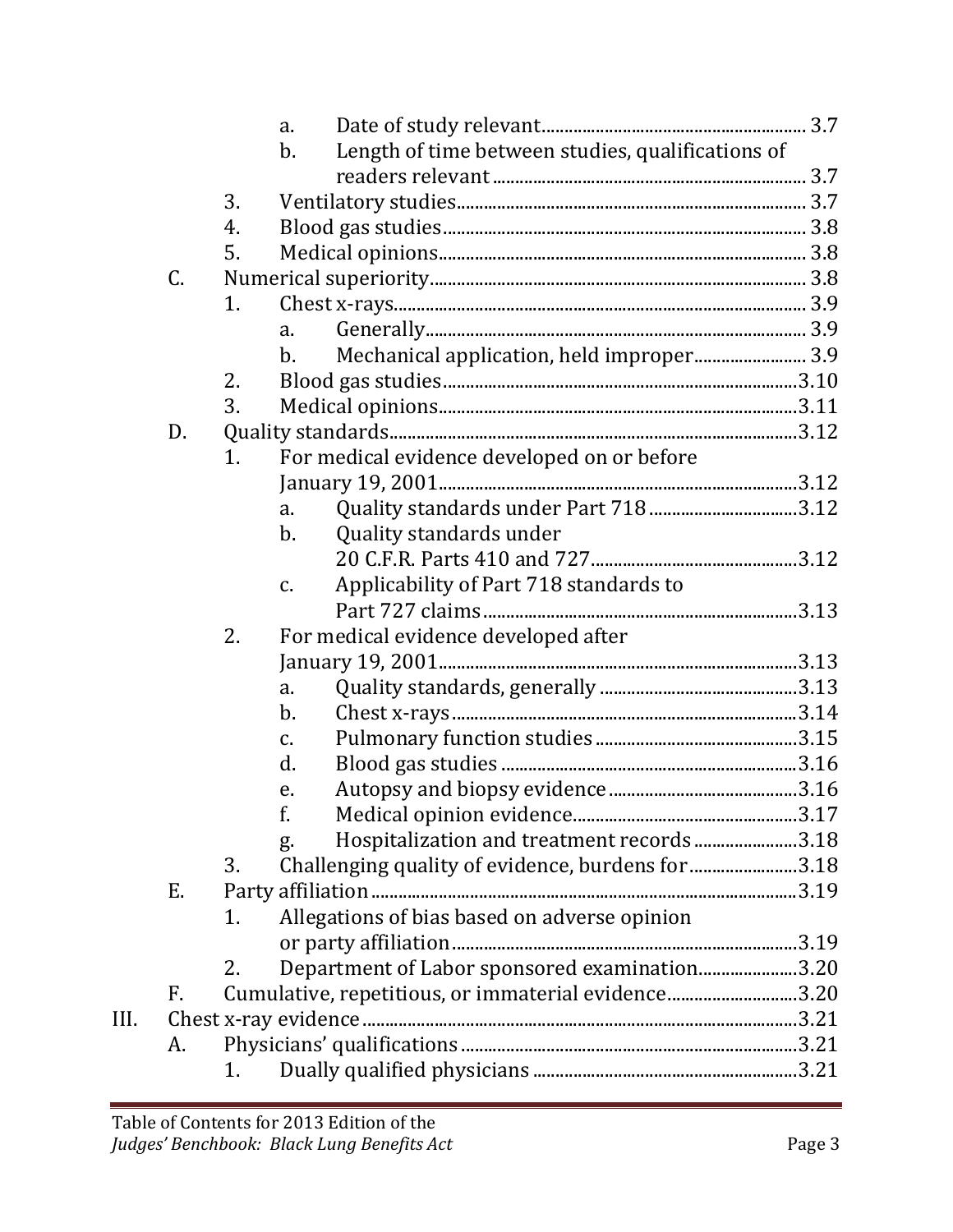|     |           |    | a.                                                            |  |
|-----|-----------|----|---------------------------------------------------------------|--|
|     |           |    | $\mathbf{b}$ .                                                |  |
|     |           | 2. | Board-certified and board-eligible radiologists3.22           |  |
|     |           | 3. |                                                               |  |
|     |           | 4. |                                                               |  |
|     |           | 5. |                                                               |  |
|     |           | 6. |                                                               |  |
|     | <b>B.</b> |    |                                                               |  |
|     |           | 1. |                                                               |  |
|     |           | 2. |                                                               |  |
|     |           |    | a.                                                            |  |
|     |           |    | No bias, alternative versus<br>$b_{\cdot}$                    |  |
|     |           |    |                                                               |  |
|     |           | 3. | Treatment record and use of the ILO form3.26                  |  |
|     | C.        |    | Interpretation that is silent regarding pneumoconiosis3.27    |  |
|     | D.        |    |                                                               |  |
|     | E.        |    | Digital x-rays and CT-scans considered separately from        |  |
|     |           |    |                                                               |  |
| IV. |           |    |                                                               |  |
|     | A.        |    |                                                               |  |
|     | <b>B.</b> |    |                                                               |  |
|     | C.        |    |                                                               |  |
|     |           | 1. |                                                               |  |
|     |           |    | "Poor" cooperation or comprehension3.30<br>a.                 |  |
|     |           |    | "Fair" cooperation or comprehension 3.30<br>$\mathbf b$ .     |  |
|     |           |    | Non-conforming, non-qualifying study<br>$\mathcal{C}$ .       |  |
|     |           |    |                                                               |  |
|     |           | 2. | Requirement of three tracings and                             |  |
|     |           |    |                                                               |  |
|     |           | 3. | Testing conducted during hospitalization3.31                  |  |
|     | D.        |    |                                                               |  |
| V.  |           |    | Blood gas studies                                             |  |
|     | A.        |    |                                                               |  |
|     | <b>B.</b> |    |                                                               |  |
|     |           | 1. |                                                               |  |
|     |           |    | a.                                                            |  |
|     |           |    | Technical validation of study, value of 3.34<br>$\mathbf b$ . |  |
|     |           | 2. |                                                               |  |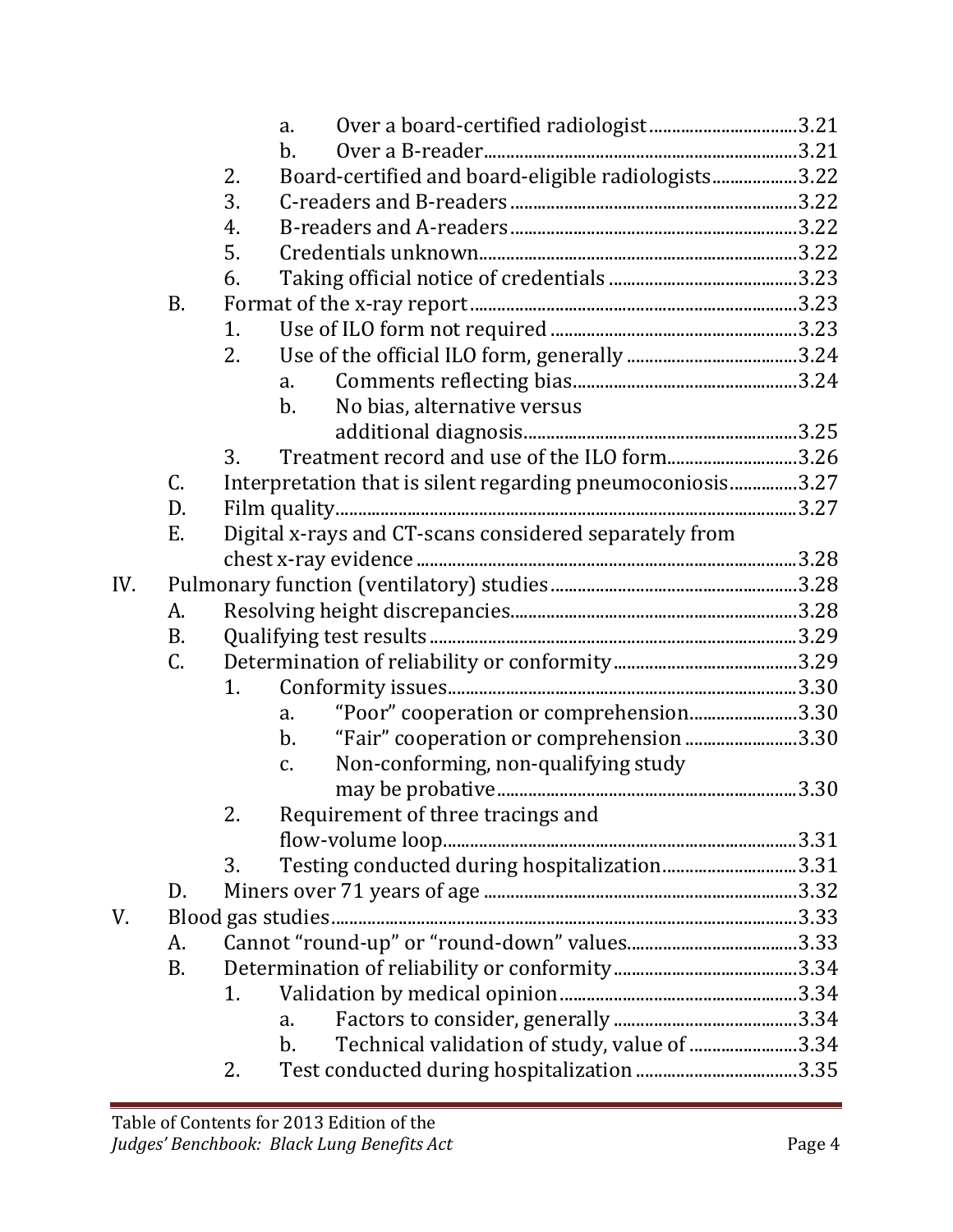|     |           |     | a.             | For testing conducted on or before                      |  |
|-----|-----------|-----|----------------|---------------------------------------------------------|--|
|     |           |     |                |                                                         |  |
|     |           |     | $b$ .          | For testing conducted after January 19, 20013.35        |  |
| VI. |           |     |                |                                                         |  |
|     | A.        |     |                | Well-documented, well-reasoned opinion defined3.36      |  |
|     | <b>B.</b> |     |                | Undocumented and unreasoned opinion,                    |  |
|     |           |     |                |                                                         |  |
|     |           | 1.  |                |                                                         |  |
|     |           | 2.  |                | Separation of probative, non-probative                  |  |
|     |           |     |                |                                                         |  |
|     |           | 3.  |                |                                                         |  |
|     |           | 4.  |                |                                                         |  |
|     |           | 5.  |                |                                                         |  |
|     |           | 6.  |                | Reliance on unreliable study, subjective complaints3.41 |  |
|     |           | 7.  |                | Inaccurate coal mine employment or                      |  |
|     |           |     |                |                                                         |  |
|     |           | 8.  |                |                                                         |  |
|     |           |     | a.             |                                                         |  |
|     |           |     | $\mathbf{b}$ . | Reversibility on pulmonary function testing             |  |
|     |           |     |                |                                                         |  |
|     |           | 9.  |                | Legal pneumoconiosis, smoking versus coal dust          |  |
|     |           |     |                |                                                         |  |
|     |           | 10. |                | Medical opinion cannot be based on                      |  |
|     |           |     |                |                                                         |  |
|     | C.        |     |                |                                                         |  |
|     |           | 1.  |                |                                                         |  |
|     |           |     | a.             | For medical opinions developed on or before             |  |
|     |           |     |                |                                                         |  |
|     |           |     | $\mathbf b$ .  | For medical reports generated after                     |  |
|     |           |     |                |                                                         |  |
|     |           | 2.  |                |                                                         |  |
|     |           | 3.  |                | Non-examining or consultative physician 3.53            |  |
|     |           | 4.  |                | Conviction or lapse of licensure, effect of 3.54        |  |
|     |           |     | a.             | Lapse in licensure standing alone; opinion              |  |
|     |           |     |                |                                                         |  |
|     |           |     | $\mathbf b$ .  | Conviction for activities related to                    |  |
|     |           |     |                |                                                         |  |
|     | D.        |     |                |                                                         |  |
|     |           |     |                |                                                         |  |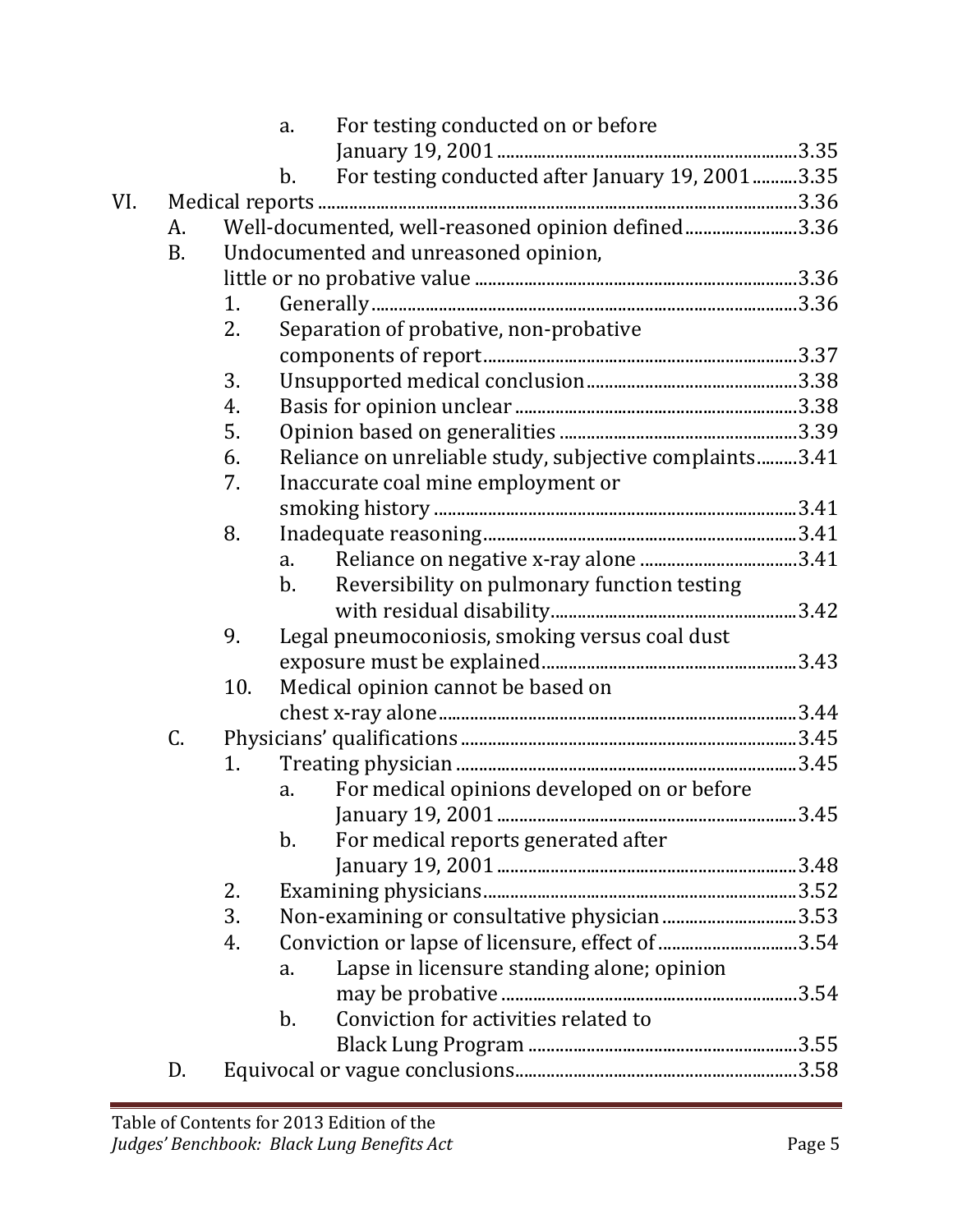|    | 1. |                                                            |  |
|----|----|------------------------------------------------------------|--|
|    | 2. | Inadvisability of return to coal mine employment3.59       |  |
|    | 3. |                                                            |  |
|    | 4. | Should work in "dust-free environment" too vague3.59       |  |
|    | 5. |                                                            |  |
|    | 6. | Presumption at 20 C.F.R. § 718.203, effect of 3.61         |  |
| Ε. |    | Physician's opinion based on premises contrary to          |  |
|    |    |                                                            |  |
|    | 1. |                                                            |  |
|    | 2. |                                                            |  |
|    | 3. |                                                            |  |
|    | 4. |                                                            |  |
| F. |    |                                                            |  |
| G. |    |                                                            |  |
| Н. |    |                                                            |  |
| I. |    | A physician's views regarding the nature of pneumoconiosis |  |
|    |    |                                                            |  |
|    | 1. | Coal mine employment preserves lung function3.68           |  |
|    | 2. | Simple pneumoconiosis cannot be totally disabling3.69      |  |
|    | 3. | No pneumoconiosis based solely on negative x-ray3.69       |  |
|    | 4. | Pneumoconiosis does not cause, or seldom causes,           |  |
|    |    |                                                            |  |
|    |    | a.                                                         |  |
|    |    | Not "hostile-to-the-Act,"<br>$\mathbf{b}$ .                |  |
|    |    |                                                            |  |
|    | 5. | Pneumoconiosis "not expected"                              |  |
|    |    |                                                            |  |
|    | 6. | Pneumoconiosis does not progress after exposure            |  |
|    |    |                                                            |  |
|    | 7. | Pneumoconiosis expected to cause "restriction 3.76         |  |
|    | 8. |                                                            |  |
|    | 9. |                                                            |  |
| J. |    |                                                            |  |
|    | 1. |                                                            |  |
|    | 2. |                                                            |  |
|    | 3. |                                                            |  |
|    | 4. |                                                            |  |
|    | 5. |                                                            |  |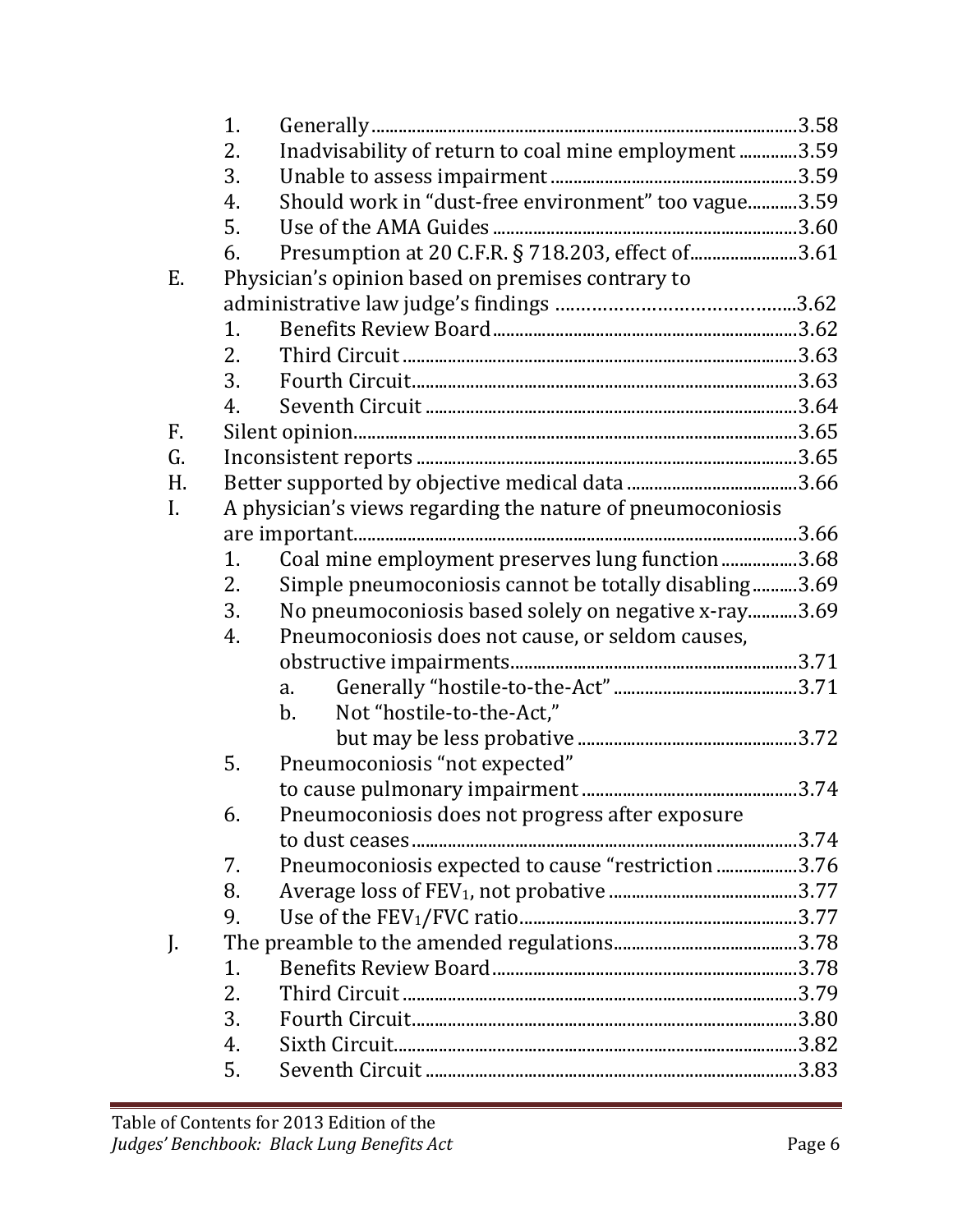|      | К. |    |                                                          |  |
|------|----|----|----------------------------------------------------------|--|
|      |    | 1. |                                                          |  |
|      |    | 2. |                                                          |  |
|      |    | 3. | Checklist for consideration of medical literature3.86    |  |
|      | L. |    | Reliance on non-qualifying or non-conforming testing3.92 |  |
|      |    | 1. |                                                          |  |
|      |    | 2. |                                                          |  |
|      |    | 3. |                                                          |  |
|      |    | 4. |                                                          |  |
|      |    | 5. |                                                          |  |
|      | М. |    |                                                          |  |
|      |    | 1. | Extensive data considered, report probative3.95          |  |
|      |    | 2. | Incomplete data considered, report less probative3.95    |  |
|      | N. |    | Physical limitations contained in medical report3.95     |  |
|      | 0. |    |                                                          |  |
|      | Ρ. |    |                                                          |  |
|      | Q. |    | Weighing "other evidence" under 20 C.F.R. § 718.107 3.97 |  |
|      |    | 1. |                                                          |  |
|      |    |    | Should not be weighed under 20 C.F.R.<br>a.              |  |
|      |    |    | § 718.202(a)(1) or 20 C.F.R. § 718.304(a) 3.97           |  |
|      |    |    | Not per se more probative than<br>$b$ .                  |  |
|      |    |    |                                                          |  |
|      |    | 2. | Digital x-rays, not be weighed under 20 C.F.R.           |  |
|      |    |    |                                                          |  |
| VII. |    |    |                                                          |  |
|      | A. |    |                                                          |  |
|      |    | 1. | Performing the autopsy versus review of the slides3.100  |  |
|      |    |    | Greater weight to prosector's report,<br>a.              |  |
|      |    |    |                                                          |  |
|      |    |    | Greater weight to prosector's report,<br>$b$ .           |  |
|      |    |    |                                                          |  |
|      |    | 2. | Opinion of autopsy prosector versus                      |  |
|      |    |    |                                                          |  |
|      | B. |    |                                                          |  |
|      |    |    |                                                          |  |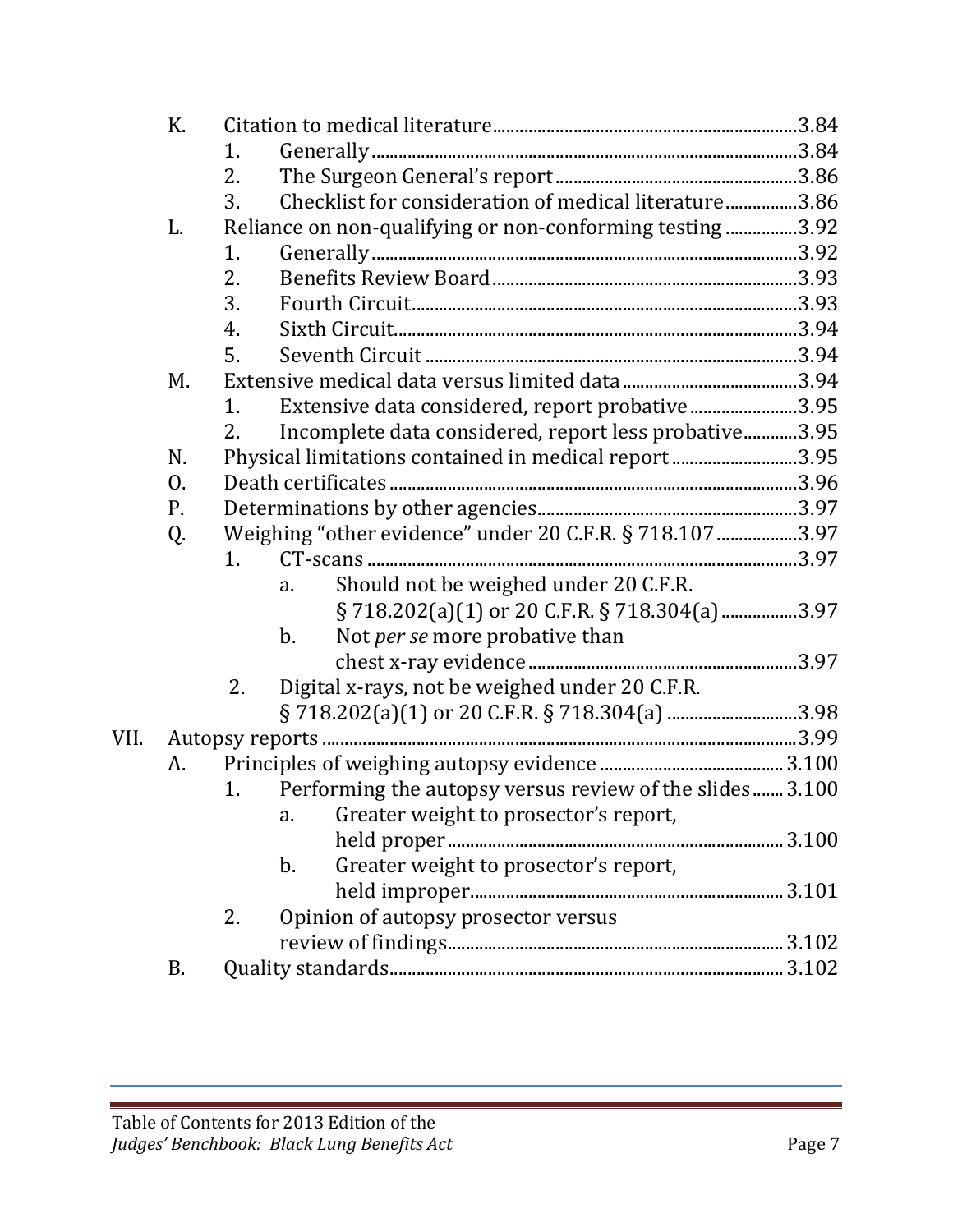#### Chapter 4 Limitations on Admission of Evidence for Purposes of Entitlement and Responsible Operator Designation

| I. |           |    |                                                                        |  |
|----|-----------|----|------------------------------------------------------------------------|--|
|    | А.        |    |                                                                        |  |
|    |           | 1. |                                                                        |  |
|    |           | 2. |                                                                        |  |
|    |           | 3. | Parties must designate evidence; use of the evidence                   |  |
|    |           |    |                                                                        |  |
|    |           | 4. |                                                                        |  |
|    |           | 5. | Administrative Law Judge not required to retain                        |  |
|    |           |    |                                                                        |  |
|    |           | 6. |                                                                        |  |
|    |           |    | $\mathbf{a}$ .                                                         |  |
|    |           |    | $b$ .                                                                  |  |
|    |           |    | $\mathcal{C}$ .                                                        |  |
|    |           |    | Evidence generated by opposing, dismissed party  4.4<br>$\mathbf{d}$ . |  |
|    | <b>B.</b> |    | Evidence rulings must be made <i>prior to</i> issuance of              |  |
|    |           |    |                                                                        |  |
|    | C.        |    | An original claim or a claim filed pursuant to                         |  |
|    |           |    |                                                                        |  |
|    |           | 1. |                                                                        |  |
|    |           | 2. | In support of responsible operator's or                                |  |
|    |           |    |                                                                        |  |
|    |           | 3. | "Rebuttal" of x-ray study conducted as part of the                     |  |
|    |           |    |                                                                        |  |
|    |           | 4. | Rebuttal of each case-in-chief                                         |  |
|    |           |    |                                                                        |  |
|    |           | 5. | No operator, the Director, OWCP may exercise the                       |  |
|    |           |    |                                                                        |  |
|    | D.        |    |                                                                        |  |
|    |           | 1. |                                                                        |  |
|    |           | 2. |                                                                        |  |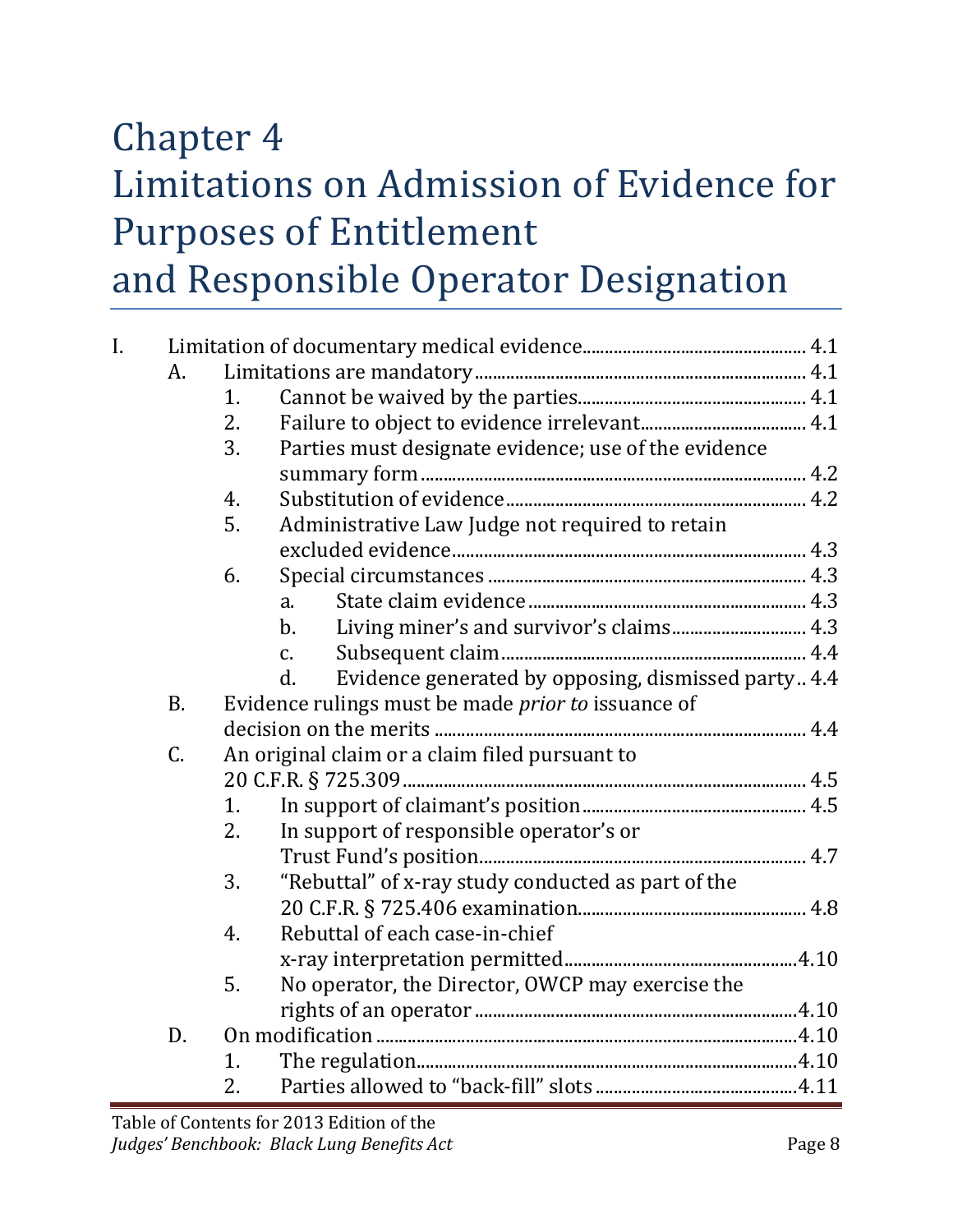|                | 3. | Rebuttal provisions from 20 C.F.R. § 725.414 are                 |  |
|----------------|----|------------------------------------------------------------------|--|
|                |    |                                                                  |  |
| E.             |    | Hospitalization and treatment records unaffected 4.11            |  |
|                | 1. |                                                                  |  |
|                | 2. |                                                                  |  |
|                |    | a.                                                               |  |
|                |    | $b_{-}$                                                          |  |
|                |    | "Medical report" versus treatment record4.13<br>$C_{\bullet}$    |  |
| F.             |    |                                                                  |  |
|                | 1. | No quality standards, evidence of reliability under              |  |
|                |    |                                                                  |  |
|                | 2. |                                                                  |  |
|                |    | Limited to one case-in-chief report<br>a.                        |  |
|                |    |                                                                  |  |
|                |    | Rebuttal of case-in-chief report allowed  4.14<br>$\mathbf{b}$ . |  |
|                | 3. | "Other evidence" in treatment records;                           |  |
|                |    | criteria at 20 C.F.R. § 718.107(b) must be met4.15               |  |
| G.             |    |                                                                  |  |
|                | 1. |                                                                  |  |
|                | 2. | Separate physical examination by same physician,                 |  |
|                |    |                                                                  |  |
|                | 3. | Distinction between treatment note                               |  |
|                |    |                                                                  |  |
|                | 4. | Expert's consideration of inadmissible evidence,                 |  |
|                |    |                                                                  |  |
| H <sub>r</sub> |    |                                                                  |  |
|                | 1. |                                                                  |  |
|                | 2. |                                                                  |  |
|                | 3. |                                                                  |  |
| $\mathbf{I}$ . |    | "Good cause" standard for admitting evidence                     |  |
|                |    |                                                                  |  |
|                | 1. |                                                                  |  |
|                |    | a.                                                               |  |
|                |    | $\mathbf b$ .                                                    |  |
|                |    | C.                                                               |  |
|                |    | Applying "good cause" under 20 C.F.R.<br>d.                      |  |
|                |    |                                                                  |  |
|                |    | "Good cause" under 20 C.F.R. §§ 725.414<br>e.                    |  |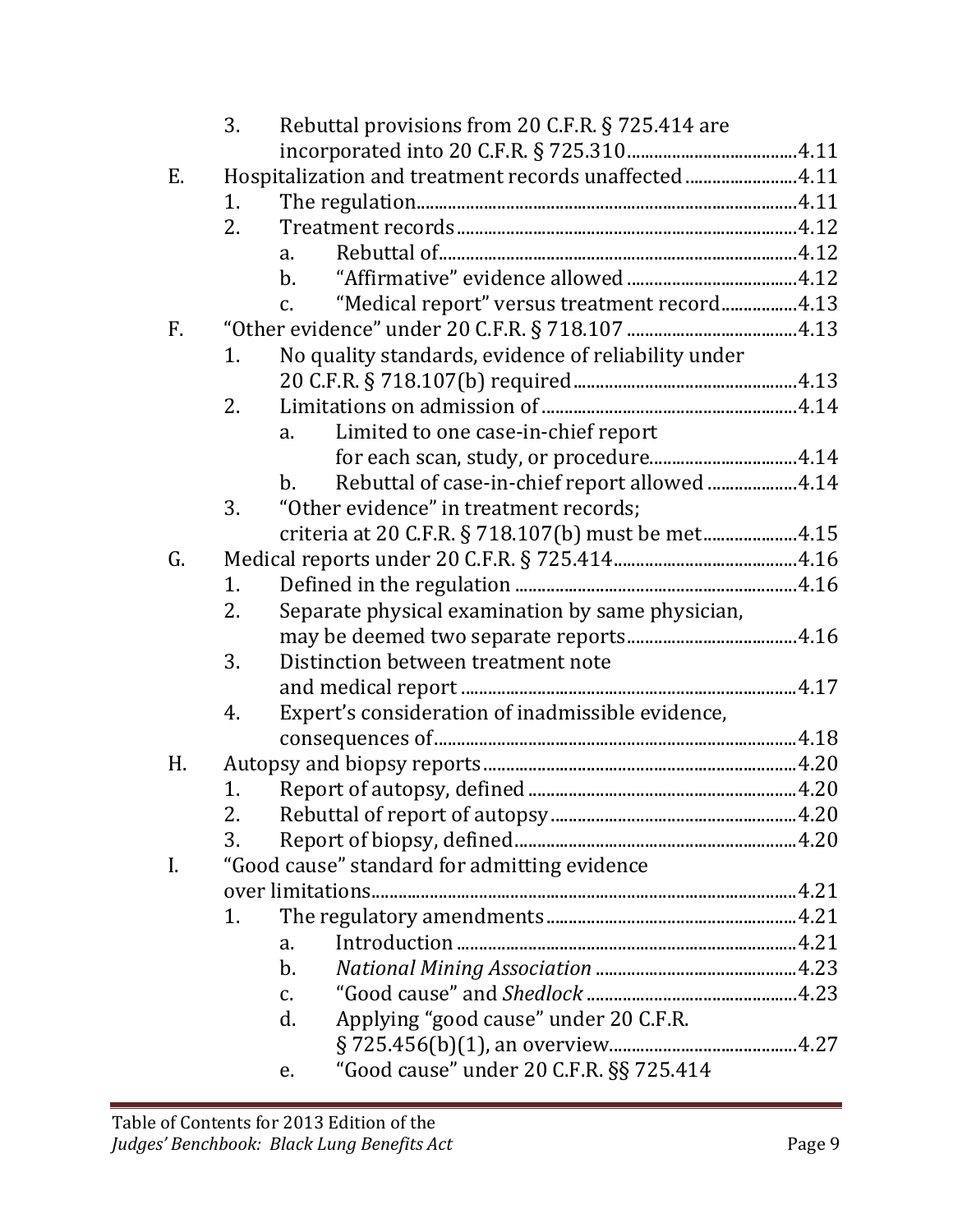|      | J.          | Referral of claim by District Director; not required to include |  |
|------|-------------|-----------------------------------------------------------------|--|
|      |             |                                                                 |  |
| II.  |             |                                                                 |  |
|      | A.          |                                                                 |  |
|      | <b>B.</b>   | Evidence related to responsible operator excluded absent        |  |
|      |             |                                                                 |  |
|      |             | 1.                                                              |  |
|      |             | 2.<br>Case law interpreting                                     |  |
|      |             |                                                                 |  |
|      |             | Medical records cannot be offered absent<br>a.                  |  |
|      |             | showing of "extraordinary circumstances" 4.34                   |  |
|      |             | Carrier bound by same standard<br>$\mathbf b$ .                 |  |
|      |             |                                                                 |  |
|      | $C_{\cdot}$ | Dismissal by Administrative Law Judge not permitted4.36         |  |
|      | D.          |                                                                 |  |
|      | E.          |                                                                 |  |
|      | F.          | Filing a subsequent claim under 20 C.F.R. § 725.3094.38         |  |
| III. |             |                                                                 |  |
|      | A.          |                                                                 |  |
|      |             | Must provide one of two "medical reports"4.39<br>1.             |  |
|      |             | 2.<br>Testimony of radiologist inadmissible except as           |  |
|      |             |                                                                 |  |
|      |             | 3.<br>Testimony of treating physician,                          |  |
|      |             |                                                                 |  |
|      | <b>B.</b>   |                                                                 |  |
|      | $C_{\cdot}$ |                                                                 |  |
|      | D.          |                                                                 |  |
|      | E.          |                                                                 |  |
|      | F.          |                                                                 |  |

#### Chapter 5 What Is the Applicable Law?

|  | The amended regulations promulgated in |  |
|--|----------------------------------------|--|
|  |                                        |  |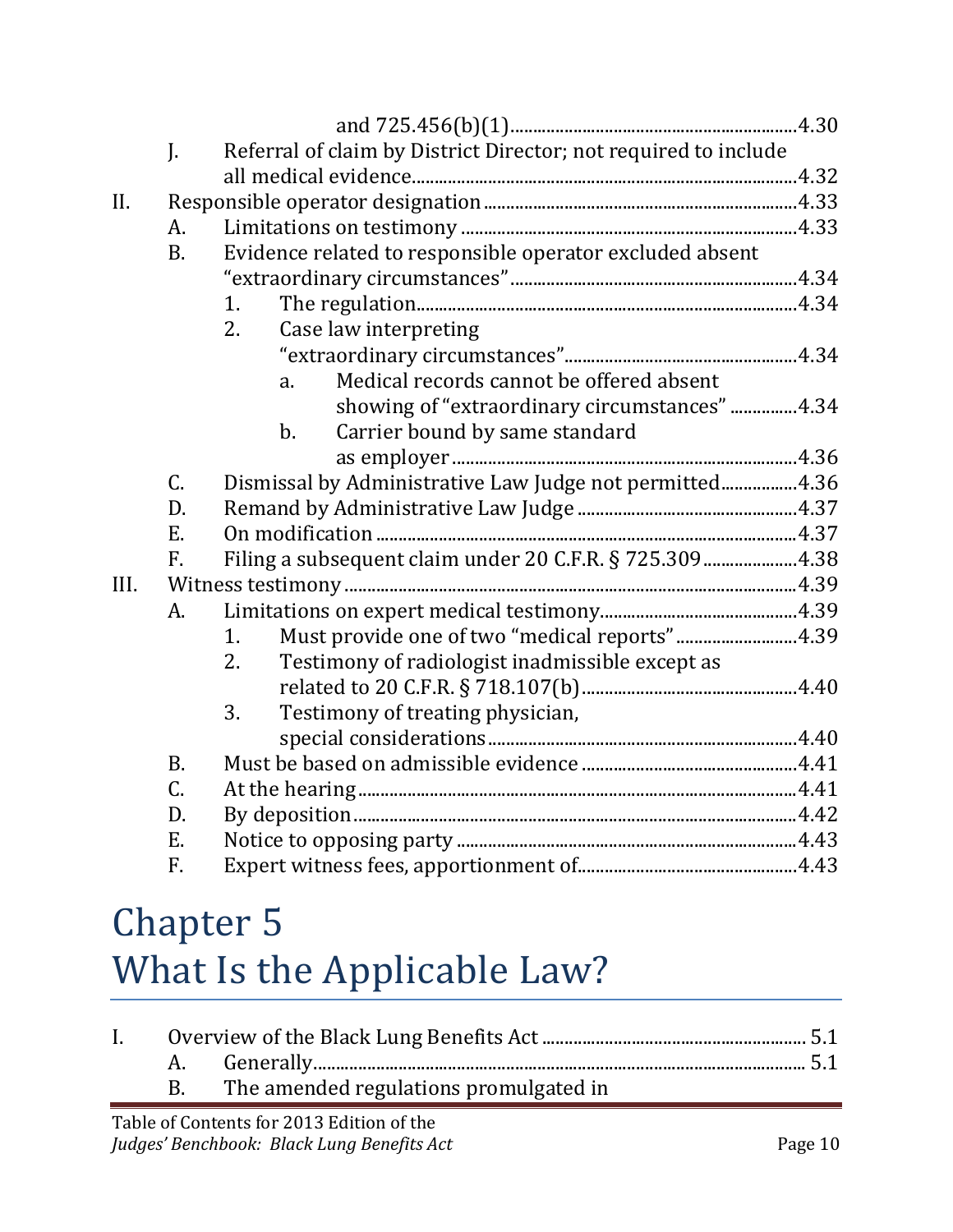| II.  |    |                                                                 |  |
|------|----|-----------------------------------------------------------------|--|
|      | A. |                                                                 |  |
|      | B. |                                                                 |  |
|      | C. |                                                                 |  |
|      | D. |                                                                 |  |
|      | E. |                                                                 |  |
|      | F. |                                                                 |  |
|      | G. |                                                                 |  |
|      | H. |                                                                 |  |
| III. |    |                                                                 |  |
| IV.  |    |                                                                 |  |
| V.   |    |                                                                 |  |
| VI.  |    | Addresses and phone numbers of Circuit Courts; jurisdiction5.10 |  |

#### Chapter 6 Definition of Coal Miner and Length of Coal Mine Employment

| $\mathbf{I}$ . |    |    |                                                                |  |
|----------------|----|----|----------------------------------------------------------------|--|
| II.            |    |    |                                                                |  |
|                | А. |    |                                                                |  |
|                |    | 1. |                                                                |  |
|                |    | 2. |                                                                |  |
|                |    |    | $a_{\cdot}$                                                    |  |
|                |    |    | Rebuttable presumption of "miner" status 6.3<br>$\mathbf{b}$ . |  |
|                | B. |    |                                                                |  |
|                |    | 1. |                                                                |  |
|                |    | 2. | Merger of "status" and "function" prongs                       |  |
|                |    |    |                                                                |  |
|                |    |    | a.                                                             |  |
|                |    |    | $b$ .                                                          |  |
|                |    |    | $C_{\bullet}$                                                  |  |
|                |    |    | $d_{-}$                                                        |  |
|                |    | 3. |                                                                |  |
|                |    |    |                                                                |  |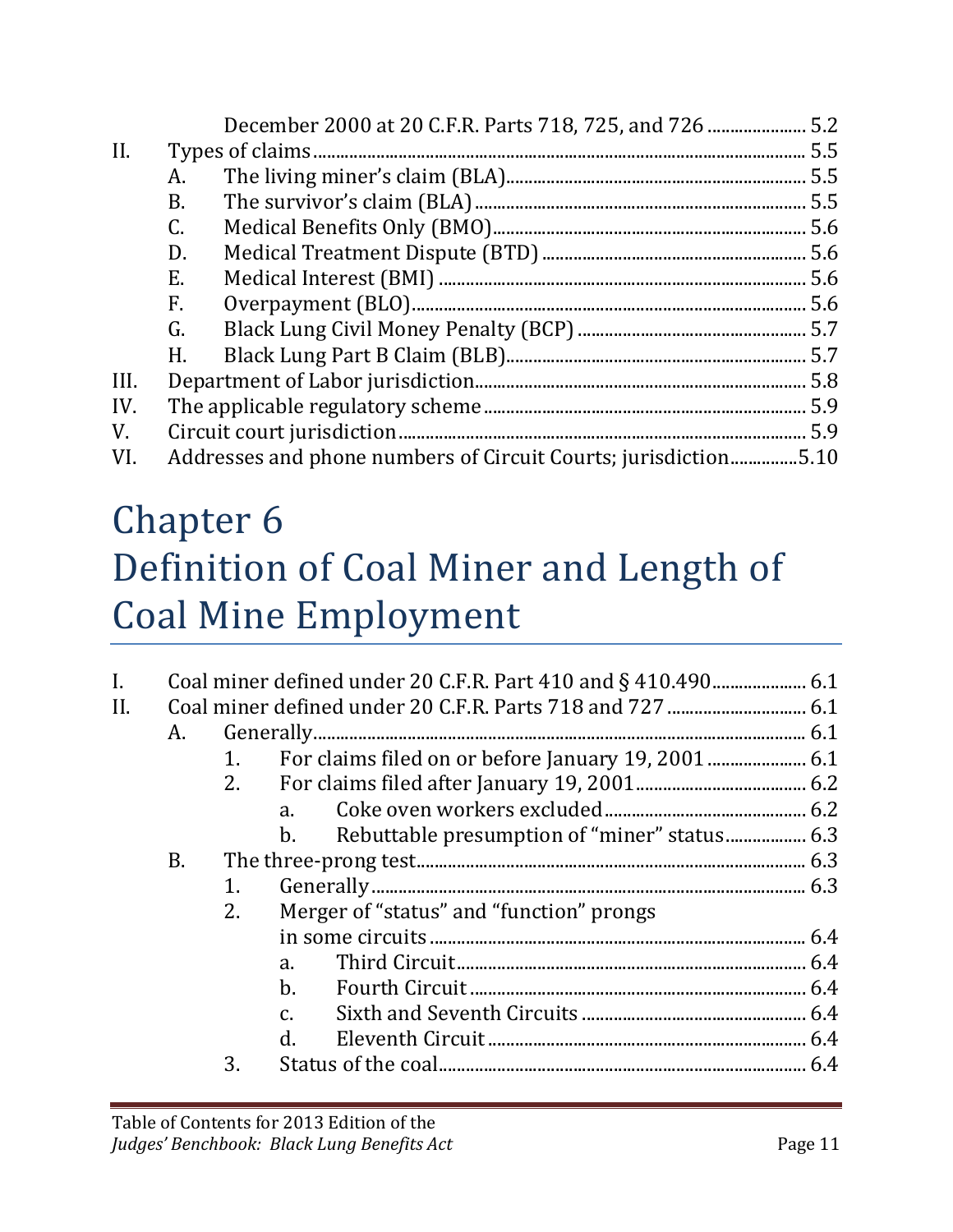|      |           | 4. |                                                      |  |
|------|-----------|----|------------------------------------------------------|--|
|      |           |    | a.                                                   |  |
|      |           |    | $b$ .                                                |  |
|      |           |    | $C_{\bullet}$                                        |  |
|      |           |    | d.                                                   |  |
|      |           |    | Consumer coal handler-ore mine power plant 6.7<br>e. |  |
|      |           |    | f.                                                   |  |
|      |           |    | g.                                                   |  |
|      |           |    | h.                                                   |  |
|      |           |    | i.                                                   |  |
|      |           |    |                                                      |  |
|      |           | 5. |                                                      |  |
|      | C.        |    |                                                      |  |
|      |           | 1. |                                                      |  |
|      |           |    | a.                                                   |  |
|      |           |    | $b$ .                                                |  |
|      |           | 2. |                                                      |  |
| III. |           |    |                                                      |  |
|      | A.        |    |                                                      |  |
|      |           | 1. |                                                      |  |
|      |           | 2. | The 125-day rule is used for                         |  |
|      |           |    |                                                      |  |
|      |           | 3. | The 125-day rule is not used for purposes            |  |
|      |           |    |                                                      |  |
|      | <b>B.</b> |    |                                                      |  |
|      |           | 1. |                                                      |  |
|      |           | 2. | Any reasonable method of computation                 |  |
|      |           |    |                                                      |  |
|      | C.        |    |                                                      |  |
|      |           | 1. |                                                      |  |
|      |           | 2. | Bureau of Labor Statistics table-Exhibit 609,        |  |
|      |           |    |                                                      |  |
|      | D.        |    | Documentation supporting length of                   |  |
|      |           |    |                                                      |  |
|      |           | 1. |                                                      |  |
|      |           | 2. |                                                      |  |
|      |           | 3. | Coal mine employment form completed                  |  |
|      |           |    |                                                      |  |
|      |           |    |                                                      |  |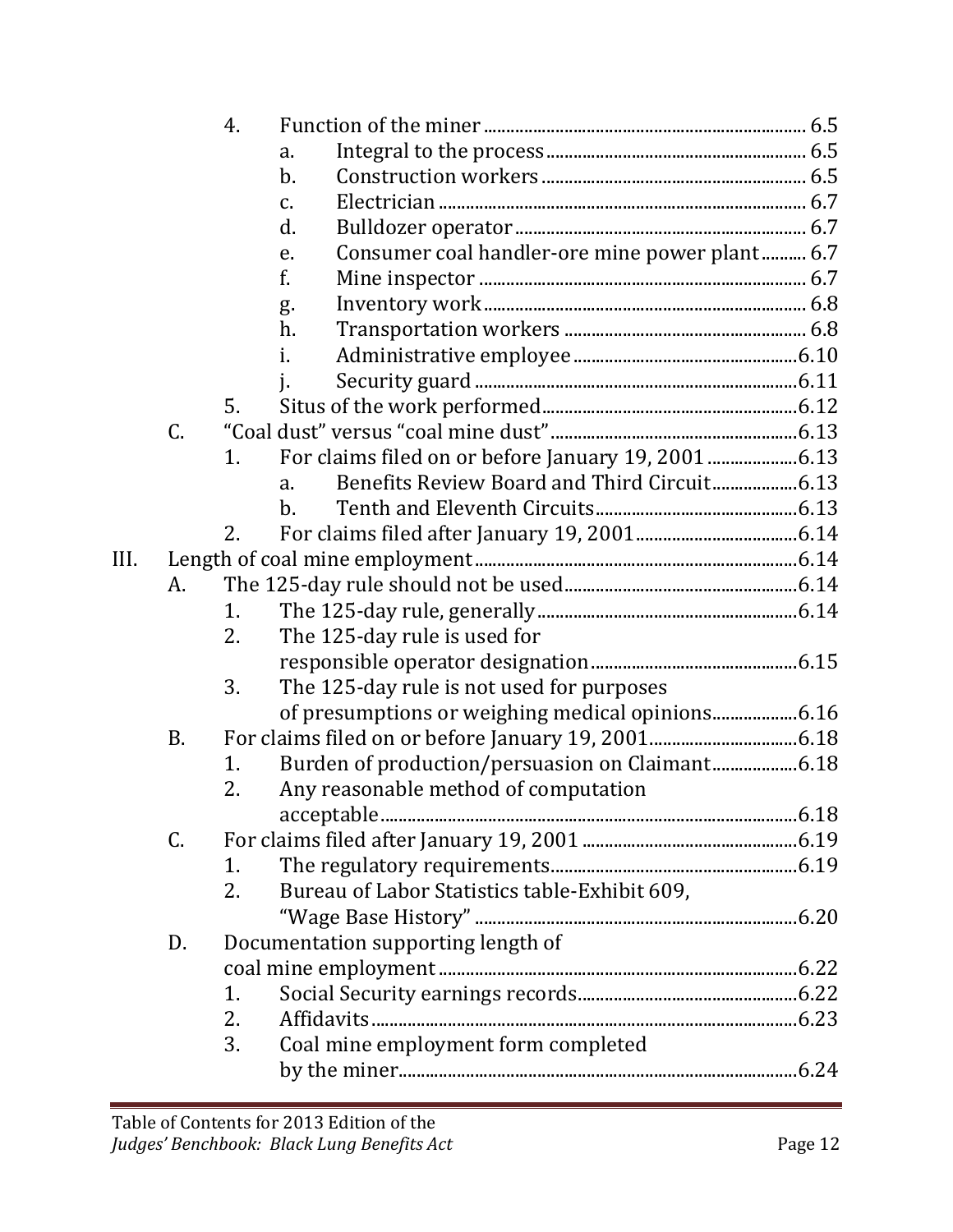|             | 4. |                                                            |      |
|-------------|----|------------------------------------------------------------|------|
|             | 5. |                                                            |      |
| E.          |    | Periods included in computing length of                    |      |
|             |    |                                                            |      |
|             | 1. |                                                            | 6.24 |
|             |    | For claims filed on or before January 19, 2001;<br>a.      |      |
|             |    |                                                            |      |
|             |    | $b_{\cdot}$                                                |      |
|             | 2. | Injury or sick time                                        |      |
|             |    | For claims filed on or before January 19, 2001;<br>a.      |      |
|             |    |                                                            |      |
|             |    | For claims filed after January 19, 2001;<br>$\mathbf{b}$ . |      |
|             |    |                                                            |      |
|             | 3. |                                                            |      |
| $F_{\cdot}$ |    | Periods not included in computing length of                |      |
|             |    |                                                            |      |
|             | 1. |                                                            |      |
|             | 2. |                                                            |      |
|             | 3. |                                                            |      |
|             | 4. |                                                            |      |

# Chapter 7 Designation of Responsible Operator

| I.<br>II.<br>III. |           |     |
|-------------------|-----------|-----|
|                   |           | 7.1 |
|                   |           | 7.3 |
|                   | A.        |     |
|                   | <b>B.</b> |     |
|                   |           |     |
|                   |           |     |
|                   |           |     |
|                   |           |     |
| IV.               |           |     |
|                   |           | 7.5 |
|                   | Ã.        |     |
|                   |           |     |
|                   |           |     |
|                   | <b>B.</b> |     |
|                   |           | 7.6 |
|                   |           |     |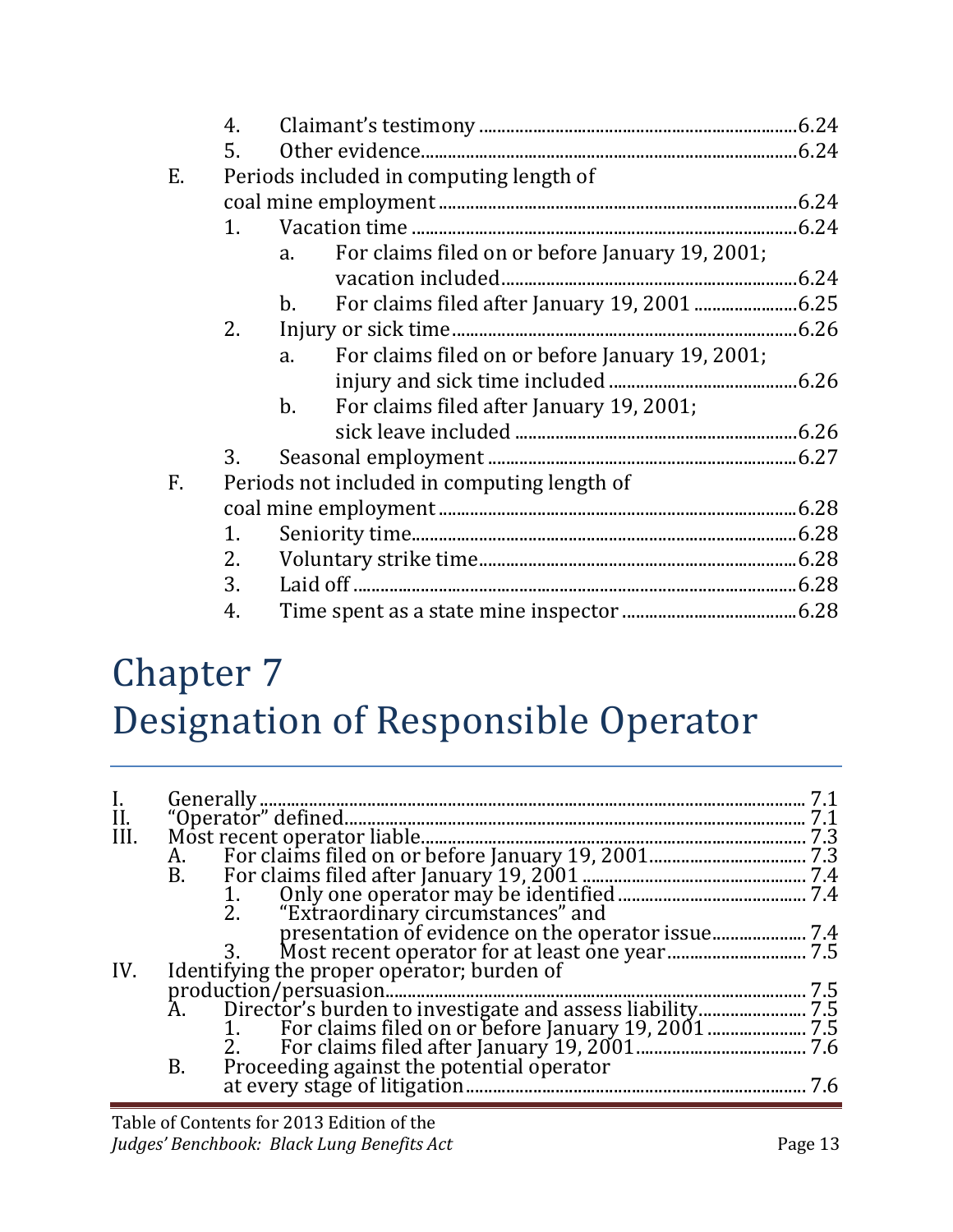| V. |    |                 |                                                                                               |  |
|----|----|-----------------|-----------------------------------------------------------------------------------------------|--|
|    |    |                 |                                                                                               |  |
|    |    |                 |                                                                                               |  |
|    |    |                 |                                                                                               |  |
|    |    |                 | January 19, 2001<br>b. For claims filed after January 19, 2001<br>Franchised equipment dealer |  |
|    |    |                 |                                                                                               |  |
|    |    | $\frac{2}{3}$ . |                                                                                               |  |
|    |    |                 |                                                                                               |  |
|    |    |                 |                                                                                               |  |
|    |    |                 |                                                                                               |  |
|    |    |                 |                                                                                               |  |
|    |    | 4.              |                                                                                               |  |
|    |    |                 |                                                                                               |  |
|    |    |                 |                                                                                               |  |
|    |    | 5.              |                                                                                               |  |
|    |    |                 | For claims filed on or before<br>$a_{\cdot}$                                                  |  |
|    |    |                 |                                                                                               |  |
|    |    |                 |                                                                                               |  |
|    |    | 6.              |                                                                                               |  |
|    |    |                 |                                                                                               |  |
|    |    |                 |                                                                                               |  |
|    |    |                 | b.                                                                                            |  |
|    |    | 7.              |                                                                                               |  |
|    |    |                 |                                                                                               |  |
|    |    |                 |                                                                                               |  |
|    |    |                 | b.                                                                                            |  |
|    |    | 8.              |                                                                                               |  |
|    |    |                 | For claims filed on or before<br>a.                                                           |  |
|    |    |                 |                                                                                               |  |
|    |    |                 |                                                                                               |  |
|    |    | 9.              |                                                                                               |  |
|    |    |                 |                                                                                               |  |
|    |    |                 |                                                                                               |  |
|    |    |                 |                                                                                               |  |
|    |    | 10.             | State government.                                                                             |  |
|    |    |                 | а.                                                                                            |  |
|    |    |                 |                                                                                               |  |
|    |    |                 | $b$ .                                                                                         |  |
|    | B. |                 |                                                                                               |  |
|    | C. |                 | Miner's disability or death arose out of coal mine employment                                 |  |
|    |    |                 |                                                                                               |  |
|    |    |                 |                                                                                               |  |
|    |    | 1.              |                                                                                               |  |
|    |    | 2.              |                                                                                               |  |
|    |    |                 | Presumption that the miner was regularly<br>a.                                                |  |
|    |    |                 |                                                                                               |  |
|    |    |                 |                                                                                               |  |
|    |    |                 |                                                                                               |  |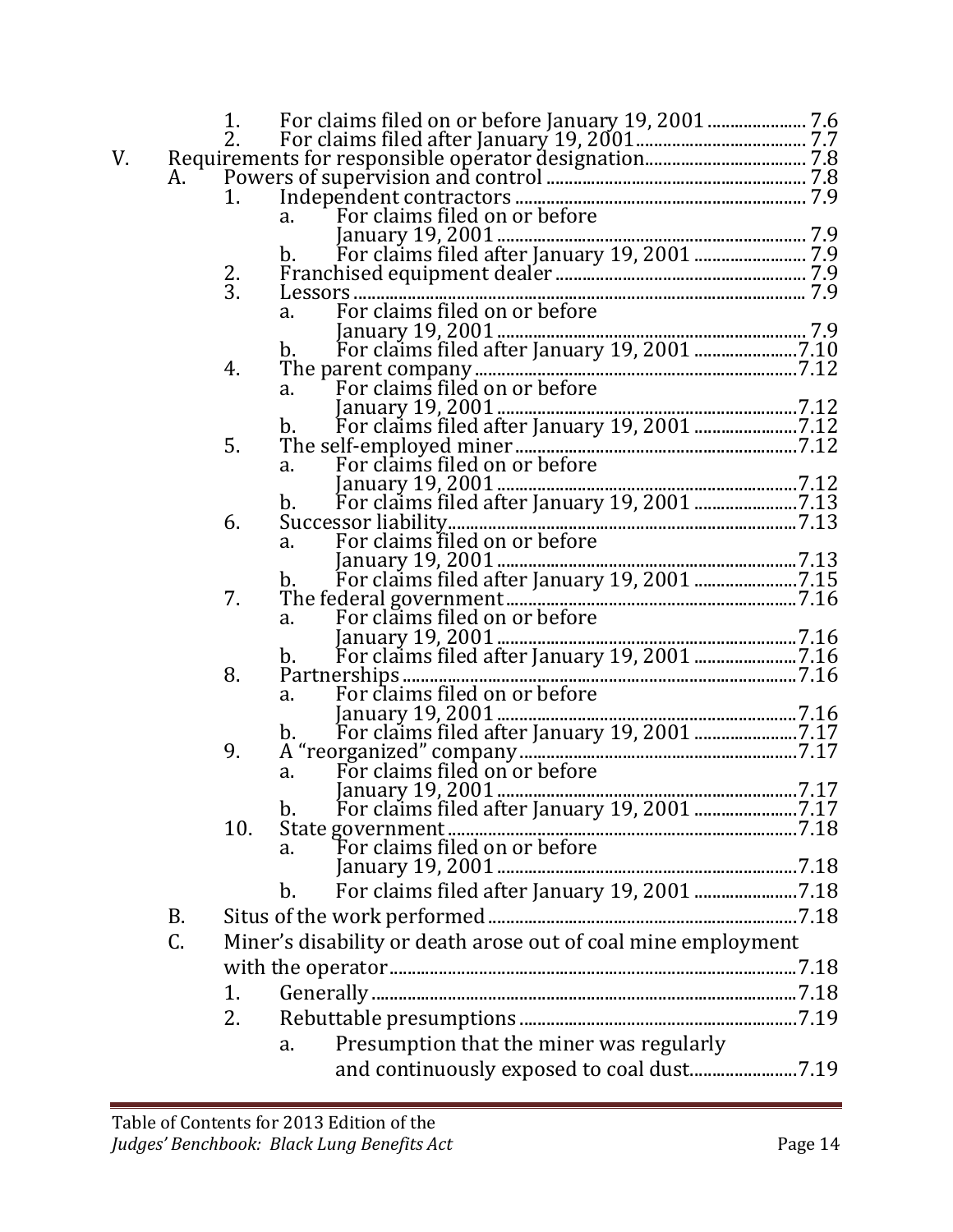|    |    | Presumption that the miner's pneumoconiosis<br>$b$ .          |  |
|----|----|---------------------------------------------------------------|--|
|    |    | arose out of coal mine employment                             |  |
|    |    |                                                               |  |
| D. |    |                                                               |  |
| E. |    |                                                               |  |
|    | 1. |                                                               |  |
|    | 2. |                                                               |  |
| F. |    | Cumulative employment of one year or more                     |  |
|    |    |                                                               |  |
|    | 1. |                                                               |  |
|    | 2. | Injury time not counted for purposes of 125 days7.22          |  |
|    | 3. | Use of the 125-day rule for claims filed                      |  |
|    |    |                                                               |  |
|    |    | Constitutes one year of cumulative employment<br>a.           |  |
|    |    |                                                               |  |
|    |    | Does not constitute one year of cumulative<br>$b$ .           |  |
|    |    |                                                               |  |
|    |    | Provisions at 20 C.F.R. § 725.493 (2000) provide<br>C.        |  |
|    |    |                                                               |  |
|    |    | $d$ .                                                         |  |
|    | 4. | Use of the 125-day rule for claims                            |  |
|    |    |                                                               |  |
|    |    | $a_{\cdot}$                                                   |  |
|    |    | $\mathbf{b}$ .                                                |  |
|    | 5. |                                                               |  |
|    | 6. |                                                               |  |
| G. |    |                                                               |  |
|    | 1. |                                                               |  |
|    |    | Contract dispute regarding carrier coverage<br>a.             |  |
|    |    |                                                               |  |
|    |    | Period of bond coverage must be resolved7.33<br>$\mathbf b$ . |  |
|    |    | Mine owner insured notwithstanding<br>$C_{\bullet}$           |  |
|    |    |                                                               |  |
|    |    | d.                                                            |  |
|    | 2. |                                                               |  |
|    |    | a.                                                            |  |
|    |    | Employer insolvent; intervention of<br>$b$ .                  |  |
|    |    |                                                               |  |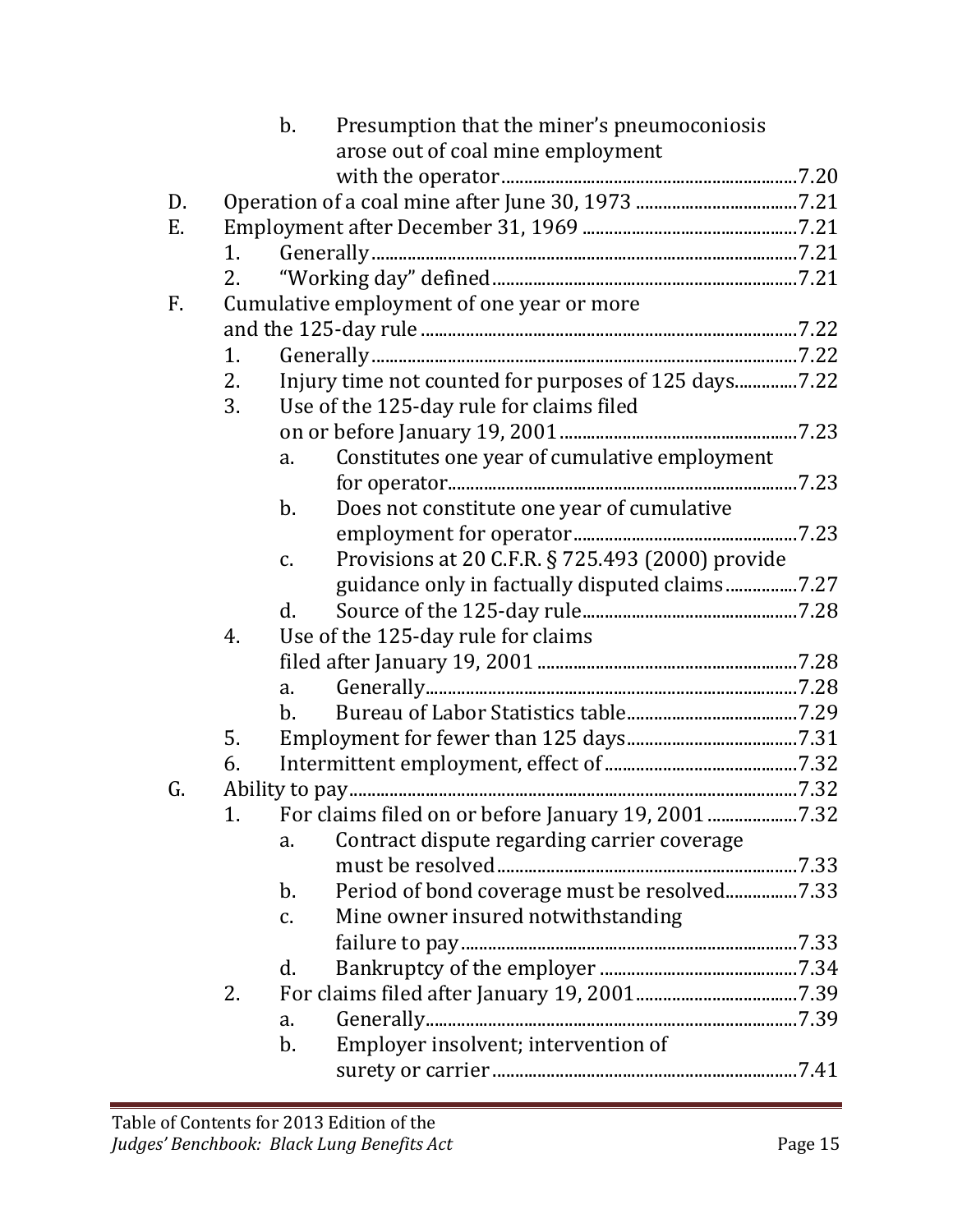| H.             |    |                                                              |       |
|----------------|----|--------------------------------------------------------------|-------|
|                |    |                                                              | 7.46  |
|                | 2. |                                                              | 7.47  |
| $\mathbf{I}$ . |    |                                                              | .7.48 |
|                |    |                                                              |       |
|                |    |                                                              |       |
| $\mathbf{J}$ . |    | Due process rights of the employer violated; Trust Fund held |       |
|                |    |                                                              | 7.49  |
|                | 1. |                                                              | .7.49 |
|                |    | a.                                                           |       |
|                |    |                                                              |       |
|                | 2. | Delay in notice of claim.                                    | .7.51 |
|                |    |                                                              |       |

## Chapter 8 Living Miners' Claims: Entitlement Under 20 C.F.R. Part 410

| $\mathbf{I}$ . |                 |                                                         |  |
|----------------|-----------------|---------------------------------------------------------|--|
| II.            |                 |                                                         |  |
| III.           |                 |                                                         |  |
|                | А.              |                                                         |  |
|                | <b>B.</b>       |                                                         |  |
|                | $\mathcal{C}$ . |                                                         |  |
|                | D.              | Rebuttable presumptions regarding                       |  |
|                |                 |                                                         |  |
|                |                 | Fifteen years or more of coal mine employment 8.3<br>1. |  |
|                |                 | "Substantially similar" working conditions 8.3<br>a.    |  |
|                |                 | $\mathbf{b}$ .                                          |  |
|                |                 | $\mathcal{C}$ .                                         |  |
|                |                 | 2.                                                      |  |
|                |                 | a.                                                      |  |
|                |                 | $\mathbf b$ .                                           |  |
|                | E.              |                                                         |  |
|                |                 | 1.                                                      |  |
|                |                 | 2.                                                      |  |
|                |                 |                                                         |  |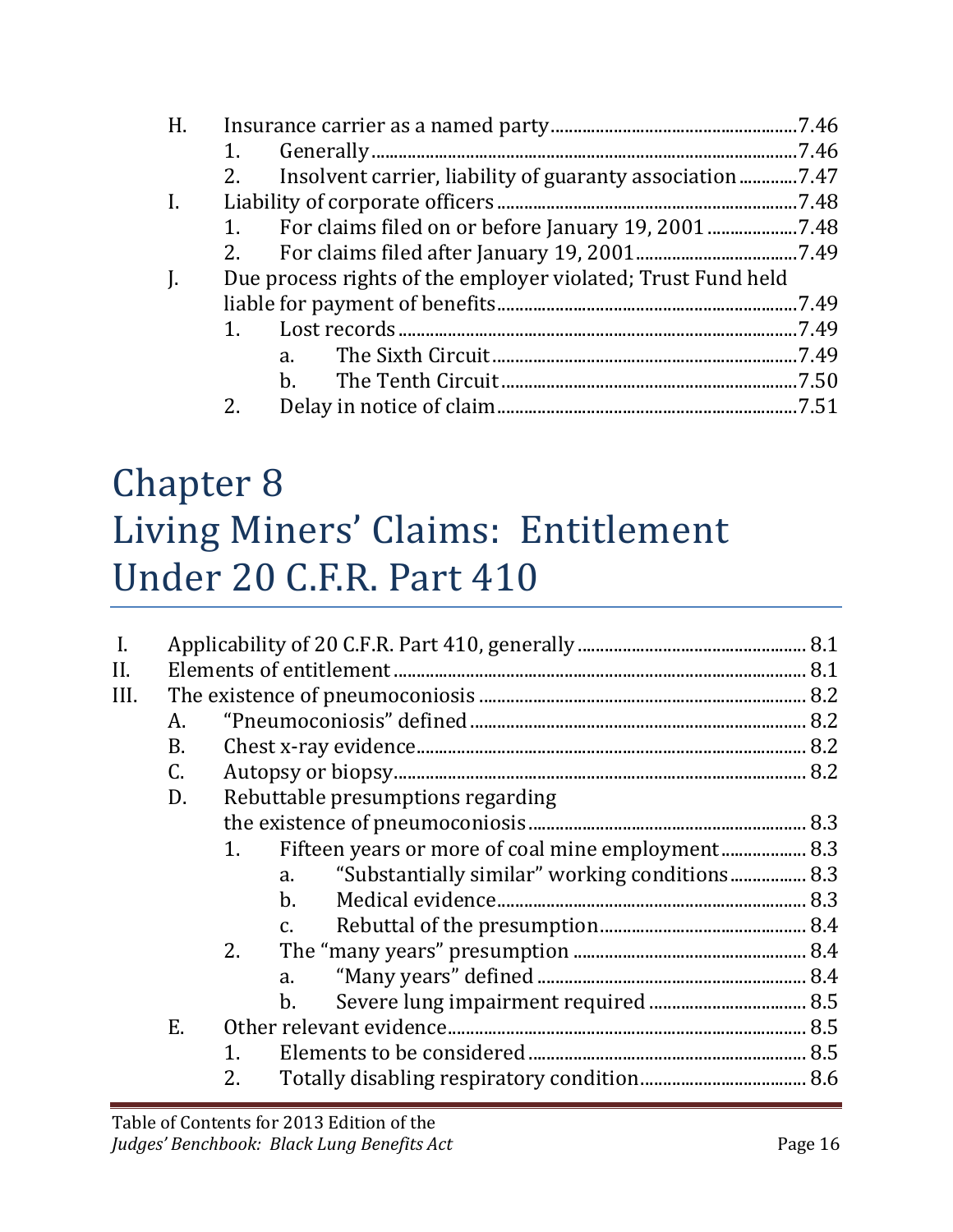| IV. |                 |    |                                                               |  |
|-----|-----------------|----|---------------------------------------------------------------|--|
| V.  |                 |    |                                                               |  |
|     | A.              |    |                                                               |  |
|     |                 | 1. |                                                               |  |
|     |                 | 2. |                                                               |  |
|     | <b>B.</b>       |    |                                                               |  |
|     |                 | 1. |                                                               |  |
|     |                 | 2. |                                                               |  |
|     | $\mathcal{C}$ . |    | Establishing total disability;                                |  |
|     |                 |    |                                                               |  |
|     | D.              |    | Total disability established; factors not in the Appendix8.10 |  |
|     | E.              |    |                                                               |  |
|     |                 | 1. |                                                               |  |
|     |                 | 2. |                                                               |  |
|     |                 | 3. |                                                               |  |
|     |                 | 4. |                                                               |  |
|     | F.              |    | Irrebuttable presumption; complicated pneumoconiosis 8.13     |  |
|     |                 | 1. |                                                               |  |
|     |                 | 2. |                                                               |  |
| VI. |                 |    | Applicability of 20 C.F.R. § 410.490 and                      |  |
|     |                 |    |                                                               |  |

#### Chapter 9 Living Miners' Claims: Entitlement Under 20 C.F.R. § 410.490

| $\mathbf{I}$ . | A. | Applies to Part B claims                             |  |
|----------------|----|------------------------------------------------------|--|
|                |    |                                                      |  |
|                | B. | Applies to 20 C.F.R. Part 727 claims where miner has |  |
|                |    |                                                      |  |
| II.            |    | Invocation of presumption of total disability        |  |
|                |    |                                                      |  |
| III.           |    |                                                      |  |
| IV.            |    | Rebuttal of the presumption of total disability      |  |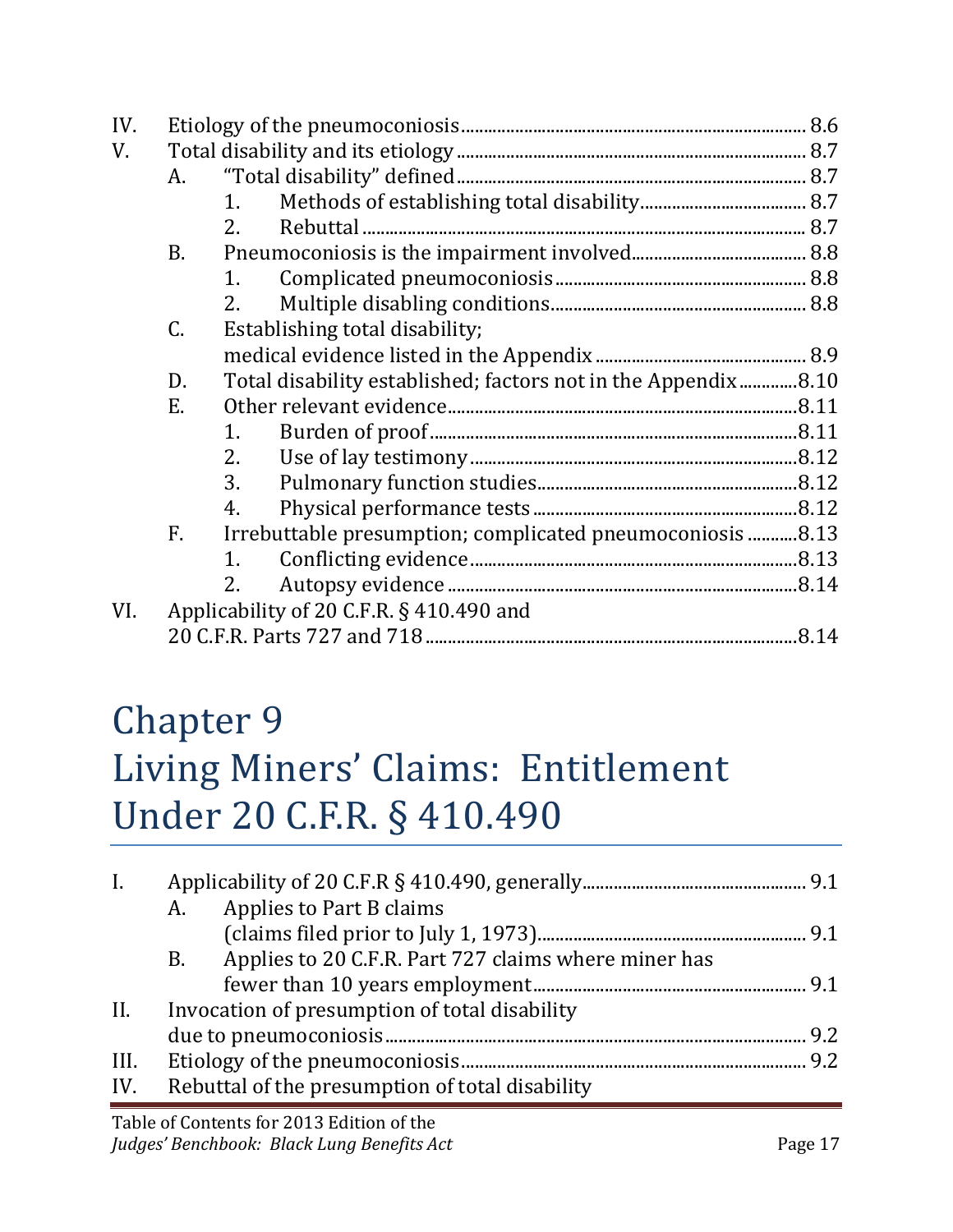|    | A. |                                        |  |
|----|----|----------------------------------------|--|
|    | B. | Incorporation of rebuttal at 20 C.F.R. |  |
|    |    |                                        |  |
|    |    |                                        |  |
| V. |    |                                        |  |

## Chapter 10 Living Miners' Claims: Entitlement Under 20 C.F.R. Part 727

| $\mathbf{I}$ . |                |                |                                                                 |  |
|----------------|----------------|----------------|-----------------------------------------------------------------|--|
| II.            |                |                |                                                                 |  |
|                | A.             |                |                                                                 |  |
|                | <b>B.</b>      |                |                                                                 |  |
|                | $\mathsf{C}$ . |                | Invocation of the rebuttable presumption of                     |  |
|                |                |                |                                                                 |  |
|                |                | 1 <sub>1</sub> |                                                                 |  |
|                |                |                | $a_{\cdot}$                                                     |  |
|                |                |                | The "Tobias rule" and<br>$\mathbf{b}$ .                         |  |
|                |                |                |                                                                 |  |
|                |                | 2.             |                                                                 |  |
|                |                | 3.             | Pulmonary function (ventilatory) studies 10.6                   |  |
|                |                | 4.             |                                                                 |  |
|                |                | 5.             |                                                                 |  |
|                |                |                | a.                                                              |  |
|                |                |                | All evidence weighed before<br>$\mathbf{b}$ .                   |  |
|                |                |                |                                                                 |  |
|                |                |                | Parsing probative and non-probative portions<br>$\mathcal{C}$ . |  |
|                |                |                |                                                                 |  |
|                |                | 6.             |                                                                 |  |
|                |                |                | a.                                                              |  |
|                |                |                | $b$ .                                                           |  |
|                |                |                | Third, Fourth, and Seventh Circuits 10.8<br>$\mathcal{C}$ .     |  |
| III.           |                |                | Rebuttal of the interim presumption of                          |  |
|                |                |                |                                                                 |  |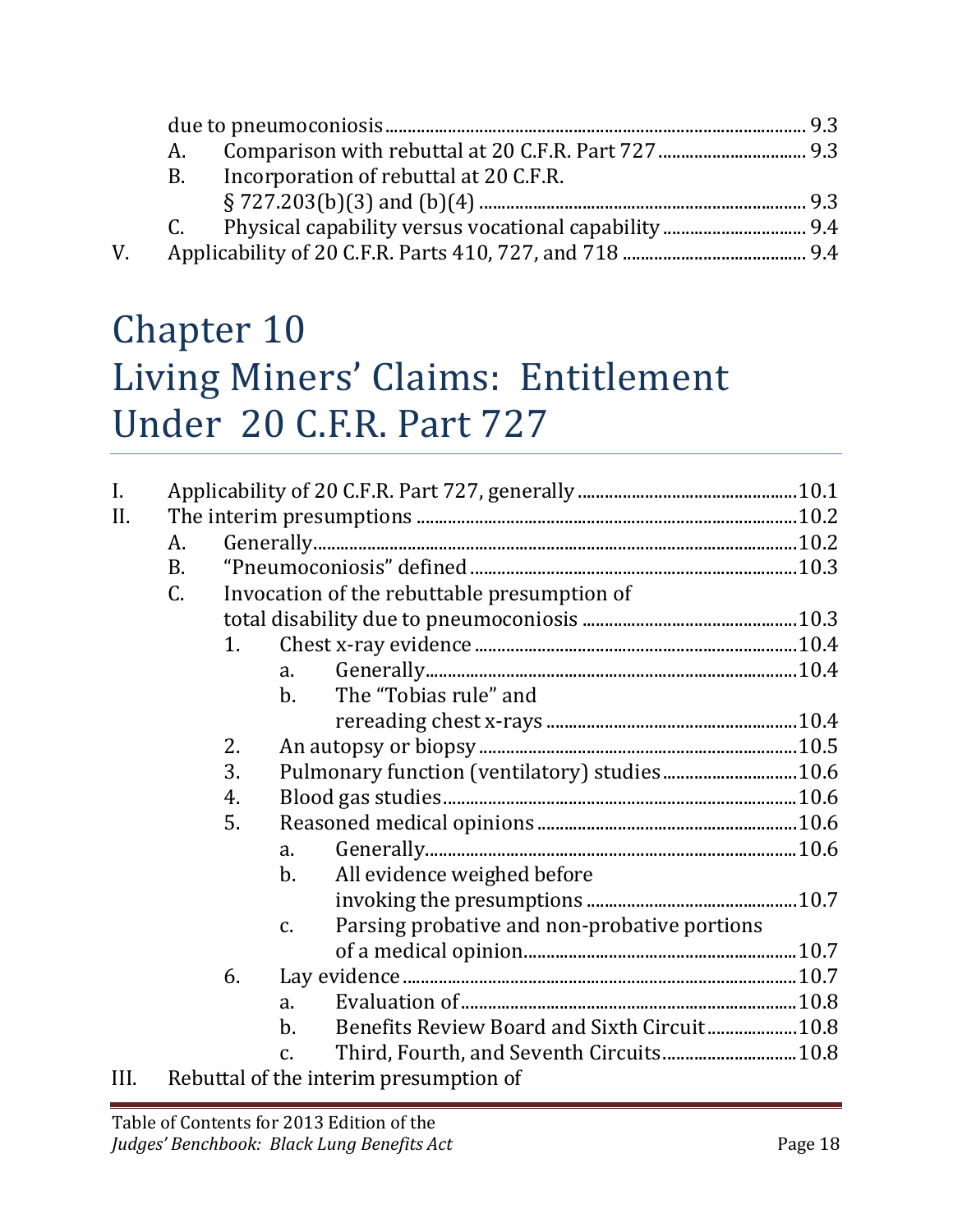| A.                                                                        |  |
|---------------------------------------------------------------------------|--|
|                                                                           |  |
| 1.                                                                        |  |
| 2.                                                                        |  |
| One method of rebuttal established, entitlement to<br>3.                  |  |
|                                                                           |  |
| Total disability; weighing the medical opinion evidence 10.9<br><b>B.</b> |  |
| Exertional requirements; claimant's burden  10.9<br>1.                    |  |
| Specific medical opinion of severity of<br>2.                             |  |
|                                                                           |  |
| Medical assessment versus<br>3.                                           |  |
|                                                                           |  |
| a.                                                                        |  |
| Third, Fourth, and Eleventh Circuits 10.11<br>$\mathbf{b}$ .              |  |
| Exertional requirements versus<br>4.                                      |  |
|                                                                           |  |
| 5.<br>No respiratory or pulmonary impairment                              |  |
|                                                                           |  |
| C.                                                                        |  |
| Miner is engaged in usual coal mine work or comparable<br>1.              |  |
|                                                                           |  |
| a.                                                                        |  |
| "Usual coal mine work" under<br>$\mathbf{b}$ .                            |  |
|                                                                           |  |
| "Comparable and gainful work"<br>$C_{\bullet}$                            |  |
|                                                                           |  |
| 2.<br>Miner is able to perform usual coal mine work                       |  |
|                                                                           |  |
| Standard for subsection (b)(2) rebuttal  10.14<br>a.                      |  |
| "Usual coal mine work"<br>b.                                              |  |
|                                                                           |  |
| "Comparable and gainful work"<br>c.                                       |  |
|                                                                           |  |
| Total disability did not arise in whole or in part out of<br>3.           |  |
|                                                                           |  |
| Evolution of the "rule out" standard 10.19<br>a.                          |  |
| b.<br>Standards for establishing                                          |  |
|                                                                           |  |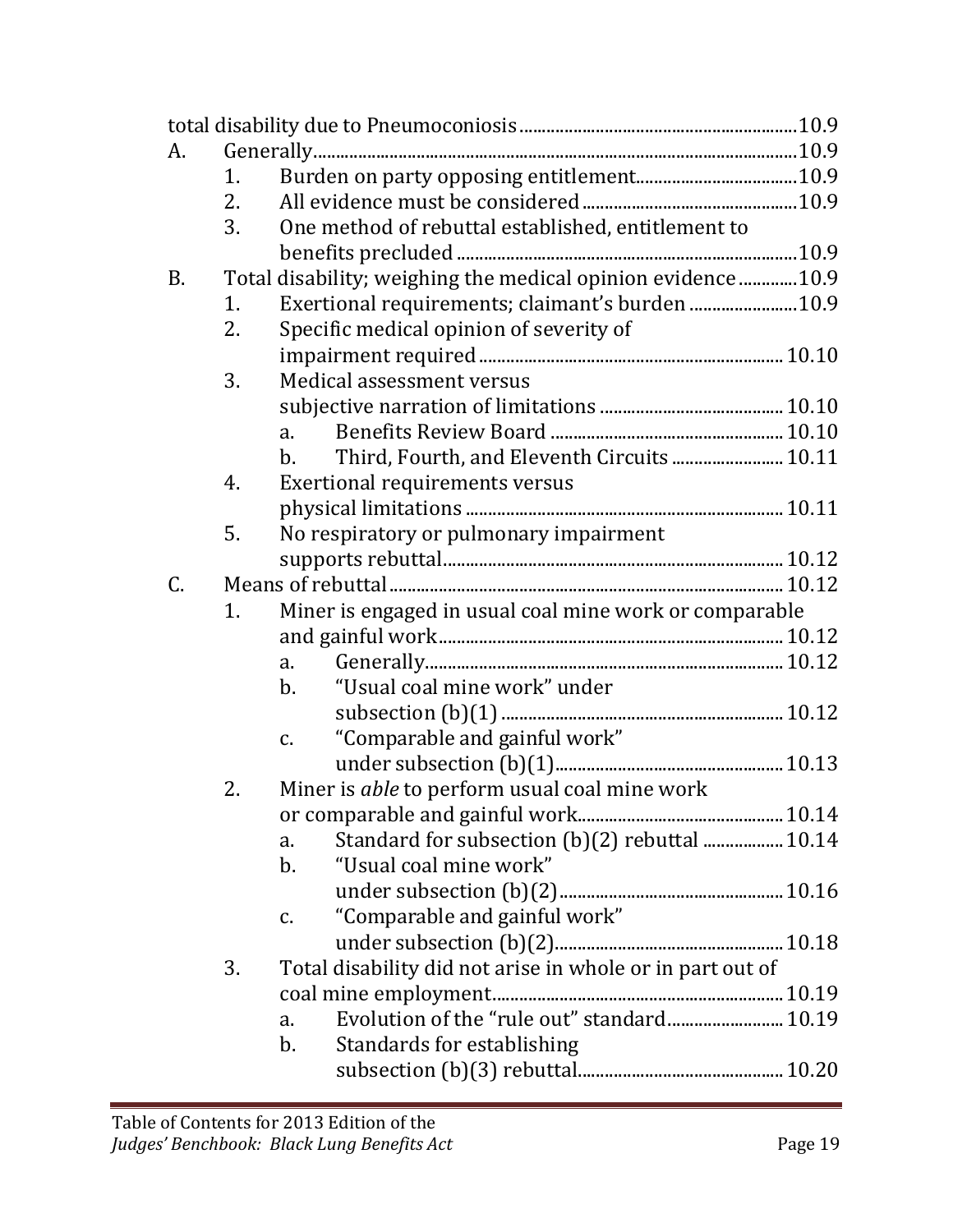|     |    | c.      | Specific principles of weighing evidence under                    |  |
|-----|----|---------|-------------------------------------------------------------------|--|
|     |    |         |                                                                   |  |
|     |    | d.      |                                                                   |  |
|     | 4. |         | The miner does not suffer from pneumoconiosis  10.27              |  |
|     |    | a.      | Rebuttal under subsection (b)(4) precluded                        |  |
|     |    |         |                                                                   |  |
|     |    | $b_{-}$ | Specific principles of weighing evidence                          |  |
|     |    |         |                                                                   |  |
| IV. |    |         | Applicability of 20 C.F.R. Parts 410 and 718 and § 410.490  10.30 |  |

#### Chapter 11 Living Miners' Claims: Entitlement Under 20 C.F.R. Part 718, Official Notice, Stipulations, and the Statute of Limitations at 20 C.F.R. § 725.308

| $\mathbf{I}$ . |    |    |               |                                                      |  |
|----------------|----|----|---------------|------------------------------------------------------|--|
|                |    |    |               |                                                      |  |
| II.            |    |    |               |                                                      |  |
|                | A. |    |               |                                                      |  |
|                |    | 1. |               |                                                      |  |
|                |    | 2. |               | Taking official notice of one expert but not another |  |
|                |    |    |               |                                                      |  |
|                |    | 3. |               |                                                      |  |
|                |    |    | a.            | Medical opinion; no official notice11.3              |  |
|                |    |    |               | b. Unreliability of early                            |  |
|                |    |    |               |                                                      |  |
|                |    |    | $C_{\bullet}$ |                                                      |  |
|                |    |    | d.            |                                                      |  |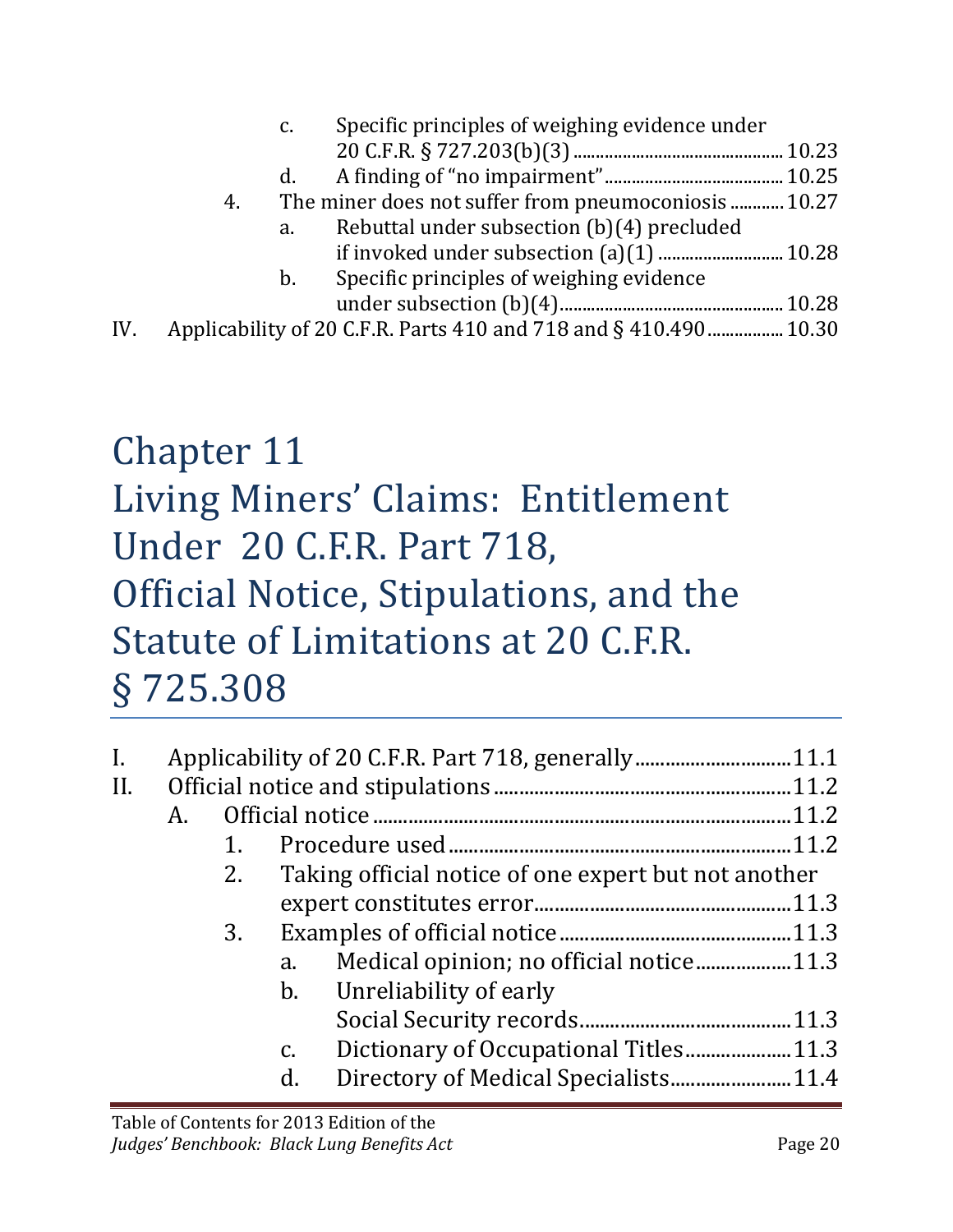|     |    |    | Criminal conviction of a physician11.4<br>e.                |  |
|-----|----|----|-------------------------------------------------------------|--|
|     | В. |    |                                                             |  |
|     |    | 1. | Binding regardless of underlying evidence11.4               |  |
|     |    | 2. | Stipulation against <i>pro se</i> claimant's interest;      |  |
|     |    |    |                                                             |  |
|     |    | 3. | Stipulation of pneumoconiosis in miner's claim,             |  |
|     |    |    |                                                             |  |
|     |    | 4. | Stipulation of pneumoconiosis does not constitute           |  |
|     |    |    |                                                             |  |
|     |    | 5. | Legal effect of stipulation of fact                         |  |
|     |    |    |                                                             |  |
|     |    | 6. | Stipulation that claim timely filed,                        |  |
|     |    |    |                                                             |  |
|     |    | 7. | Application of 20 C.F.R. § 725.309(d)(4)  11.8              |  |
|     |    |    | Applies to stipulations in claims filed<br>a.               |  |
|     |    |    |                                                             |  |
|     |    |    | Immediately preceding claim 11.8<br>b.                      |  |
|     |    | 8. | Pre-PPACA length of coal mine employment                    |  |
|     |    |    | stipulation not binding in                                  |  |
|     |    |    |                                                             |  |
|     |    | 9. | Stipulation of complicated pneumoconiosis11.9               |  |
|     |    |    | III. Elements of entitlement under 20 C.F.R. Part 718  11.9 |  |
|     | А. |    | For claims filed on or before January 19, 2001 11.9         |  |
|     | B. |    |                                                             |  |
| IV. |    |    |                                                             |  |
|     | A. |    |                                                             |  |
|     |    | 1. |                                                             |  |
|     |    |    | For claims filed on or before<br>$a_{\cdot}$                |  |
|     |    |    |                                                             |  |
|     |    |    | For claims filed after<br>$\mathbf{b}$ .                    |  |
|     |    |    |                                                             |  |
|     |    | 2. | "Clinical" versus "legal" pneumoconiosis,                   |  |
|     |    |    |                                                             |  |
|     |    |    |                                                             |  |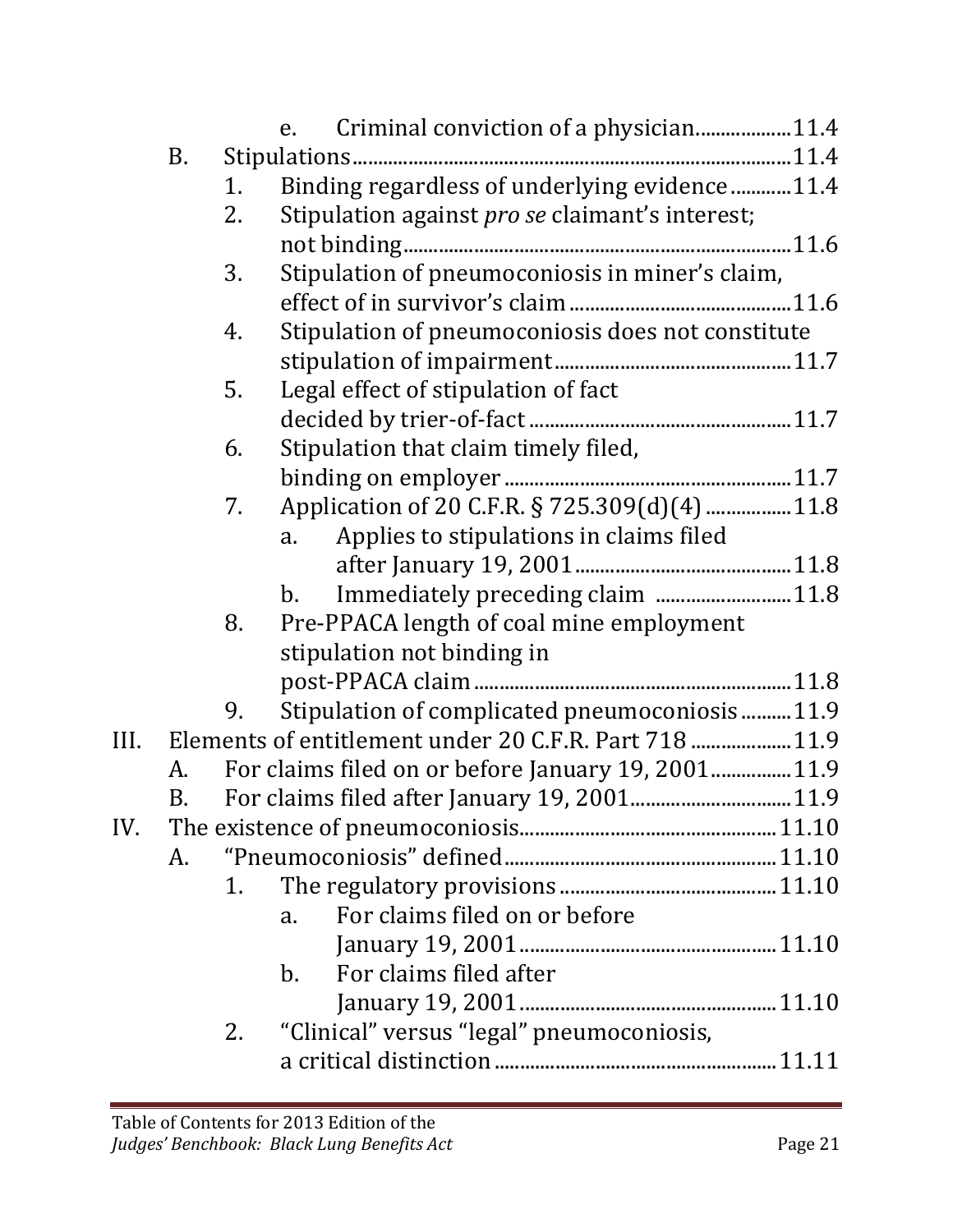|    |    | a.                   | Pneumoconiosis is progressive 11.13               |
|----|----|----------------------|---------------------------------------------------|
|    |    | $b_{\cdot}$          | Latency and development after exposure            |
|    |    |                      |                                                   |
|    | 3. |                      | "Legal" coal workers' pneumoconiosis 11.15        |
|    |    | $a_{\cdot}$          |                                                   |
|    |    | $\mathbf{b}$ .       |                                                   |
|    | 4. |                      | "Clinical" or "medical" pneumoconiosis on autopsy |
|    |    |                      | or biopsy under 20 C.F.R. § 718.202(a)(2)  11.16  |
|    |    | a.                   | Pigment with associated fibrosis,                 |
|    |    |                      |                                                   |
|    |    | $b_{\cdot}$          | Anthracosis in lymph nodes                        |
|    |    |                      |                                                   |
|    |    | $C_{\bullet}$        | Finding of no pneumoconiosis on biopsy not        |
|    |    |                      | preclude finding of pneumoconiosis  11.19         |
|    | 5. |                      | Use of blood gas and                              |
|    |    |                      |                                                   |
|    |    | a.                   |                                                   |
|    |    | $\mathbf{b}$ .       | Pulmonary function testing  11.19                 |
|    | 6. |                      |                                                   |
| B. |    |                      | Regulatory methods of establishing                |
|    |    |                      |                                                   |
|    | 1. |                      | The "Tobias rule" and                             |
|    |    |                      |                                                   |
|    | 2. |                      | Weighing evidence together versus                 |
|    |    |                      |                                                   |
|    |    | a.                   |                                                   |
|    |    | $\mathbf{b}$ .       |                                                   |
|    |    | $C_{1}$              |                                                   |
|    |    | $\mathbf{d}_{\cdot}$ |                                                   |
|    |    | e.                   |                                                   |
| C. |    |                      | Presumption at 20 C.F.R. § 718.304,               |
|    |    |                      |                                                   |
|    | 1. |                      | The "equivalency" determination  11.27            |
|    |    |                      |                                                   |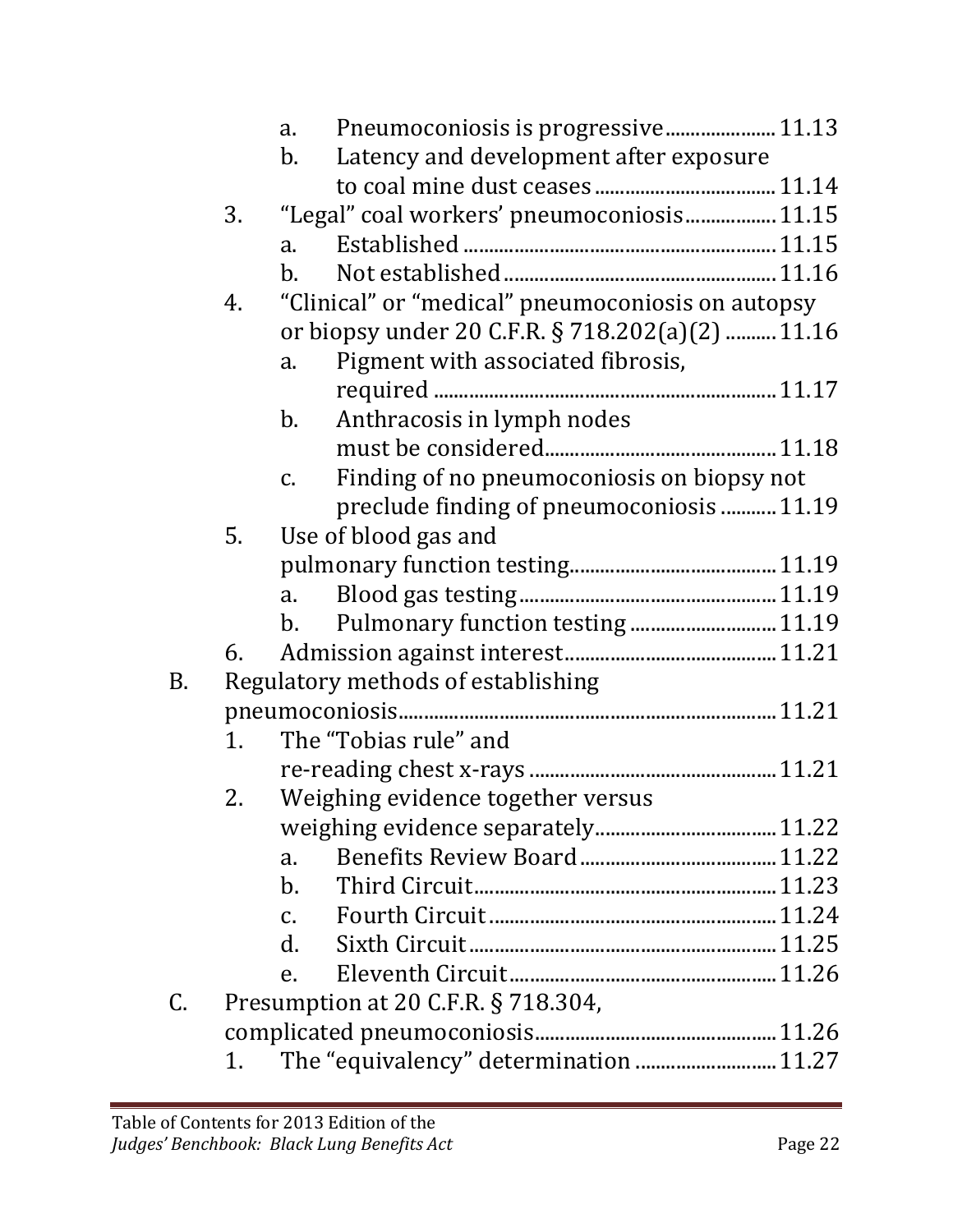|    |               | a.                                                          |  |
|----|---------------|-------------------------------------------------------------|--|
|    |               | Additional case law summaries  11.29<br>$\mathbf{b}$ .      |  |
|    | 2.            |                                                             |  |
|    |               | Use of the ILO form, must find<br>a.                        |  |
|    |               |                                                             |  |
|    |               | b.                                                          |  |
|    | 3.            |                                                             |  |
|    |               | a.                                                          |  |
|    |               | Lesions must be comprised of pigment<br>b.                  |  |
|    |               |                                                             |  |
|    |               | Two centimeter lesion not required 11.41<br>$\mathcal{C}$ . |  |
|    | 4.            |                                                             |  |
|    | 5.            | "Other evidence" under 20 C.F.R. § 718.107,                 |  |
|    |               |                                                             |  |
|    |               | a.                                                          |  |
|    |               | Background of Category 2 or 3<br>$\mathbf{b}$ .             |  |
|    |               | pneumoconiosis is not required 11.43                        |  |
| 6. |               |                                                             |  |
|    | a.            | No complicated pneumoconiosis                               |  |
|    |               | established under $(a)-(c)$ ,                               |  |
|    |               | not preclude finding of disease based on                    |  |
|    |               |                                                             |  |
|    | $\mathbf b$ . | Non-qualifying ventilatory and                              |  |
|    |               |                                                             |  |
| D. |               | Fifteen-year presumption at 20 C.F.R. § 718.305 11.47       |  |
|    | 1.            |                                                             |  |
|    | 2.            |                                                             |  |
|    | 3.            | <b>Constitutionality of Section 1556</b>                    |  |
|    |               |                                                             |  |
|    | 4.            | Method of calculating length of                             |  |
|    |               |                                                             |  |
|    | 5.            | Underground mine versus surface mine,                       |  |
|    |               |                                                             |  |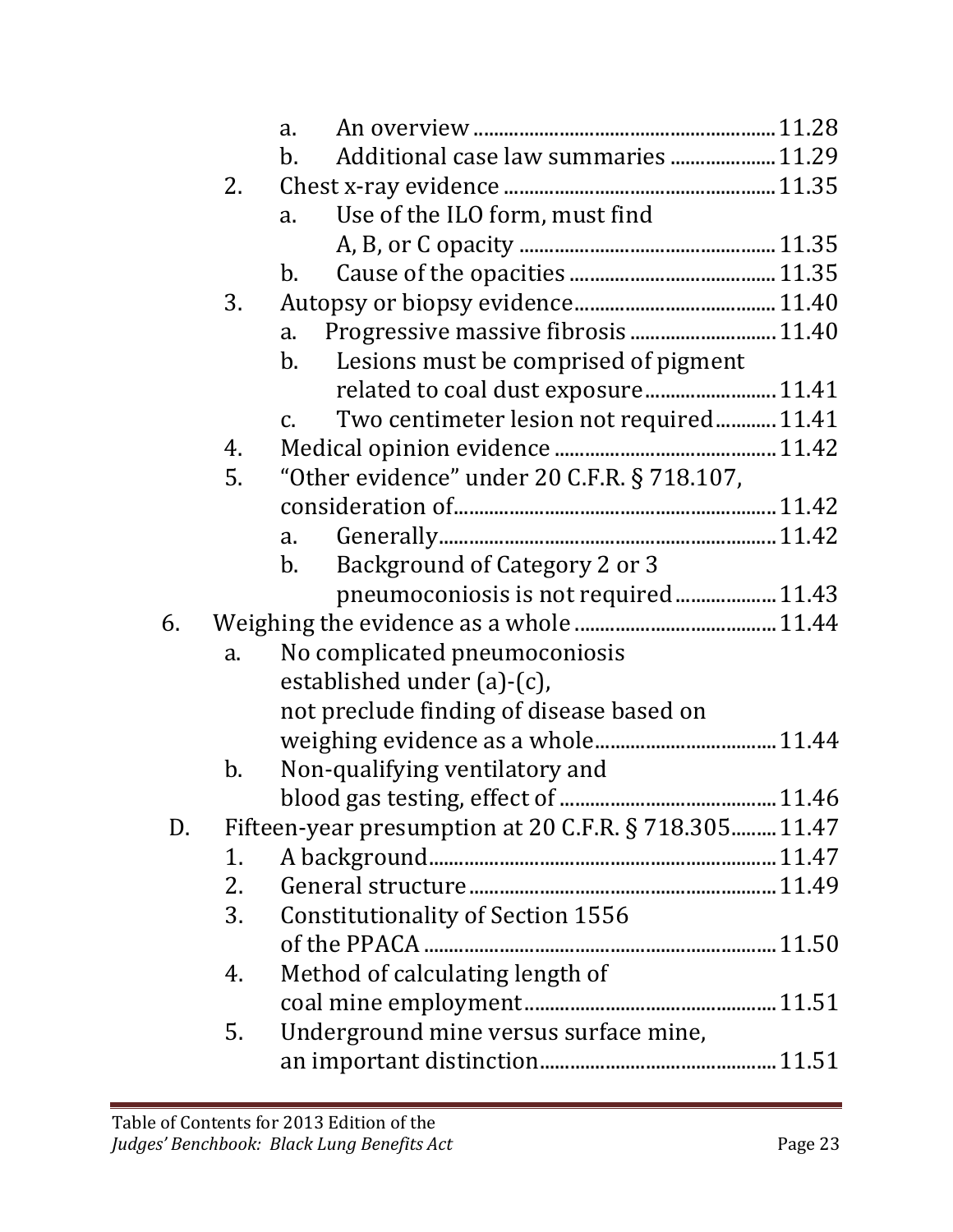|    |    |                                          | a.             |                                                   |  |  |  |  |
|----|----|------------------------------------------|----------------|---------------------------------------------------|--|--|--|--|
|    |    |                                          | b.             | "Substantially similar" conditions                |  |  |  |  |
|    |    |                                          |                | at a surface mine, deference                      |  |  |  |  |
|    |    |                                          |                | to the Administrative Law Judge 11.53             |  |  |  |  |
|    |    | 6.                                       |                |                                                   |  |  |  |  |
|    |    |                                          | a.             | Apply rebuttal standards at 20 C.F.R.             |  |  |  |  |
|    |    |                                          |                |                                                   |  |  |  |  |
|    |    |                                          | $\mathbf{b}$ . | Applicability of rebuttal to employer11.55        |  |  |  |  |
|    |    |                                          | $C_{\bullet}$  | Rebuttal in the miner's claim,                    |  |  |  |  |
|    |    |                                          |                |                                                   |  |  |  |  |
|    |    |                                          | d.             | Rebuttal in a survivor's claim,                   |  |  |  |  |
|    |    |                                          |                |                                                   |  |  |  |  |
|    | Е. | Presumption at 20 C.F.R. § 718.306,      |                |                                                   |  |  |  |  |
|    |    |                                          |                |                                                   |  |  |  |  |
|    | F. |                                          |                |                                                   |  |  |  |  |
|    |    | 1.                                       |                |                                                   |  |  |  |  |
|    |    | 2.                                       |                |                                                   |  |  |  |  |
| V. |    |                                          |                |                                                   |  |  |  |  |
|    | А. |                                          |                |                                                   |  |  |  |  |
|    |    | 1.                                       |                | Applies to "clinical" pneumoconiosis  11.60       |  |  |  |  |
|    |    | 2.                                       |                | Applies to complicated pneumoconiosis  11.61      |  |  |  |  |
|    |    | 3.                                       |                | Inapplicable to finding of                        |  |  |  |  |
|    |    |                                          |                |                                                   |  |  |  |  |
|    | В. | Differential diagnosis or apportionment; |                |                                                   |  |  |  |  |
|    |    |                                          |                |                                                   |  |  |  |  |
|    |    | 1.                                       |                |                                                   |  |  |  |  |
|    |    | 2.                                       |                |                                                   |  |  |  |  |
|    |    | 3.                                       |                |                                                   |  |  |  |  |
|    |    | 4.                                       |                |                                                   |  |  |  |  |
|    | C. |                                          |                | Ten years or more coal mine employment 11.65      |  |  |  |  |
|    | D. |                                          |                | Fewer than ten years of coal mine employment11.65 |  |  |  |  |
|    |    | $\mathbf{1}$ .                           |                |                                                   |  |  |  |  |
|    |    | 2.                                       |                |                                                   |  |  |  |  |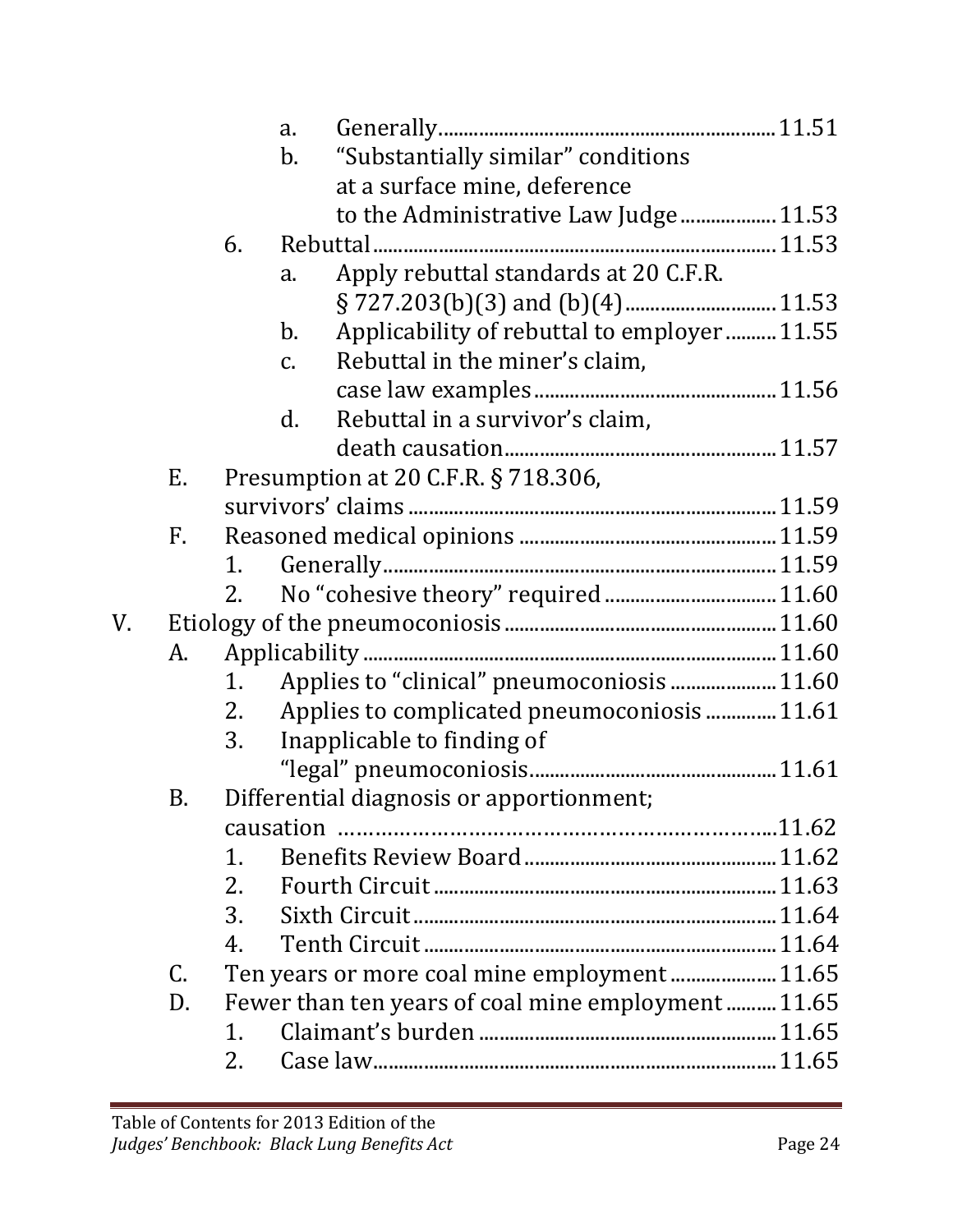|      |             |    | a.              |                                                      |  |
|------|-------------|----|-----------------|------------------------------------------------------|--|
|      |             |    | $b_{\cdot}$     |                                                      |  |
|      |             |    | $\mathcal{C}$ . |                                                      |  |
|      |             | 3. |                 |                                                      |  |
|      |             | 4. |                 | Inaccurate employment history,                       |  |
|      |             |    |                 |                                                      |  |
| VI.  |             |    |                 |                                                      |  |
|      | А.          |    |                 | For claims filed on or before January 19, 2001 11.66 |  |
|      | <b>B.</b>   |    |                 | For claims filed after January 19, 2001 11.67        |  |
|      | $C_{\cdot}$ |    |                 |                                                      |  |
|      |             | 1. |                 | Ventilatory and blood gas testing measure            |  |
|      |             |    |                 |                                                      |  |
|      |             | 2. |                 | Pulmonary function (ventilatory) studies 11.69       |  |
|      |             | 3. |                 |                                                      |  |
|      |             | 4. |                 | Cor pulmonale with right-sided                       |  |
|      |             |    |                 |                                                      |  |
|      |             | 5. |                 |                                                      |  |
|      |             |    | a.              |                                                      |  |
|      |             |    | b.              | Physician's knowledge of duties                      |  |
|      |             |    |                 |                                                      |  |
|      |             |    | $\mathsf{C}$ .  | Non-respiratory, non-pulmonary impairments           |  |
|      |             |    |                 |                                                      |  |
|      |             | 6. |                 |                                                      |  |
|      |             |    | a.              | In miner's claims filed after                        |  |
|      |             |    |                 |                                                      |  |
|      |             |    | b.              | Claim filed prior to January 1, 1982 11.73           |  |
| VII. |             |    |                 |                                                      |  |
|      | А.          |    |                 |                                                      |  |
|      |             | 1. |                 | For claims filed on or before                        |  |
|      |             |    |                 |                                                      |  |
|      |             |    | a.              |                                                      |  |
|      |             |    | $\mathbf{b}$ .  |                                                      |  |
|      |             |    | $C_{\bullet}$   |                                                      |  |
|      |             |    |                 |                                                      |  |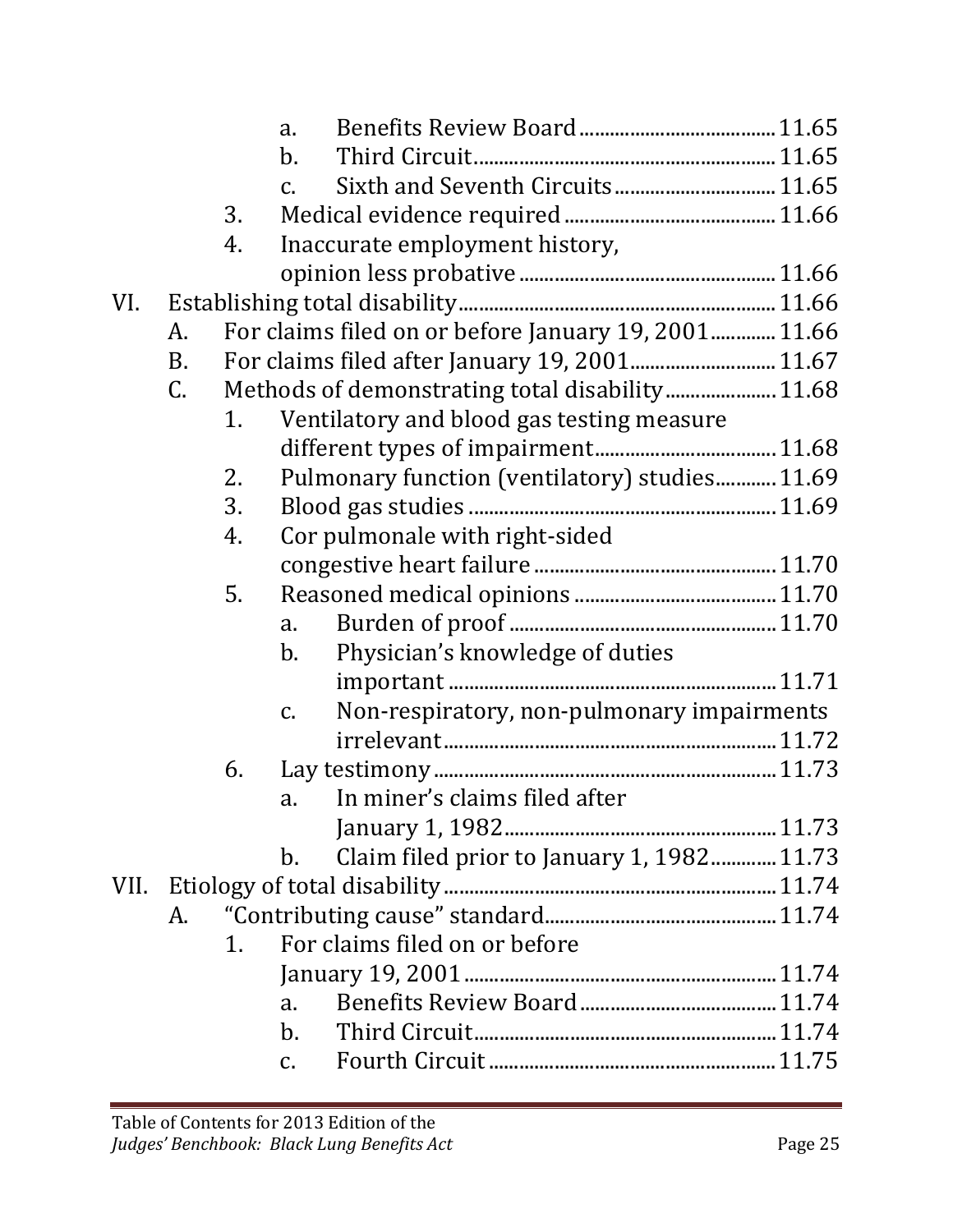|     |           | d.                                                               |  |
|-----|-----------|------------------------------------------------------------------|--|
|     |           | e.                                                               |  |
|     |           | f.                                                               |  |
|     |           | g.                                                               |  |
|     |           | For claims filed after January 19, 2001  11.76<br>2.             |  |
|     |           | $a_{\cdot}$                                                      |  |
|     |           | Pre-existing, non-coal-dust-related disability<br>b.             |  |
|     |           | does not preclude entitlement  11.77                             |  |
|     | B.        | Blood gas and ventilatory studies                                |  |
|     |           |                                                                  |  |
|     | C.        |                                                                  |  |
|     |           | Underlying finding regarding                                     |  |
|     |           |                                                                  |  |
|     |           | VIII. Applicability of 20 C.F.R. Parts 410 and 727               |  |
|     |           |                                                                  |  |
| IX. |           | Applicability of 20 C.F.R. § 718.308, statute of limitations for |  |
|     |           |                                                                  |  |
|     | A.        |                                                                  |  |
|     | <b>B.</b> | Waiver or tolling of the statute,                                |  |
|     |           | "extraordinary circumstances" required 11.80                     |  |
|     |           | Waiver of challenge to timeliness 11.80<br>1.                    |  |
|     |           | Withdrawal of contest at hearing 11.80<br>a.                     |  |
|     |           | Stipulation of timeliness at hearing11.80<br>b.                  |  |
|     |           | Tolling of statute, considerations for 11.81<br>2.               |  |
|     |           | a.                                                               |  |
|     |           | $\mathbf{b}$ .                                                   |  |
|     | C.        |                                                                  |  |
|     |           | 1.                                                               |  |
|     |           | Applicable to second claim where<br>2.                           |  |
|     |           |                                                                  |  |
|     | D.        | Applicability to subsequent claim                                |  |
|     |           |                                                                  |  |
|     |           | 1.                                                               |  |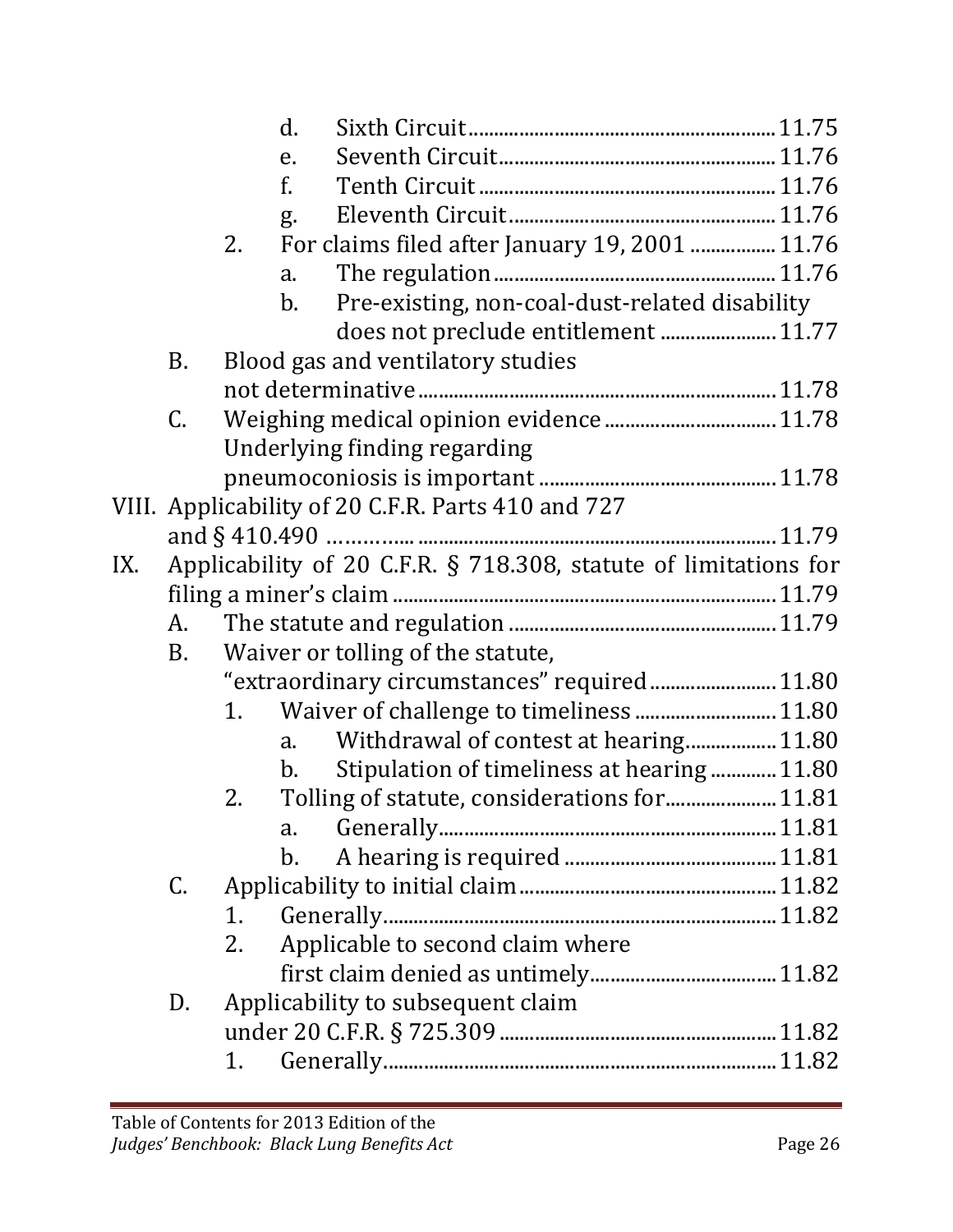|    |    | a.                                           |  |
|----|----|----------------------------------------------|--|
|    |    | $\mathbf{b}$ .                               |  |
|    |    | $\mathcal{C}$ .                              |  |
|    |    | $\mathbf{d}$ .                               |  |
|    | 2. | Medical opinions from prior claim;           |  |
|    |    | deemed premature or misdiagnosis 11.84       |  |
|    |    | $\mathbf{a}$ .                               |  |
|    |    | $\mathbf{b}$ .                               |  |
|    |    | $\mathcal{C}$ .                              |  |
|    |    | $\mathbf{d}$ .                               |  |
|    |    | e.                                           |  |
|    | 3. | Inadvisability of return to coal mine work,  |  |
|    |    | insufficient to commence                     |  |
|    |    |                                              |  |
|    | 4. | Failure to attribute condition to            |  |
|    |    | coal dust exposure, insufficient 11.91       |  |
| F. |    | Commencement of the three-year period  11.91 |  |
|    | 1. |                                              |  |
|    |    | $a_{\cdot}$                                  |  |
|    |    | $\mathbf{b}$ .                               |  |
|    | 2. | Nature of medical opinion required 11.93     |  |
|    | 3. | State workers' compensation award,           |  |
|    |    |                                              |  |
|    | 4. |                                              |  |
|    |    |                                              |  |

## Chapter 12 Introduction to Survivors' Claims

| $\mathbf{I}$ . |                                                     |  |
|----------------|-----------------------------------------------------|--|
|                |                                                     |  |
|                | Survivor and miner claims—consolidated for hearing, |  |
|                |                                                     |  |
|                |                                                     |  |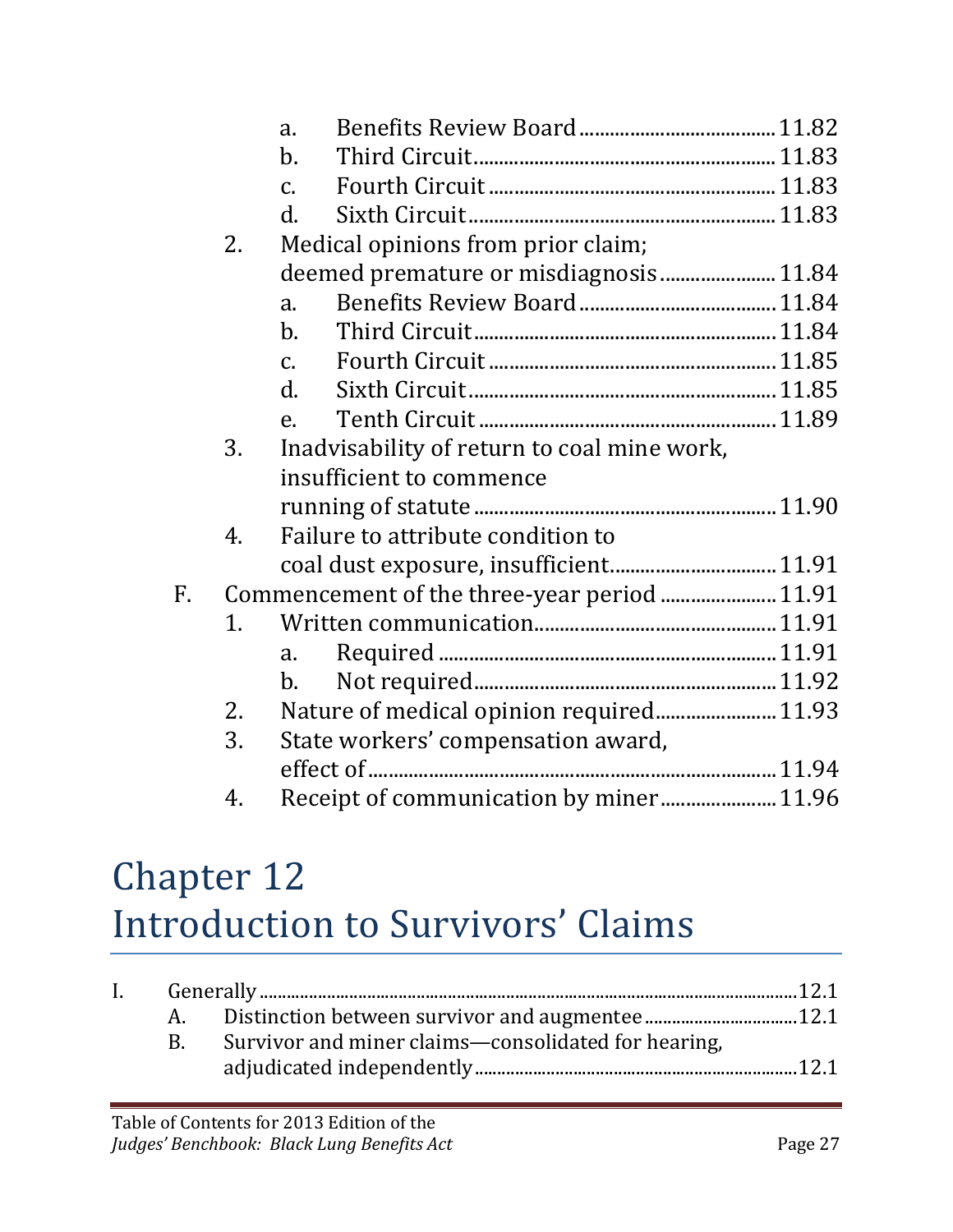|      | C.        | Entitlement precluded, felonious and intentional homicide |                                                                 |  |  |  |
|------|-----------|-----------------------------------------------------------|-----------------------------------------------------------------|--|--|--|
|      |           |                                                           |                                                                 |  |  |  |
| II.  |           |                                                           |                                                                 |  |  |  |
|      | A.        |                                                           | Surviving spouse and surviving divorced spouse 12.2             |  |  |  |
|      |           | 1.                                                        |                                                                 |  |  |  |
|      |           |                                                           | $a_{\cdot}$                                                     |  |  |  |
|      |           |                                                           | $b$ .                                                           |  |  |  |
|      |           | 2.                                                        | Spouse and divorced spouse,                                     |  |  |  |
|      |           |                                                           |                                                                 |  |  |  |
|      |           |                                                           | a.                                                              |  |  |  |
|      |           |                                                           | The regulation, surviving divorced spouse12.4<br>$\mathbf{b}$ . |  |  |  |
|      |           |                                                           | $C_{\bullet}$                                                   |  |  |  |
|      |           | 3.                                                        | Spouse and divorced spouse, each entitled to                    |  |  |  |
|      |           |                                                           |                                                                 |  |  |  |
|      | <b>B.</b> |                                                           |                                                                 |  |  |  |
|      |           | 1.                                                        |                                                                 |  |  |  |
|      |           |                                                           | Paternity issues, state law controls 12.8<br>a.                 |  |  |  |
|      |           |                                                           | $\mathbf{b}$ .                                                  |  |  |  |
|      |           | 2.                                                        |                                                                 |  |  |  |
|      |           |                                                           | a.                                                              |  |  |  |
|      |           |                                                           | Dependency status as "augmentee"<br>$b$ .                       |  |  |  |
|      |           |                                                           |                                                                 |  |  |  |
|      |           | 3.                                                        |                                                                 |  |  |  |
|      |           |                                                           | a.                                                              |  |  |  |
|      |           |                                                           | Distinction between "augmentee"<br>$b$ .                        |  |  |  |
|      |           |                                                           |                                                                 |  |  |  |
|      |           |                                                           | C.                                                              |  |  |  |
|      |           |                                                           | Remarriage of disabled child, effect of  12.11<br>d.            |  |  |  |
|      |           |                                                           | e.                                                              |  |  |  |
|      | C.        |                                                           |                                                                 |  |  |  |
|      | D.        |                                                           |                                                                 |  |  |  |
| III. |           |                                                           | Entitlement to survivors' benefits-                             |  |  |  |
|      |           |                                                           | considerations beyond relationship and dependency  12.16        |  |  |  |
|      | А.        |                                                           | Surviving spouse or surviving divorced spouse 12.16             |  |  |  |
|      |           | 1.                                                        |                                                                 |  |  |  |
|      |           | 2.                                                        |                                                                 |  |  |  |
|      |           | 3.                                                        |                                                                 |  |  |  |
|      | B.        |                                                           |                                                                 |  |  |  |
|      |           |                                                           |                                                                 |  |  |  |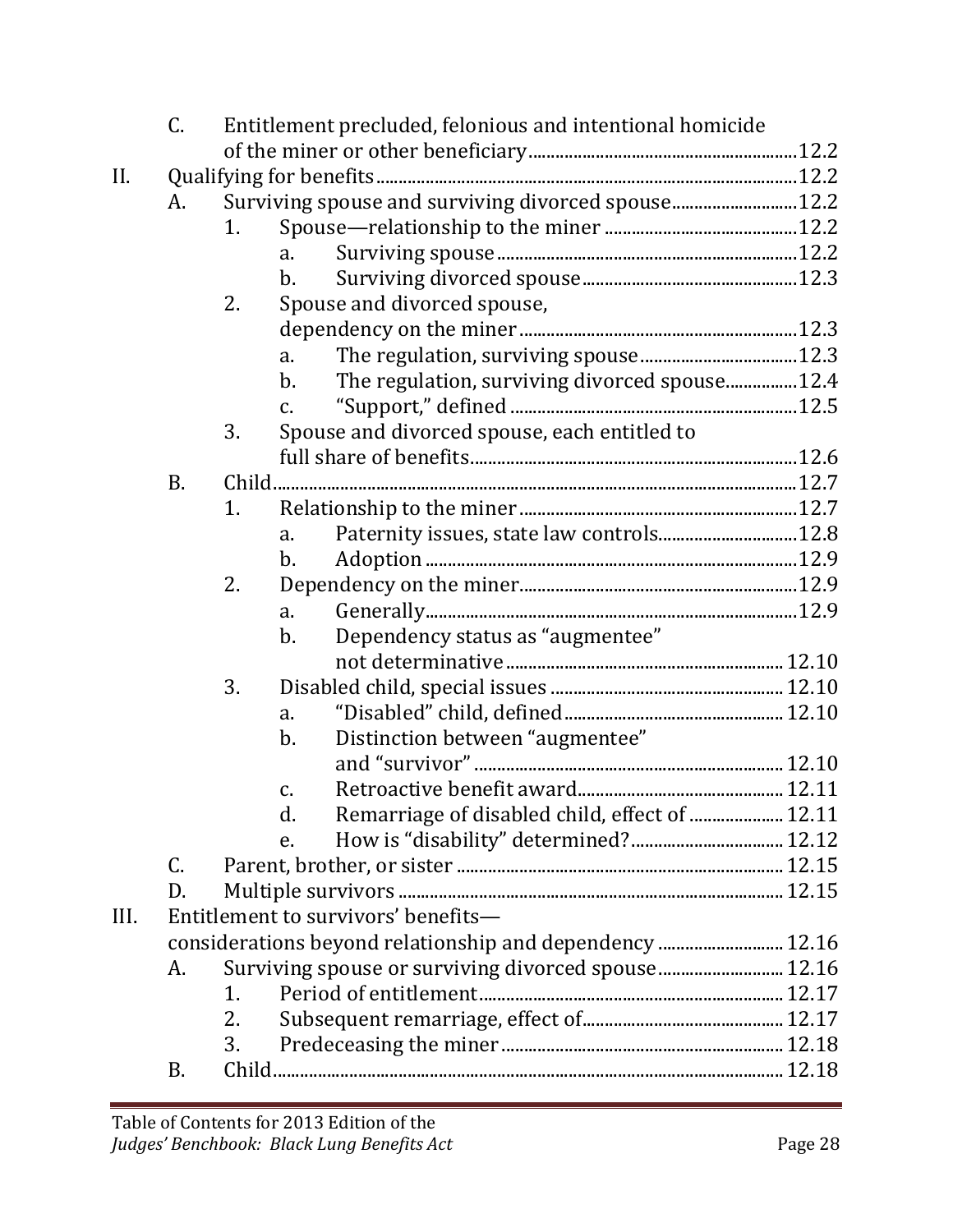|     |    | 2.                                                             |  |
|-----|----|----------------------------------------------------------------|--|
|     |    | 3.<br>Disabled child, gainful employment                       |  |
|     |    |                                                                |  |
| IV. |    |                                                                |  |
|     | A. | Where miner's claim filed prior to January 1, 1982 12.20       |  |
|     | B. | Where miner's claim filed on or after January 1, 1982 12.21    |  |
|     | C. | Revival of automatic entitlement for survivors' claims filed   |  |
|     |    | after January 1, 2005, and pending on or after March 23, 2010, |  |
|     |    | where the miner was finally awarded benefits                   |  |
|     |    |                                                                |  |

#### Chapter 13 Survivors' Claims: Entitlement Under 20 C.F.R. Part 410

| I.   |           |                                                              | .13.1 |
|------|-----------|--------------------------------------------------------------|-------|
| II.  |           |                                                              | .13.1 |
| III. |           |                                                              |       |
|      | A.        | Ten years or more coal mine employment; death from           |       |
|      |           |                                                              | .13.2 |
|      |           | 1.                                                           |       |
|      |           | 2.                                                           |       |
|      |           | 3.                                                           |       |
|      |           | Medically infeasible to distinguish cause of death13.3<br>4. |       |
|      |           | Total disability due to pneumoconiosis<br>5.                 |       |
|      |           |                                                              |       |
|      | <b>B.</b> | The 15-year presumption and the                              |       |
|      |           |                                                              |       |
|      |           | 1.                                                           |       |
|      |           | 2.                                                           |       |
|      |           |                                                              |       |
|      |           |                                                              |       |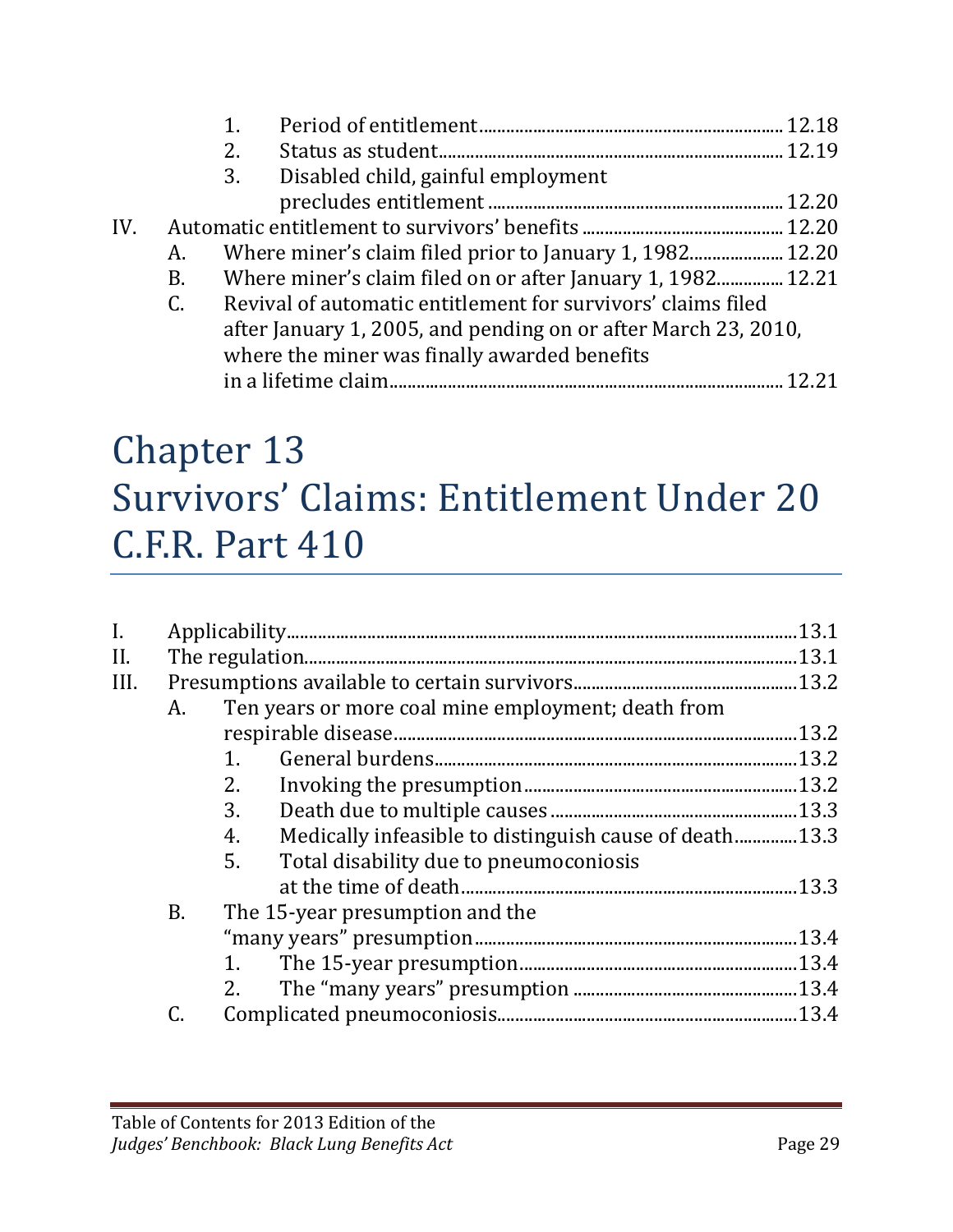#### Chapter 14 Survivors' Claims: Entitlement Under 20 C.F.R. § 410.490

| <b>B.</b> | Rebuttal methods under 20 C.F.R. Part 727 incorporated |  |  |
|-----------|--------------------------------------------------------|--|--|
|           |                                                        |  |  |
|           |                                                        |  |  |

#### Chapter 15 Survivors' Claims: Entitlement Under 20 C.F.R. Part 727

| $\mathbf{I}$ . |                 |                                                      |       |
|----------------|-----------------|------------------------------------------------------|-------|
|                | А.              | Fewer than 10 years of coal mine employment;         |       |
|                |                 |                                                      |       |
|                | <b>B.</b>       | Denial under 20 C.F.R. Part 727; analyze claim       |       |
|                |                 |                                                      |       |
|                | $\mathcal{C}$ . | Rebuttal under subsection (b)(2) precludes           |       |
|                |                 | entitlement under 20 C.F.R. Parts 410 and 718 15.2   |       |
|                | D.              | Rebuttal under subsection $(b)(3)$ or $(b)(4)$       |       |
|                |                 | precludes entitlement under 20 C.F.R. Part 410  15.2 |       |
| II.            |                 |                                                      |       |
| III.           |                 |                                                      |       |
|                | А.              |                                                      |       |
|                | B.              |                                                      | .15.3 |
|                | $\mathcal{C}$ . |                                                      |       |
|                |                 | $1_{-}$                                              |       |
|                |                 | Party opposing entitlement carries burden 15.5<br>2. |       |
|                |                 | 3.                                                   |       |
|                |                 |                                                      |       |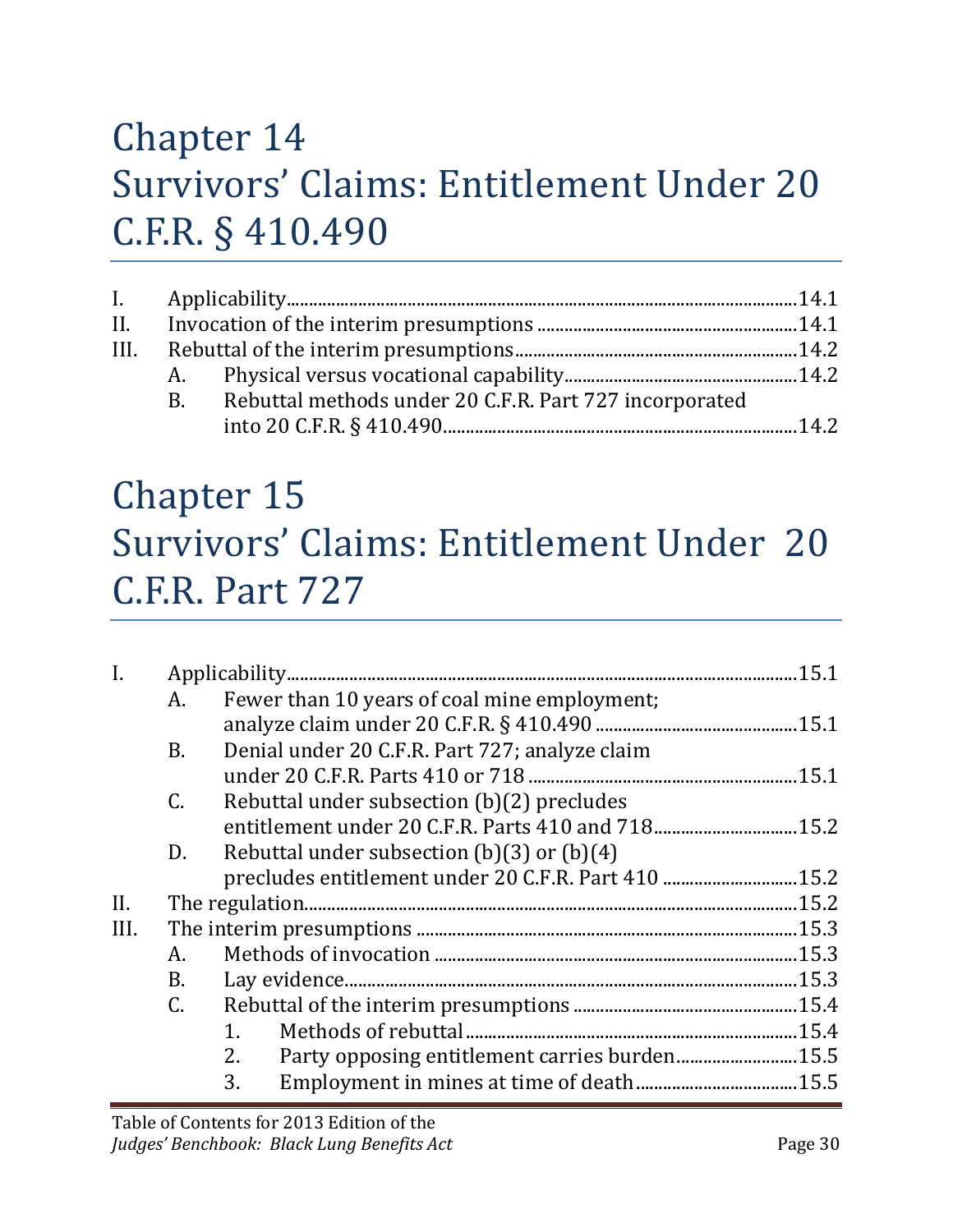|     | IV. Presumption of survivor's entitlement to benefits - |  |
|-----|---------------------------------------------------------|--|
|     |                                                         |  |
|     |                                                         |  |
| R – |                                                         |  |
|     |                                                         |  |

## Chapter 16 Survivors' Claims: Entitlement Under 20 C.F.R. Part 718

| $\mathbf{I}$ . |           |    |         |                                                                   |  |  |
|----------------|-----------|----|---------|-------------------------------------------------------------------|--|--|
| II.            |           |    |         |                                                                   |  |  |
|                | A.        |    |         | Survivor's claim filed prior to January 1, 1982, and the miner is |  |  |
|                |           |    |         | entitled to benefits as a result of a claim filed prior to        |  |  |
|                |           |    |         |                                                                   |  |  |
|                | <b>B.</b> |    |         | Survivor's claim filed prior to January 1, 1982 and there         |  |  |
|                |           |    |         | is no miner's claim, or miner not found entitled to benefits      |  |  |
|                |           |    |         | as a result of claim filed prior to January 1, 1982 16.2          |  |  |
|                |           | 1. |         |                                                                   |  |  |
|                |           |    | a.      | Must make threshold finding of                                    |  |  |
|                |           |    |         |                                                                   |  |  |
|                |           |    | $b_{-}$ | No entitlement for "psychological" injury                         |  |  |
|                |           |    |         |                                                                   |  |  |
|                |           | 2. |         |                                                                   |  |  |
|                | C.        |    |         | Survivors' claims filed on or after January 1, 1982,              |  |  |
|                |           |    |         | where the miner is entitled to benefits as a result of            |  |  |
|                |           |    |         |                                                                   |  |  |
|                |           | 1. |         |                                                                   |  |  |
|                |           | 2. |         | Automatic entitlement, miner in payment status                    |  |  |
|                |           |    |         |                                                                   |  |  |
|                | D.        |    |         | Survivors' claims filed on or after January 1, 1982               |  |  |
|                |           |    |         | where there is no miner's claim or miner not                      |  |  |
|                |           |    |         | found entitled to benefits as a result of claim filed             |  |  |
|                |           |    |         |                                                                   |  |  |
|                |           |    |         |                                                                   |  |  |
|                |           |    |         |                                                                   |  |  |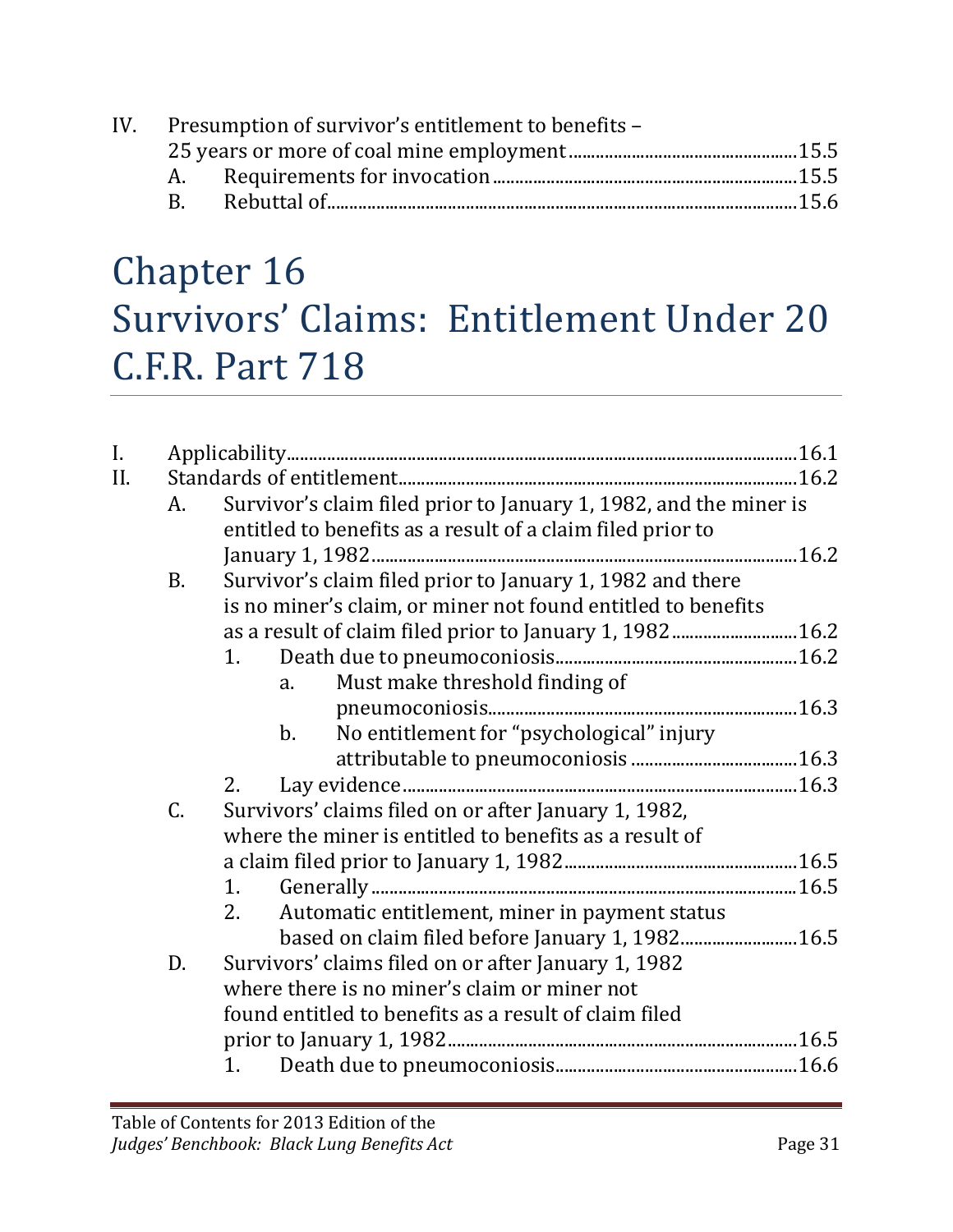|      |    | 2. |                 |                                                             |  |
|------|----|----|-----------------|-------------------------------------------------------------|--|
|      |    |    | a.              | For claims filed on or before                               |  |
|      |    |    |                 |                                                             |  |
|      |    |    | $\mathbf{b}$ .  | For claims filed after January 19, 2001  16.11              |  |
|      |    | 3. |                 | Traumatic injury or principal cause of death is an          |  |
|      |    |    |                 |                                                             |  |
|      | Ε. |    |                 | The survivor's claim is filed after January 1, 2005, and is |  |
|      |    |    |                 | pending on or after March 23, 2010, and the miner was       |  |
|      |    |    |                 | finally awarded benefits in his or her lifetime claim 16.13 |  |
|      |    | 1. |                 | Section 1556 of the PPACA held constitutional 16.13         |  |
|      |    |    | a.              |                                                             |  |
|      |    |    | $b$ .           |                                                             |  |
|      |    |    | $\mathcal{C}$ . |                                                             |  |
|      |    |    | d.              |                                                             |  |
|      |    |    | e.              |                                                             |  |
|      |    | 2. |                 |                                                             |  |
|      |    |    | a.              |                                                             |  |
|      |    |    | $b$ .           | Date of filing survivor's claim controls 16.15              |  |
|      |    |    | $\mathcal{C}$ . | Automatic entitlement, date of onset 16.18                  |  |
|      |    |    | d.              | No hearing required; automatic entitlement 16.21            |  |
|      |    | 3. |                 | Revival of 15-year presumption in certain                   |  |
|      |    |    |                 |                                                             |  |
|      |    |    | a.              |                                                             |  |
|      |    |    | $\mathbf{b}$ .  |                                                             |  |
|      |    |    | $\mathcal{C}$ . | Disease of unknown origin, no rebuttal 16.26                |  |
|      |    |    | d.              |                                                             |  |
| III. |    |    |                 |                                                             |  |
|      | A. |    |                 | Ten years or more of coal mine employment and               |  |
|      |    |    |                 | death from a respirable disease (20 C.F.R. § 718.303) 16.27 |  |
|      |    | 1. |                 |                                                             |  |
|      |    | 2. |                 |                                                             |  |
|      | B. |    |                 |                                                             |  |
|      |    | 1. |                 |                                                             |  |
|      |    | 2. |                 |                                                             |  |
|      |    | 3. |                 |                                                             |  |
|      |    | 4. |                 |                                                             |  |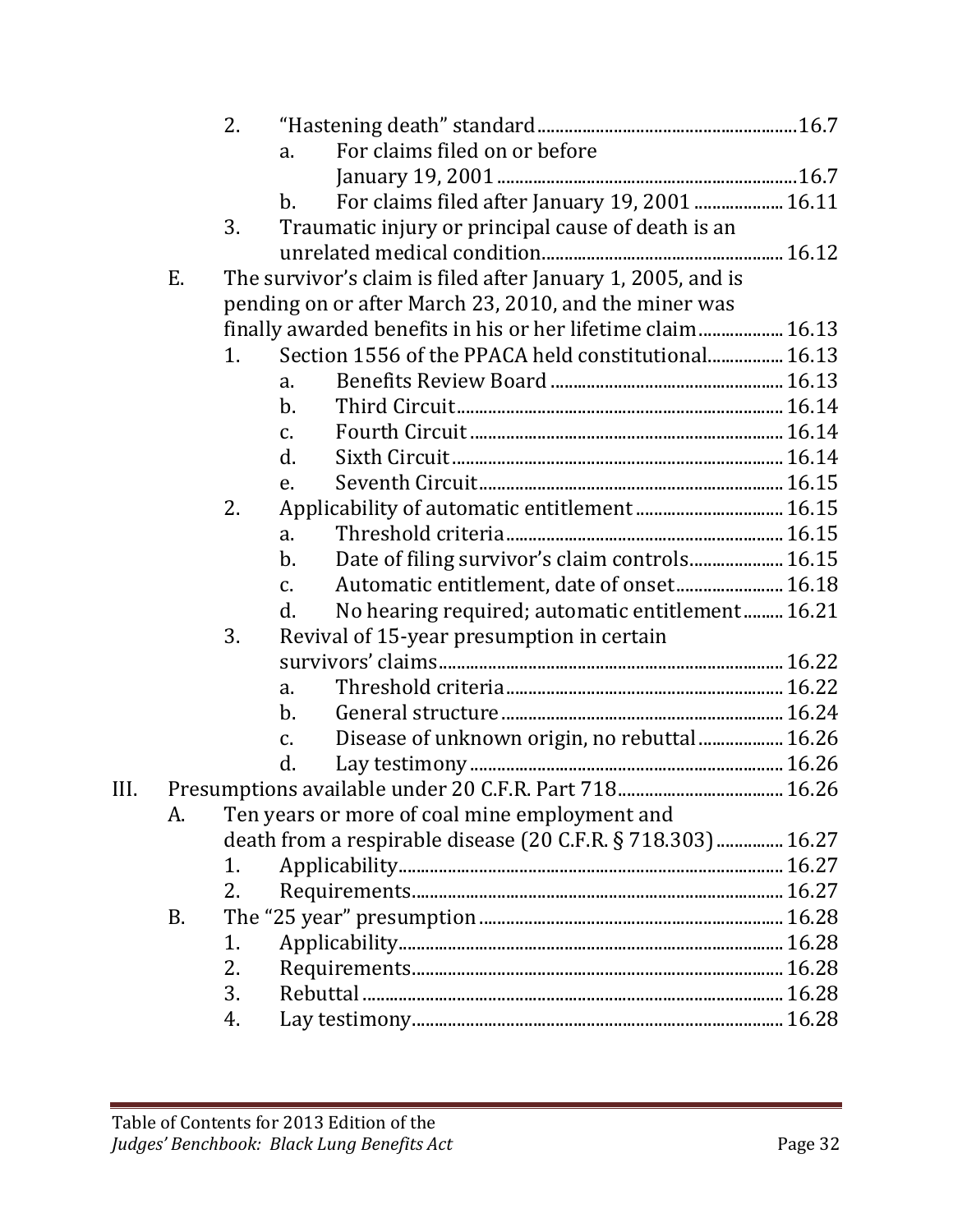#### Chapter 17 Onset, Augmentation, Termination, and Interest

| $\mathbf{I}$ . |                 |    |                |                                                             |  |  |
|----------------|-----------------|----|----------------|-------------------------------------------------------------|--|--|
|                | A.              |    |                | Claims filed before July 1, 1973 (Part B claims)  17.1      |  |  |
|                | <b>B.</b>       |    |                | Claims filed on or after July 1, 1973 (Part C claims)  17.1 |  |  |
|                |                 | 1. |                |                                                             |  |  |
|                |                 |    | $\mathbf{a}$ . |                                                             |  |  |
|                |                 |    | $b$ .          |                                                             |  |  |
|                |                 |    | $C_{\bullet}$  |                                                             |  |  |
|                |                 |    | d.             |                                                             |  |  |
|                |                 |    | e.             | X-ray reading of simple pneumoconiosis,                     |  |  |
|                |                 |    |                |                                                             |  |  |
|                |                 |    | f.             |                                                             |  |  |
|                |                 |    | g.             |                                                             |  |  |
|                |                 | 2. |                |                                                             |  |  |
|                |                 | 3. |                |                                                             |  |  |
|                |                 |    | a.             |                                                             |  |  |
|                |                 |    | $b$ .          | Section 1556 of the PPACA; the                              |  |  |
|                |                 |    |                |                                                             |  |  |
|                | C.              |    |                |                                                             |  |  |
|                |                 | 1. |                |                                                             |  |  |
|                |                 | 2. |                |                                                             |  |  |
| II.            |                 |    |                |                                                             |  |  |
|                | A.              |    |                |                                                             |  |  |
|                | B.              |    |                |                                                             |  |  |
|                | $\mathcal{C}$ . |    |                |                                                             |  |  |
|                | D.              |    |                |                                                             |  |  |
| III.           |                 |    |                |                                                             |  |  |
|                | A.              |    |                |                                                             |  |  |
|                | <b>B.</b>       |    |                |                                                             |  |  |
|                | C.              |    |                |                                                             |  |  |
|                | D.              |    |                |                                                             |  |  |
| IV.            |                 |    |                |                                                             |  |  |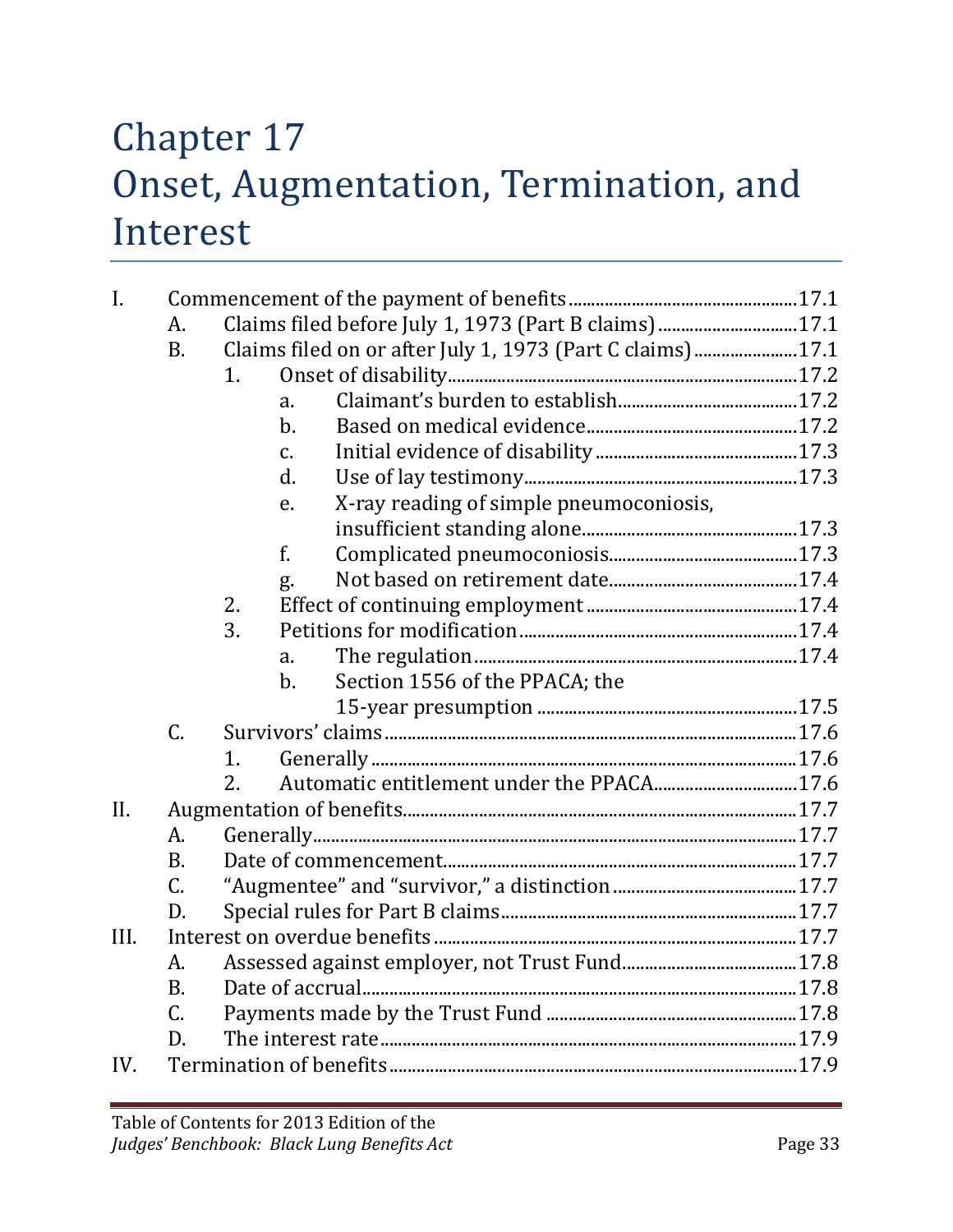# Chapter 18 Overpayment, Waiver, and Recovery

| I.   |           |    |                                                              |  |
|------|-----------|----|--------------------------------------------------------------|--|
|      | A.        |    |                                                              |  |
|      | <b>B.</b> |    |                                                              |  |
| II.  |           |    |                                                              |  |
|      | A.        |    |                                                              |  |
|      | B.        |    |                                                              |  |
| III. |           |    |                                                              |  |
|      | A.        |    |                                                              |  |
|      | <b>B.</b> |    |                                                              |  |
|      |           | 1. |                                                              |  |
|      |           | 2. |                                                              |  |
|      |           |    | For claims filed on or before<br>$a_{\cdot}$                 |  |
|      |           |    |                                                              |  |
|      |           |    | For claims filed after January 19, 2001  18.6<br>b.          |  |
|      | C.        |    | "Defeat the purpose of title IV of the Act" defined 18.8     |  |
|      |           | 1. |                                                              |  |
|      |           | 2. |                                                              |  |
|      |           | 3. |                                                              |  |
|      |           | 4. | Installment and credit card payments considered  18.9        |  |
|      |           | 5. |                                                              |  |
|      |           | 6. | Child support, considered only if legally required 18.9      |  |
|      | D.        |    | "Against equity and good conscience" defined  18.9           |  |
|      |           | 1. |                                                              |  |
|      |           | 2. |                                                              |  |
|      |           |    | Financial circumstances irrelevant 18.10<br>a.               |  |
|      |           |    | $\mathbf{b}$ .                                               |  |
|      |           |    | Resignation prior to receipt of benefits,<br>$\mathcal{C}$ . |  |
|      |           |    |                                                              |  |
|      |           |    | d.                                                           |  |
|      |           |    | Relinquish savings for lump sum payment,<br>e.               |  |
|      |           |    |                                                              |  |
| V.   |           |    |                                                              |  |
|      | А.        |    | Federal overpayment reduced due to expenses incurred for     |  |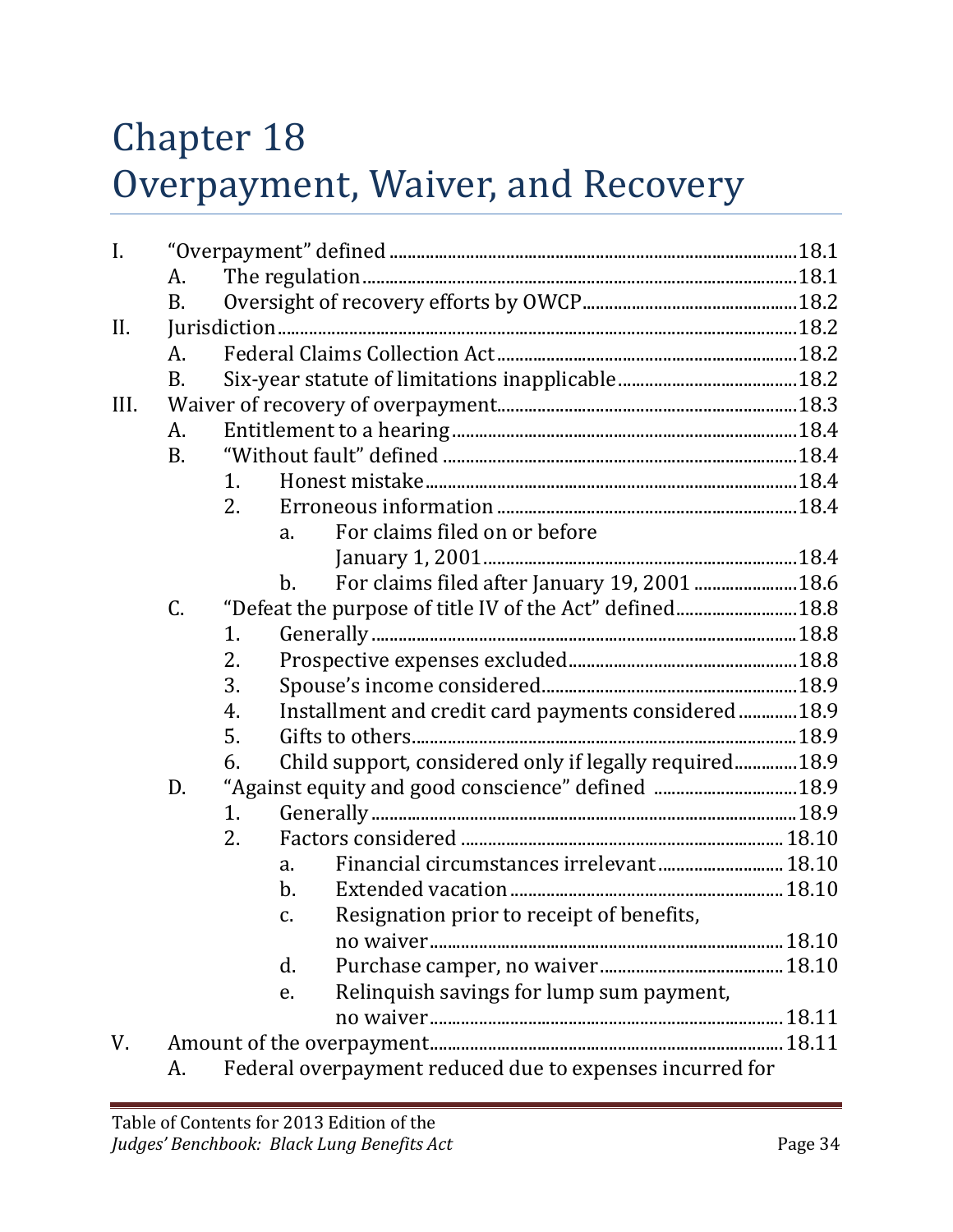|     | <b>B.</b>   |                               |  |
|-----|-------------|-------------------------------|--|
| VI. |             |                               |  |
|     | A.          |                               |  |
|     | B.          |                               |  |
|     | $C_{\cdot}$ |                               |  |
|     |             |                               |  |
|     |             | 2.                            |  |
|     | D.          |                               |  |
|     | Ε.          | Collection and reimbursement, |  |
|     |             |                               |  |
|     |             |                               |  |

# Chapter 19 Medical Benefits Only (BMO) and Black Lung Part B Claims (BLB)

| I.  |                 |                                                            |  |  |  |
|-----|-----------------|------------------------------------------------------------|--|--|--|
|     | A.              |                                                            |  |  |  |
|     | <b>B.</b>       |                                                            |  |  |  |
|     | C.              |                                                            |  |  |  |
|     | D.              | Employer's initial payment not preclude later challenge to |  |  |  |
|     |                 |                                                            |  |  |  |
|     | E.              |                                                            |  |  |  |
|     | F.              |                                                            |  |  |  |
|     |                 | $1_{-}$                                                    |  |  |  |
|     |                 | 2.                                                         |  |  |  |
|     |                 | 3.                                                         |  |  |  |
|     | G.              |                                                            |  |  |  |
| II. |                 |                                                            |  |  |  |
|     | A.              |                                                            |  |  |  |
|     | <b>B.</b>       | Must be filed within six months of miner's                 |  |  |  |
|     |                 |                                                            |  |  |  |
|     | $\mathcal{C}$ . |                                                            |  |  |  |
|     | D.              |                                                            |  |  |  |
|     | E.              | Appellate jurisdiction lies with the                       |  |  |  |
|     |                 |                                                            |  |  |  |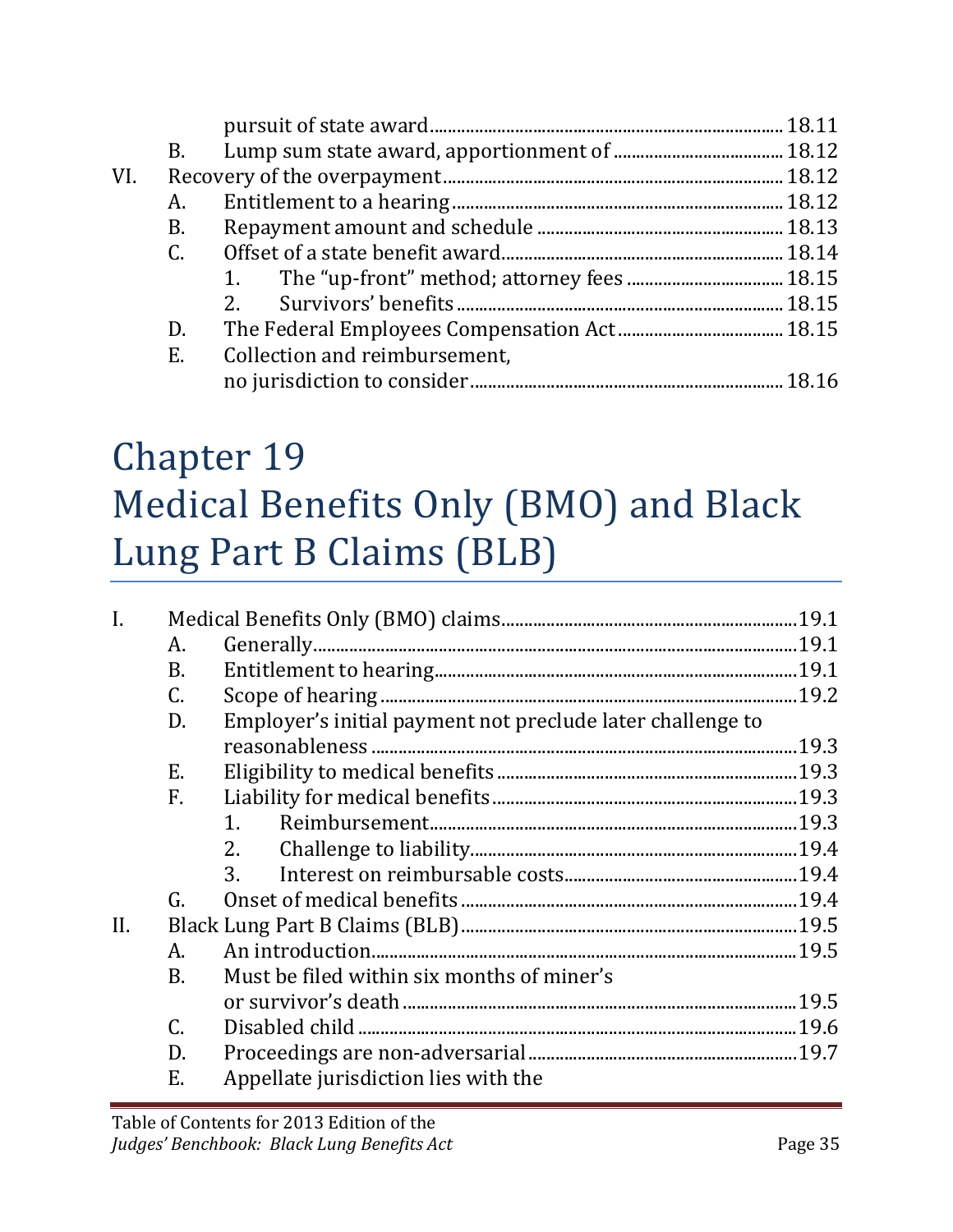# Chapter 20 Medical Treatment Dispute (BTD)

| $\mathbf{I}$ . |    |                                                          | 20.1  |
|----------------|----|----------------------------------------------------------|-------|
|                | A. |                                                          | .20.1 |
|                | B. |                                                          | .20.1 |
| II.            |    |                                                          | .20.2 |
| III.           |    |                                                          |       |
|                | А. |                                                          | .20.3 |
|                |    | For claims filed on or before January 19, 200120.3<br>1. |       |
|                |    | a.                                                       |       |
|                |    | $\mathbf{b}$ .                                           | .20.4 |
|                |    | $C_{\cdot}$                                              | .20.5 |
|                |    | 2.                                                       |       |
|                |    | a.                                                       |       |
|                |    | $b_{\cdot}$                                              |       |
|                | B. | Treatment of respiratory and                             |       |
|                |    |                                                          | .20.8 |
|                |    |                                                          |       |

#### Chapter 21 Interest on Past-Due Medical Bills (BMI) and Penalties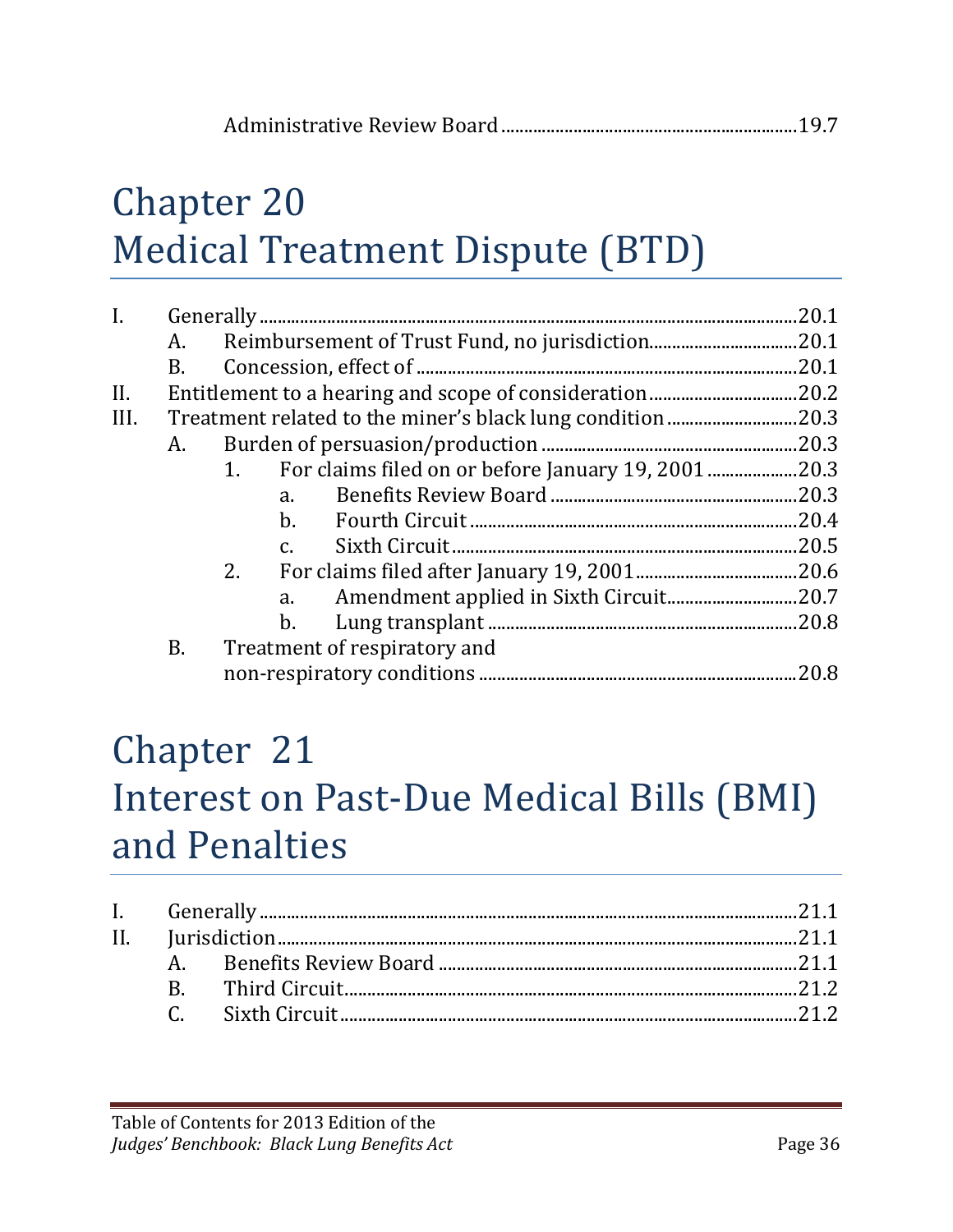## Chapter 22 Transfer of Liability to the Trust Fund

| $\mathbf{I}$ . |                 |                                                                         |  |  |  |  |
|----------------|-----------------|-------------------------------------------------------------------------|--|--|--|--|
| II.            |                 |                                                                         |  |  |  |  |
| III.           |                 | Determination of eligibility for transfer by the District Director 22.2 |  |  |  |  |
|                | A.              |                                                                         |  |  |  |  |
|                |                 | 1.                                                                      |  |  |  |  |
|                |                 | 2.                                                                      |  |  |  |  |
|                | <b>B.</b>       |                                                                         |  |  |  |  |
|                |                 | 1.                                                                      |  |  |  |  |
|                |                 | District Director's failure to act insufficient 22.3<br>2.              |  |  |  |  |
|                |                 | 3.<br>Date of last denial determines whether                            |  |  |  |  |
|                |                 |                                                                         |  |  |  |  |
|                | C.              | Claim must be approved under 20 C.F.R. Part 72722.4                     |  |  |  |  |
|                |                 | 1.                                                                      |  |  |  |  |
|                |                 | Approval of Part C claim must be "final"22.4<br>2.                      |  |  |  |  |
|                |                 | 3.<br>Director, OWCP has authority to contest claim22.5                 |  |  |  |  |
|                |                 | 4.                                                                      |  |  |  |  |
|                |                 | a.                                                                      |  |  |  |  |
|                |                 | Claimant's election of review,<br>$\mathbf{b}$ .                        |  |  |  |  |
|                |                 |                                                                         |  |  |  |  |
| IV.            |                 |                                                                         |  |  |  |  |
| V.             |                 |                                                                         |  |  |  |  |
|                | A.              | Merger of multiple claims under 20 C.F.R. § 725.309 22.8                |  |  |  |  |
|                |                 | 1 <sup>1</sup>                                                          |  |  |  |  |
|                |                 | 2.                                                                      |  |  |  |  |
|                | <b>B.</b>       | Merger of 20 C.F.R. § 410.490 and Part 727 claims                       |  |  |  |  |
|                |                 |                                                                         |  |  |  |  |
|                | $\mathcal{C}$ . | No merger of survivor's and miner's claims                              |  |  |  |  |
|                |                 |                                                                         |  |  |  |  |
|                |                 |                                                                         |  |  |  |  |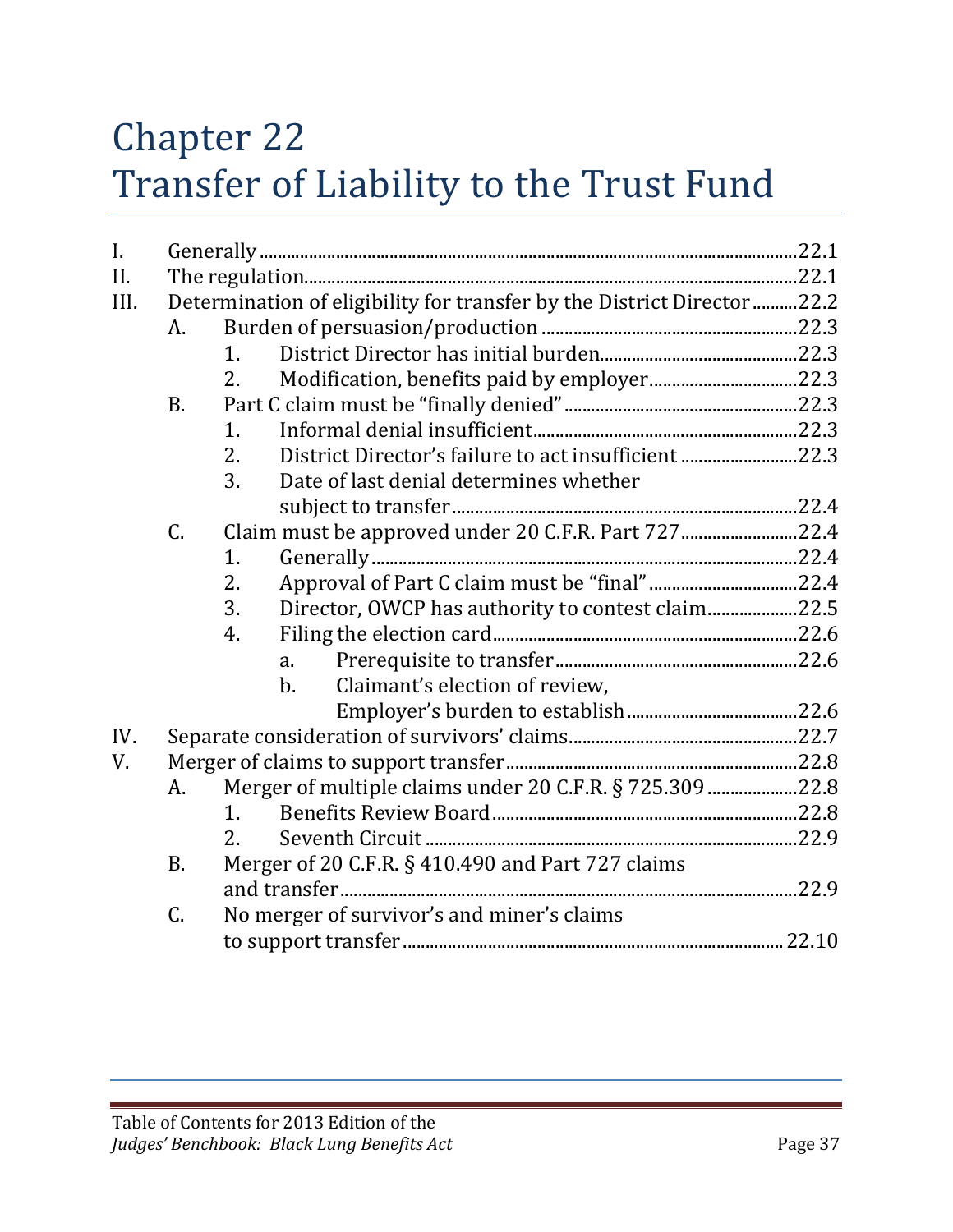## Chapter 23 Petitions for Modification under 20 C.F.R. § 725.310

| I.  |           |               |                                                              |  |
|-----|-----------|---------------|--------------------------------------------------------------|--|
|     | A.        |               |                                                              |  |
|     | <b>B.</b> |               | Mistake (or change) of law, not a basis for modification23.1 |  |
|     |           | 1.            |                                                              |  |
|     |           | 2.            | Circumvention of law, not a proper basis                     |  |
|     |           |               |                                                              |  |
|     | C.        |               | Discretionary ruling on procedural issue, not a basis        |  |
|     |           |               |                                                              |  |
|     | D         |               |                                                              |  |
|     |           | 1.            |                                                              |  |
|     |           | 2.            | Medical examinations and testing on modification23.3         |  |
|     | E.        |               |                                                              |  |
|     |           | 1.            |                                                              |  |
|     |           | 2.            |                                                              |  |
|     |           | 3.            |                                                              |  |
|     |           | 4.            |                                                              |  |
|     | F.        |               | Petition for modification of denial of subsequent claim,     |  |
|     |           |               |                                                              |  |
|     | G.        |               | Modification of attorney fee award, not permitted 23.11      |  |
| II. |           |               |                                                              |  |
|     | A.        |               |                                                              |  |
|     |           | 1.            | Denial by Administrative Law Judge,                          |  |
|     |           |               | effective when "filed" with District Director  23.12         |  |
|     |           | 2.            | Denial by Benefits Review Board,                             |  |
|     |           |               |                                                              |  |
|     |           | 3.            | For claims filed on or before January 19, 2001  23.13        |  |
|     |           | a.            |                                                              |  |
|     |           | $b$ .         | Transfer liability from Trust Fund, filing within            |  |
|     |           |               |                                                              |  |
|     |           | $C_{\bullet}$ | Circuit court opinion "final" when petition                  |  |
|     |           |               |                                                              |  |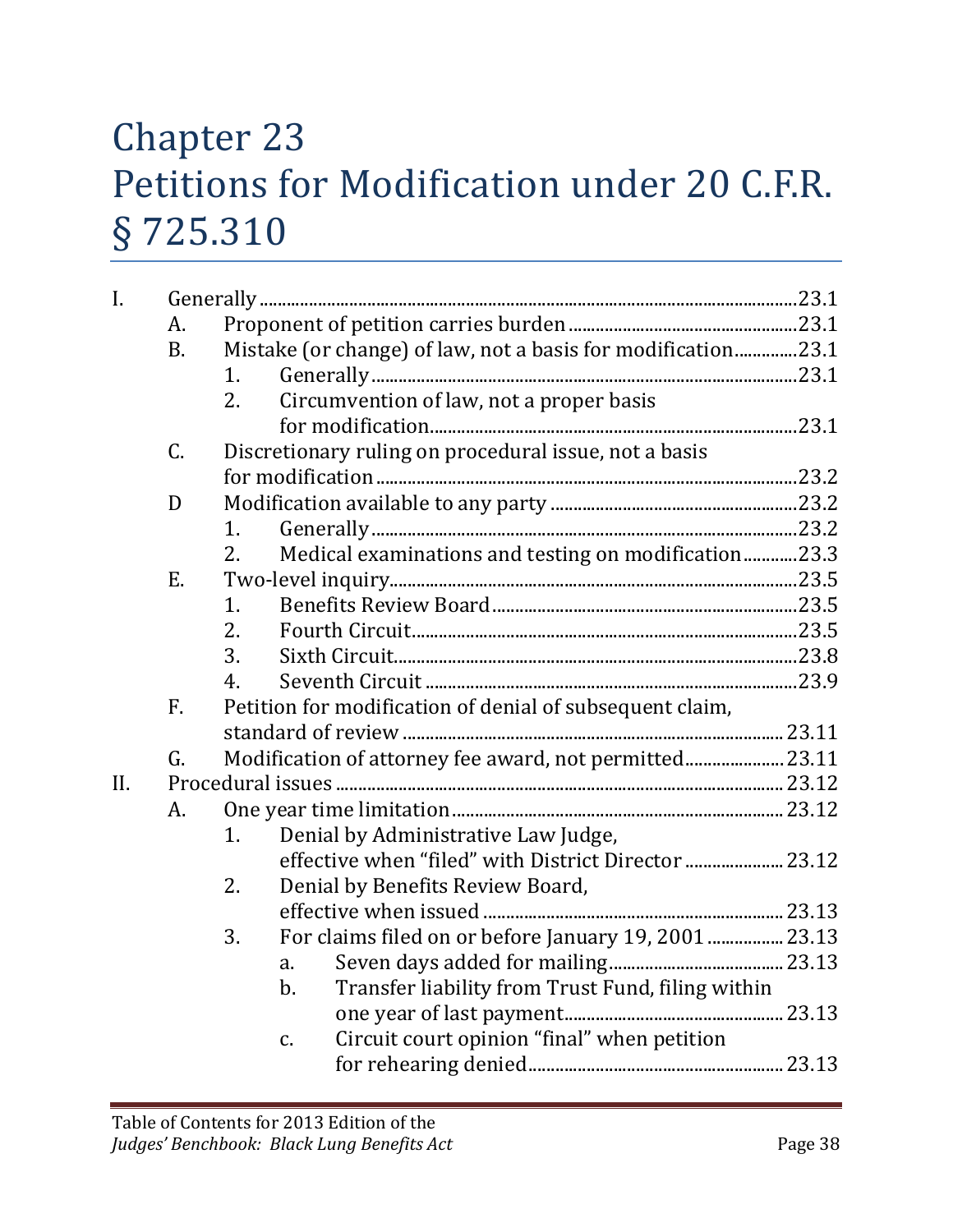|      |           | 4. |                                                                      |  |
|------|-----------|----|----------------------------------------------------------------------|--|
|      |           |    | a.                                                                   |  |
|      |           |    | Seven days not added for mailing 23.14<br>$b$ .                      |  |
|      |           |    | Saturdays, Sundays, and holidays, effect of  23.14<br>$\mathsf{C}$ . |  |
|      | <b>B.</b> |    |                                                                      |  |
|      |           | 1. |                                                                      |  |
|      |           | 2. |                                                                      |  |
|      | C.        |    | Informal communication sufficient to constitute petition             |  |
|      |           |    |                                                                      |  |
|      |           | 1. | Survivor's claim may qualify as                                      |  |
|      |           |    |                                                                      |  |
|      |           | 2. | Submission of work evaluation questionnaires 23.16                   |  |
|      |           | 3. |                                                                      |  |
|      | D.        |    |                                                                      |  |
|      |           | 1. | For claims filed on or before January 19, 2001  23.16                |  |
|      |           | 2. |                                                                      |  |
|      | Ε.        |    |                                                                      |  |
|      |           | 1. | For claims filed on or before January 19, 2001  23.17                |  |
|      |           | 2. |                                                                      |  |
|      | F.        |    | Failure to timely controvert original claim; limitation on scope     |  |
|      |           |    |                                                                      |  |
|      |           | 1. | For claims filed on or before January 19, 2001  23.18                |  |
|      |           | 2. |                                                                      |  |
| III. |           |    |                                                                      |  |
|      | А.        |    |                                                                      |  |
|      | B.        |    |                                                                      |  |
| IV.  |           |    |                                                                      |  |
|      | A.        |    |                                                                      |  |
|      | B.        |    |                                                                      |  |
|      |           | 1. | For claims filed on or before January 19, 2001  23.21                |  |
|      |           |    | a.                                                                   |  |
|      |           |    | b.                                                                   |  |
|      |           | 2. |                                                                      |  |
|      | C.        |    |                                                                      |  |
|      |           | 1. |                                                                      |  |
|      |           |    | a.                                                                   |  |
|      |           |    | $\mathbf b$ .                                                        |  |
|      |           |    | Submission of "new" evidence to support<br>$C_{\bullet}$             |  |
|      |           |    |                                                                      |  |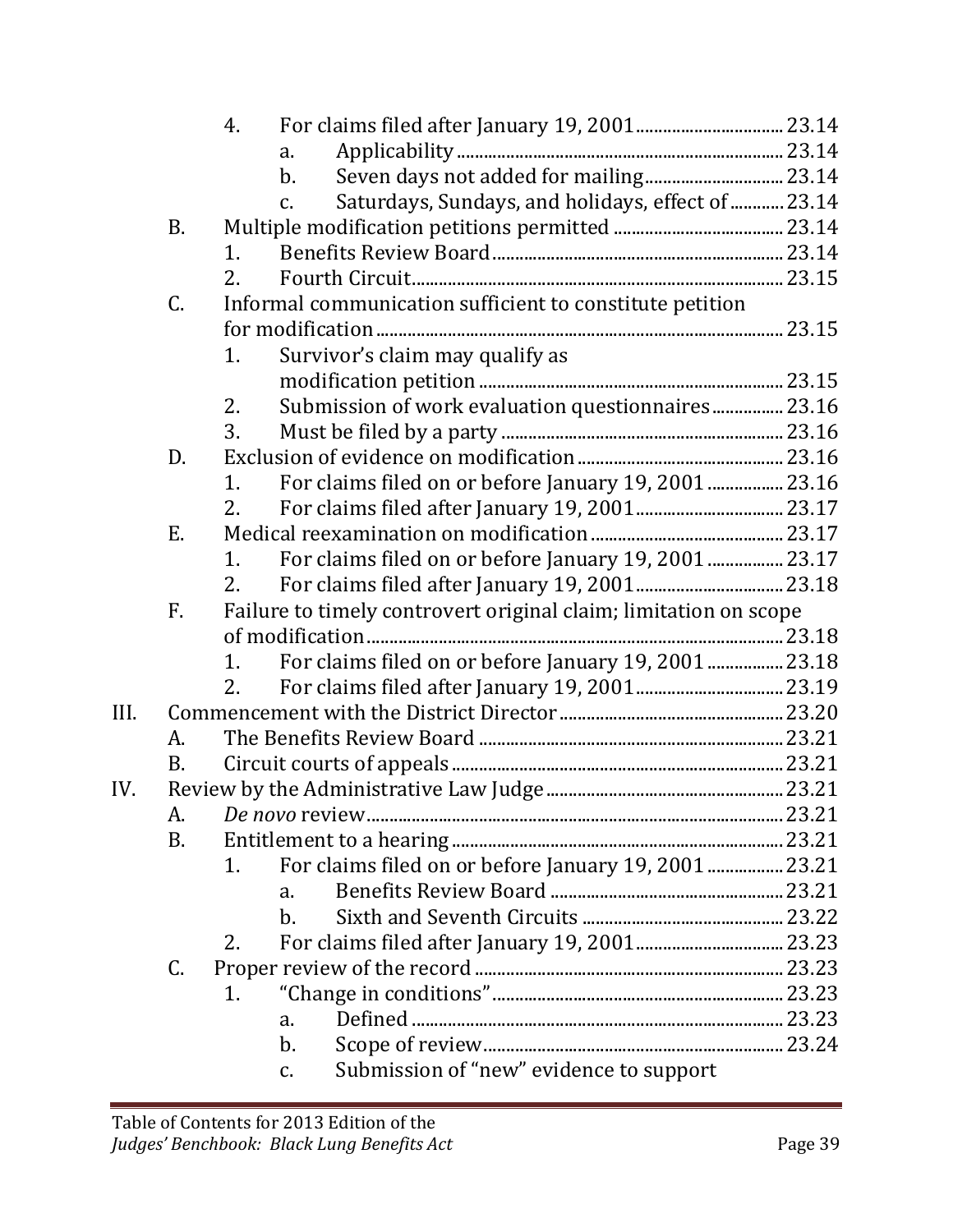|     |    |    |               |                                                                | 23.24  |
|-----|----|----|---------------|----------------------------------------------------------------|--------|
|     |    | 2. |               |                                                                |        |
|     |    |    | a.            | May include challenge to ultimate issues                       |        |
|     |    |    |               |                                                                | 23.26  |
|     |    |    | $b$ .         |                                                                |        |
|     |    |    | $C_{\bullet}$ | Evidence obtained using forged release,                        |        |
|     |    |    |               |                                                                |        |
|     |    |    | d.            |                                                                |        |
|     |    |    | e.            |                                                                |        |
|     |    |    | f.            |                                                                | .23.28 |
|     |    | 3. |               | Responsible operator designation on modification  23.29        |        |
|     |    |    | a.            | For claims filed on or before                                  |        |
|     |    |    |               |                                                                | 23.29  |
|     |    |    | $b_{\cdot}$   |                                                                | .23.30 |
| V.  |    |    |               |                                                                | .23.32 |
|     | A. |    |               |                                                                |        |
|     | В. |    |               |                                                                | .23.32 |
| VI. |    |    |               | Review of entire claim without "mistake of fact" or "change in |        |
|     |    |    |               |                                                                | .23.33 |
|     |    |    |               |                                                                |        |

#### Chapter 24 Subsequent Claims Under 20 C.F.R. § 725.309

|    |    |                                                     | 24.1  |
|----|----|-----------------------------------------------------|-------|
| А. |    |                                                     | 24.1  |
|    |    |                                                     |       |
|    | 2. |                                                     | .24.2 |
|    |    | 3. Amended regulations,                             |       |
|    |    |                                                     |       |
| B. |    |                                                     | 24.3  |
|    |    | For claims filed on or before January 19, 2001 24.3 |       |
|    | 2. |                                                     |       |
|    |    | a.                                                  |       |
|    |    | $b$ .                                               |       |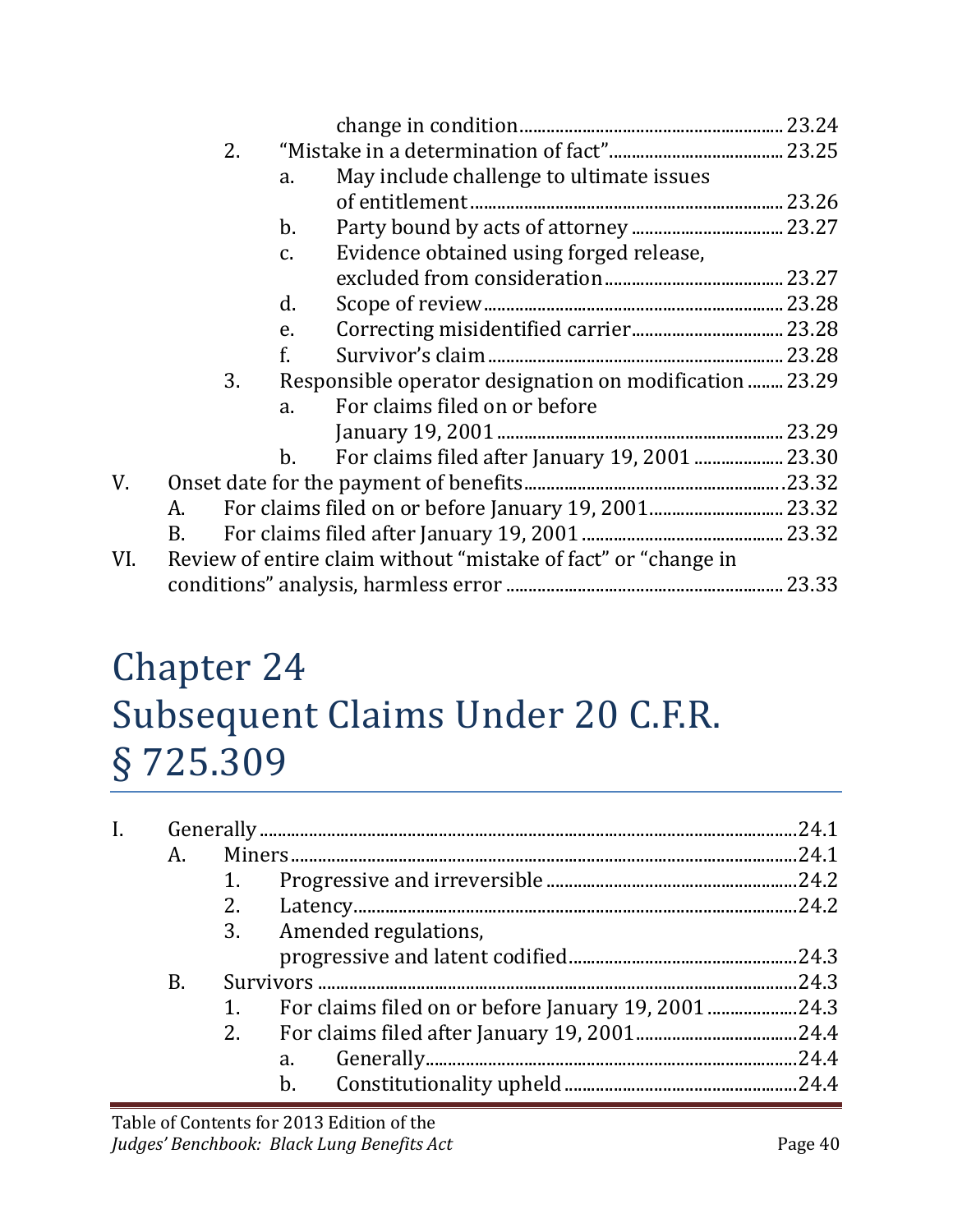|      |           | 3. | Attempt to re-litigate cause of death, subsequent         |  |
|------|-----------|----|-----------------------------------------------------------|--|
|      |           |    |                                                           |  |
|      |           | 4. | Attempt to re-litigate "dependency" at time of death,     |  |
|      | C.        |    |                                                           |  |
|      | D.        |    | Lack of continued exposure to coal dust does not preclude |  |
|      |           |    |                                                           |  |
|      |           | 1. | For claims filed on or before January 19, 2001 24.6       |  |
|      |           | 2. |                                                           |  |
| II.  |           |    | Providing a complete pulmonary evaluation by DOL24.7      |  |
| III. |           |    |                                                           |  |
|      | A.        |    |                                                           |  |
|      | <b>B.</b> |    | Subsequent survivor's claim,                              |  |
|      |           |    |                                                           |  |
|      |           | 1. | For claims filed on or before January 19, 2001 24.8       |  |
|      |           | 2. |                                                           |  |
| IV.  |           |    |                                                           |  |
|      | A.        |    | For claims filed on or before January 19, 2001,           |  |
|      |           |    |                                                           |  |
|      |           | 1. |                                                           |  |
|      |           | 2. | Threshold determination must be made before               |  |
|      |           |    |                                                           |  |
|      |           |    | a.                                                        |  |
|      |           |    | $\mathbf{b}$ .                                            |  |
|      |           |    | $\mathcal{C}$ .                                           |  |
|      |           |    | d.                                                        |  |
|      |           |    | e.                                                        |  |
|      |           |    | f.                                                        |  |
|      |           |    | g.                                                        |  |
|      |           |    | h.                                                        |  |
|      | B.        |    |                                                           |  |
|      |           | 1. | Establishing an element of entitlement                    |  |
|      |           |    |                                                           |  |
|      |           |    | Causation elements, capable of change 24.19<br>a.         |  |
|      |           |    | No "qualitative" analysis required 24.20<br>$\mathbf b$ . |  |
|      |           |    | Failure to establish any element of entitlement<br>c.     |  |
|      |           |    |                                                           |  |
|      |           |    | Cause of large masses in the lungs  24.21<br>d.           |  |
|      |           |    |                                                           |  |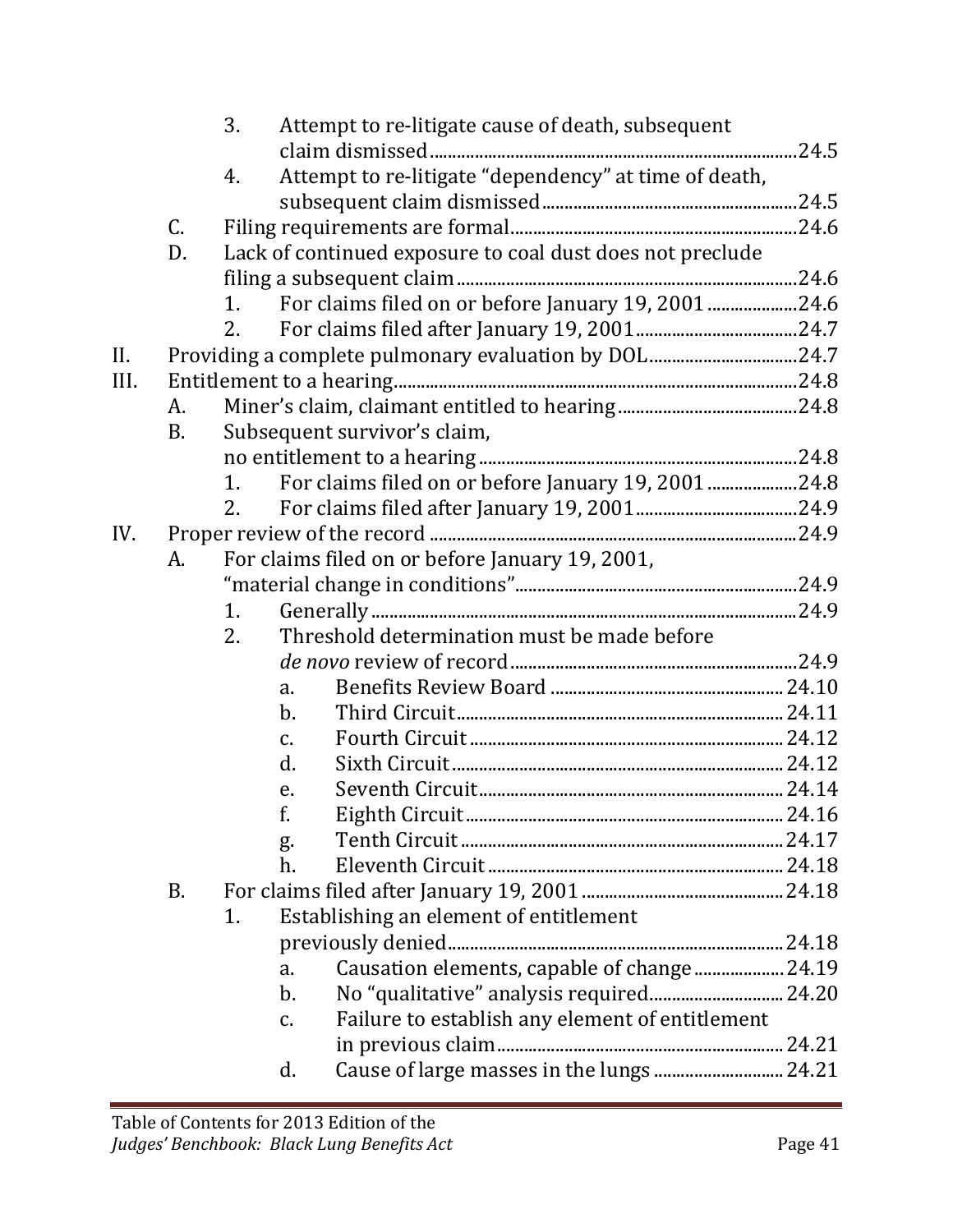|             |    |    | Application of the 15-year presumption;<br>e.   |  |
|-------------|----|----|-------------------------------------------------|--|
|             |    |    | used to demonstrate element of entitlement24.22 |  |
|             |    | 2. |                                                 |  |
| $V_{\cdot}$ |    |    |                                                 |  |
|             | A. |    |                                                 |  |
|             | B. |    |                                                 |  |

## Chapter 25 Principles of Finality

| $\mathbf{I}$ . |                 |                                                              |  |  |  |
|----------------|-----------------|--------------------------------------------------------------|--|--|--|
|                | A.              |                                                              |  |  |  |
|                | <b>B.</b>       |                                                              |  |  |  |
|                | $\mathsf{C}$ .  |                                                              |  |  |  |
|                |                 | 1.                                                           |  |  |  |
|                |                 | Clearly erroneous, "law of the case" inapplicable 25.2<br>2. |  |  |  |
|                |                 | 3.<br>Petition for modification,                             |  |  |  |
|                |                 |                                                              |  |  |  |
|                | D.              |                                                              |  |  |  |
|                | E.              |                                                              |  |  |  |
|                | F.              |                                                              |  |  |  |
| II.            |                 |                                                              |  |  |  |
| III.           |                 |                                                              |  |  |  |
|                | A.              |                                                              |  |  |  |
|                | <b>B.</b>       |                                                              |  |  |  |
|                | $\mathsf{C}$ .  | Prior claim untimely,                                        |  |  |  |
|                |                 |                                                              |  |  |  |
| IV.            |                 |                                                              |  |  |  |
|                | A.              |                                                              |  |  |  |
|                | <b>B.</b>       |                                                              |  |  |  |
|                | $\mathcal{C}$ . |                                                              |  |  |  |
|                |                 | 1.                                                           |  |  |  |
|                |                 | Findings by Administrative Law Judge, effect of25.7<br>2.    |  |  |  |
|                | D.              | 20 C.F.R. Parts 718 and 727,                                 |  |  |  |
|                |                 |                                                              |  |  |  |
|                | E.              | Subsequent state agency determinations, collateral           |  |  |  |
|                |                 |                                                              |  |  |  |
|                |                 | Toble of Contents for 2012 Edition of the                    |  |  |  |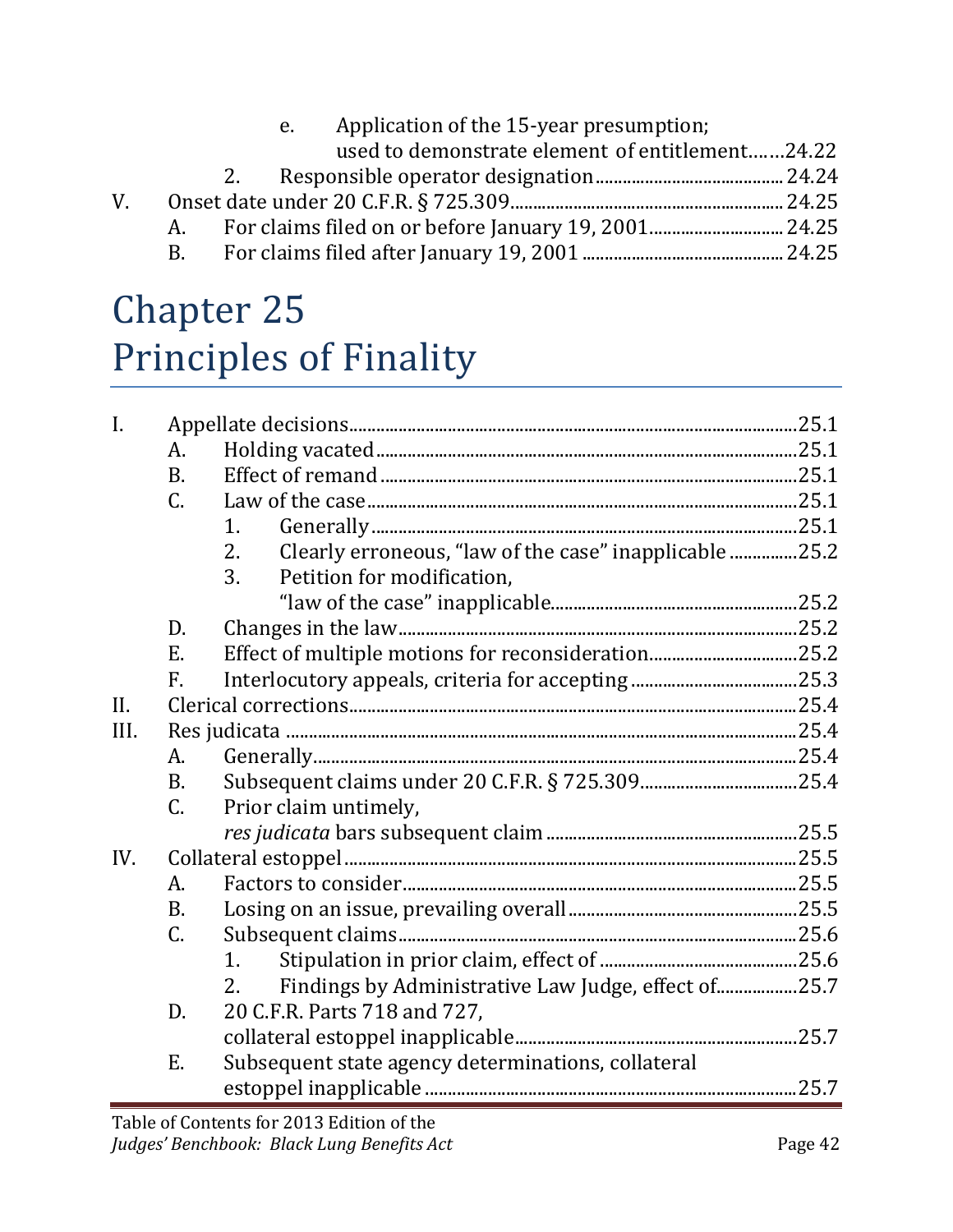| F. | Social Security Administration findings, collateral estoppel |                                                           |  |
|----|--------------------------------------------------------------|-----------------------------------------------------------|--|
|    |                                                              |                                                           |  |
| G. |                                                              | Miner's and survivor's claims,                            |  |
|    |                                                              |                                                           |  |
|    | 1.                                                           |                                                           |  |
|    |                                                              | a.                                                        |  |
|    |                                                              | $\mathbf{b}$ .                                            |  |
|    |                                                              | No opportunity to fully litigate, "unfair"<br>$C_{\rm L}$ |  |
|    |                                                              |                                                           |  |
|    | 2.                                                           | Miner's claim denied,                                     |  |
|    |                                                              |                                                           |  |
|    | 3.                                                           | Collateral estoppel may apply if miner's claim awarded    |  |
|    |                                                              |                                                           |  |
|    | 4.                                                           | <b>Williams and Compton,</b>                              |  |
|    |                                                              |                                                           |  |
|    | 5.                                                           | Miner's claim filed on or before January 19, 2001         |  |
|    |                                                              | 25.11                                                     |  |
|    | 6.                                                           | Stipulation of pneumoconiosis in miner's claim binding    |  |
|    |                                                              |                                                           |  |
|    | 7.                                                           | Applies to findings of clinical and legal coal workers'   |  |
|    |                                                              |                                                           |  |
|    | 8.                                                           | Applicable to findings of                                 |  |
|    |                                                              |                                                           |  |
|    |                                                              |                                                           |  |

#### Chapter 26 Motions

|     |    |                                                         | .26.1 |
|-----|----|---------------------------------------------------------|-------|
|     | A. |                                                         |       |
|     |    |                                                         |       |
|     | C. |                                                         | .26.2 |
| II. |    |                                                         |       |
|     | A. | District Director's obligation to                       |       |
|     |    |                                                         | .26.2 |
|     |    |                                                         | .26.2 |
|     |    | Report credible on one issue, 20 C.F.R. § 725.406<br>2. |       |
|     |    |                                                         |       |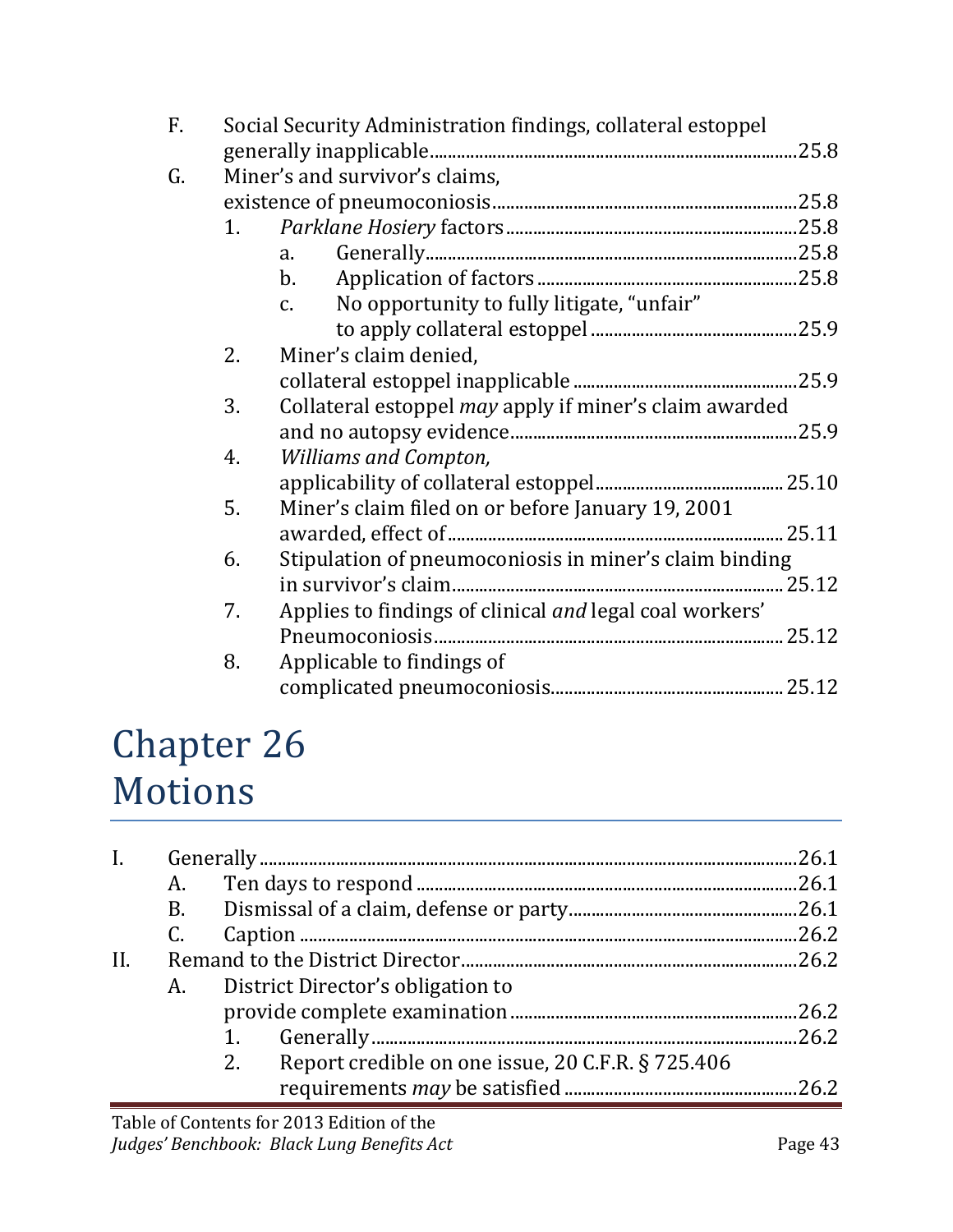|      |           | 3. | Claimant provided erroneous history, 20 C.F.R. § 725.406            |  |
|------|-----------|----|---------------------------------------------------------------------|--|
|      |           | 4. | Incomplete or invalid examination, additional examination           |  |
|      |           |    |                                                                     |  |
|      |           |    | a.                                                                  |  |
|      |           |    | b.                                                                  |  |
|      |           | 5. | Evaluation outweighed but not discredited,                          |  |
|      |           |    |                                                                     |  |
|      |           | 6. | Director, OWCP has standing to contest                              |  |
|      |           |    |                                                                     |  |
|      | <b>B.</b> |    | Withdrawal of controversion or                                      |  |
|      |           |    |                                                                     |  |
|      | C.        |    |                                                                     |  |
|      |           | 1. |                                                                     |  |
|      |           | 2. | Entitled to de novo consideration by                                |  |
|      |           |    |                                                                     |  |
|      |           | 3. | Employer thought Fund would be liable, no "good                     |  |
|      |           |    |                                                                     |  |
|      | D.        |    | Inability to locate the claimant or                                 |  |
|      |           |    |                                                                     |  |
|      | Ε.        |    |                                                                     |  |
|      | F.        |    | Determination of responsible operator (or motion to                 |  |
|      |           |    |                                                                     |  |
|      |           | 1. | For claims filed on or before January 19, 2001 26.9                 |  |
|      |           |    | $a_{\cdot}$                                                         |  |
|      |           |    | $\mathbf b$ .                                                       |  |
|      |           |    | $\mathcal{C}$ .                                                     |  |
|      |           | 2. |                                                                     |  |
|      | G.        |    | Remand for evidentiary development permitted only if                |  |
|      |           |    |                                                                     |  |
| III. |           |    | Transfer of liability to the Black Lung Disability Trust Fund 26.12 |  |
| IV.  |           |    | Amending the Form CM-1025 (list of contested issues) 26.12          |  |
|      | A.        |    |                                                                     |  |
|      | В.        |    | Limits scope of litigation, issues ascertainable at                 |  |
|      |           |    | District Director level, but not noted on Form CM-1025 26.13        |  |
|      | C.        |    |                                                                     |  |
|      | D.        |    | Waiver of objection to new issue, failure to object  26.14          |  |
|      | Е.        |    | Parties agree not to litigate issue, error to consider  26.14       |  |
|      |           |    |                                                                     |  |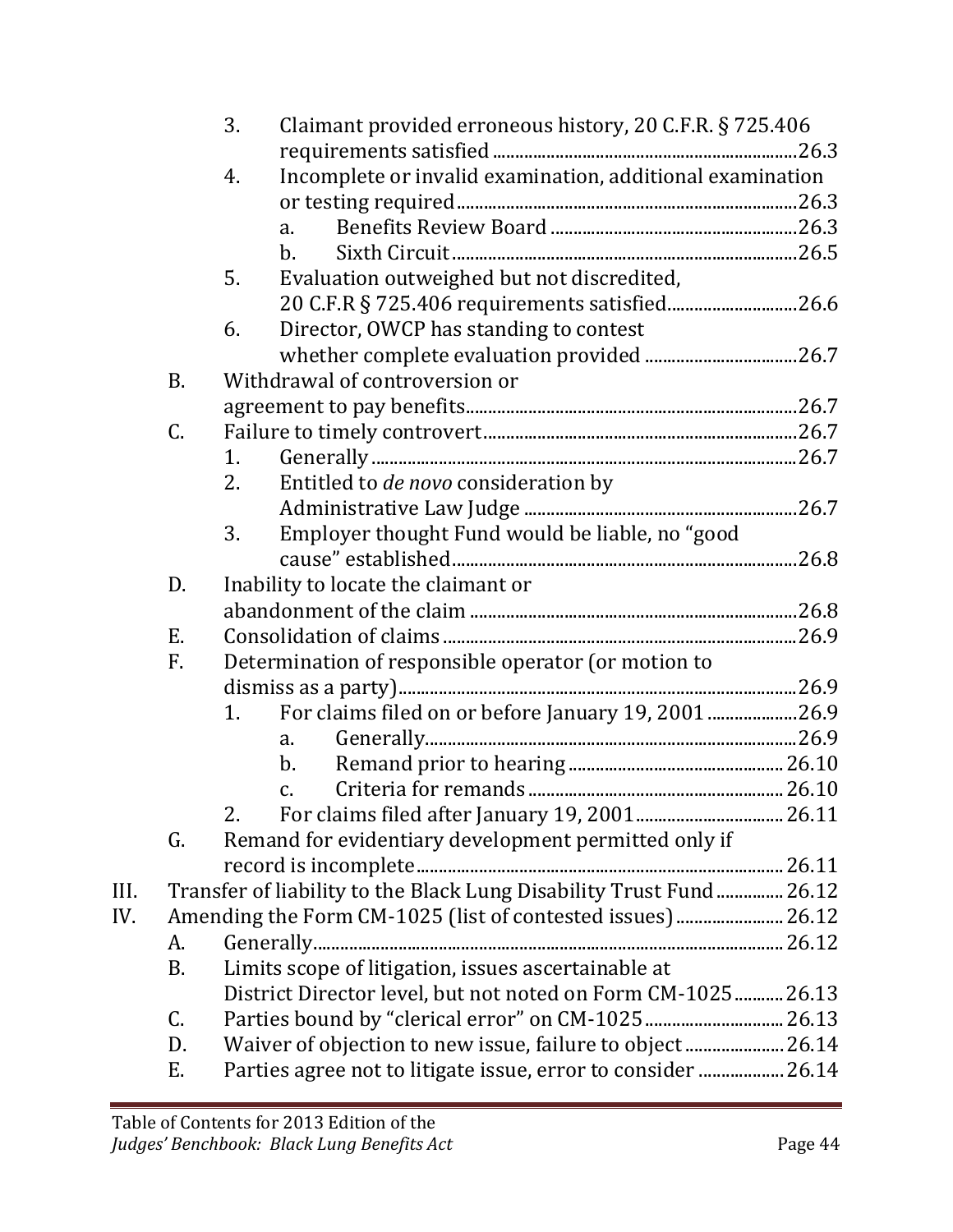| V.    |           |                |               |                                                       |  |
|-------|-----------|----------------|---------------|-------------------------------------------------------|--|
| VI.   |           |                |               |                                                       |  |
|       | A.        |                |               |                                                       |  |
|       |           | 1 <sub>1</sub> |               | For claims filed on or before January 19, 2001  26.16 |  |
|       |           |                | a.            |                                                       |  |
|       |           |                | b.            | Motion to compel examination,                         |  |
|       |           |                |               |                                                       |  |
|       |           |                | C.            |                                                       |  |
|       |           |                | d.            | Evidentiary development before District               |  |
|       |           |                |               |                                                       |  |
|       |           |                | e.            |                                                       |  |
|       |           |                | f.            | Physician may consider evidence                       |  |
|       |           |                |               |                                                       |  |
|       |           | 2.             |               |                                                       |  |
|       |           |                | a.            |                                                       |  |
|       |           |                | $b$ .         |                                                       |  |
|       |           |                | $C_{\bullet}$ | Physician may consider only                           |  |
|       |           |                |               |                                                       |  |
|       |           |                | d.            |                                                       |  |
|       | <b>B.</b> |                |               | Failure or refusal to attend medical evaluation 26.21 |  |
|       |           | 1.             |               | Physical examination not contraindicated,             |  |
|       |           |                |               |                                                       |  |
|       |           | 2.             |               | Blood gas testing contraindicated,                    |  |
|       |           |                |               |                                                       |  |
|       | C.        |                |               | Questionable test results; lack of cooperation 26.22  |  |
|       | D.        |                |               | District Director's failure to act on request         |  |
|       |           |                |               |                                                       |  |
|       | Ε.        |                |               | Notice of examination provided to                     |  |
|       |           |                |               |                                                       |  |
|       | F.        |                |               | Limitations on requiring miner to travel              |  |
|       |           |                |               |                                                       |  |
| VII.  |           |                |               |                                                       |  |
| VIII. |           |                |               |                                                       |  |
|       | А.        |                |               |                                                       |  |
|       | <b>B.</b> |                |               |                                                       |  |
|       |           | 1.             |               |                                                       |  |
|       |           | 2.             |               |                                                       |  |
|       |           | 3.             |               | Post-hearing examination of the miner                 |  |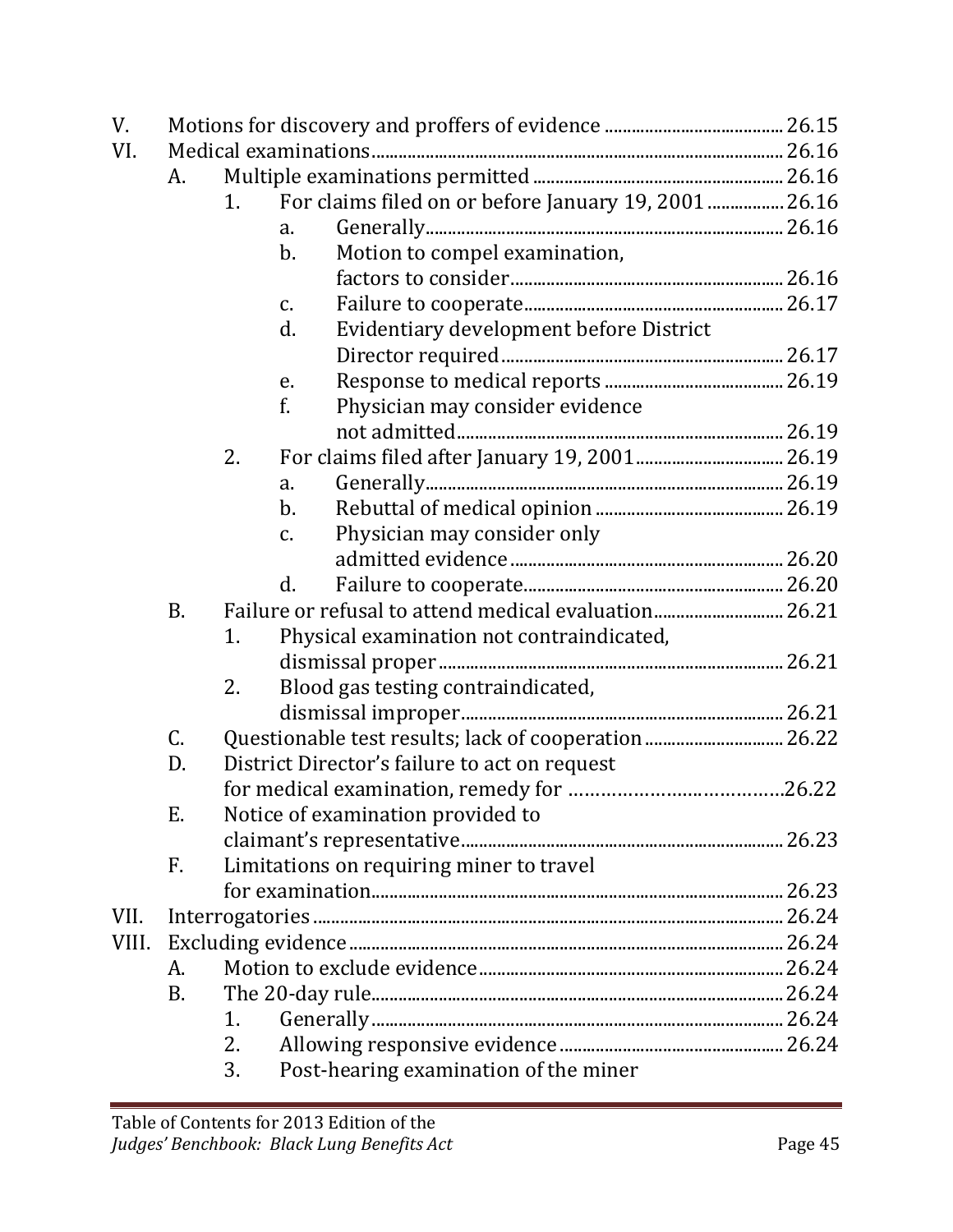|     | C.        |                |                                                            |  |
|-----|-----------|----------------|------------------------------------------------------------|--|
|     |           | 1.             |                                                            |  |
|     |           | 2.             |                                                            |  |
|     | D.        |                |                                                            |  |
|     | Ε.        |                | Claimant's refusal to consent to release of records  26.26 |  |
| IX. |           |                | Submission of post-hearing evidence and                    |  |
|     |           |                |                                                            |  |
|     | A.        |                |                                                            |  |
|     | <b>B.</b> |                | Lack of due diligence, no post-hearing submission  26.27   |  |
|     |           | 1 <sub>1</sub> |                                                            |  |
|     |           | 2.             | Failure to timely request extension of time 26.28          |  |
|     | C.        |                |                                                            |  |
|     |           | 1.             |                                                            |  |
|     |           |                | $a_{\cdot}$                                                |  |
|     |           |                | $b$ .                                                      |  |
|     |           | 2.             | Post-hearing report based on                               |  |
|     |           |                |                                                            |  |
|     |           | 3.             | Post-hearing evidence responsive to evidence               |  |
|     |           |                |                                                            |  |
| X.  |           |                |                                                            |  |
|     | А.        |                | Submission of additional evidence,                         |  |
|     |           |                |                                                            |  |
|     |           | 1.             |                                                            |  |
|     |           | 2.             |                                                            |  |
|     |           | 3.             |                                                            |  |
|     |           | 4.             |                                                            |  |
|     | Β.        |                |                                                            |  |
|     |           | 1.             | Within the Administrative Law Judge's discretion 26.34     |  |
|     |           | 2.             | Evidence is vague or unreliable,                           |  |
|     |           |                |                                                            |  |
|     |           | 3.             | Miner's condition worsening,                               |  |
|     |           |                |                                                            |  |
|     | C.        |                |                                                            |  |
| XI. |           |                |                                                            |  |
|     | A.        |                |                                                            |  |
|     |           | 1.             |                                                            |  |
|     |           |                | a.                                                         |  |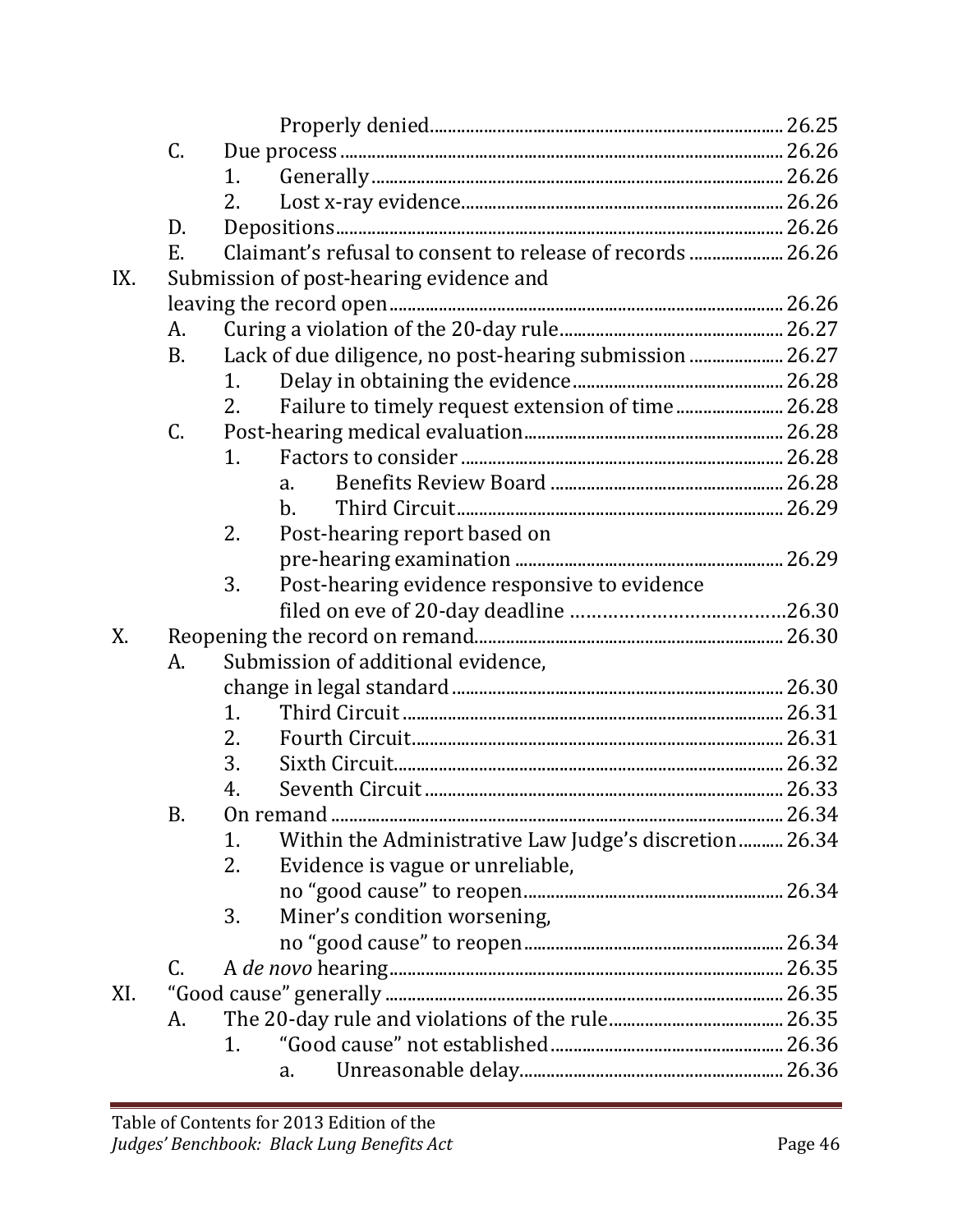|       |           |    | $\mathbf b$ .  | Knowledge of contents of late evidence                |  |
|-------|-----------|----|----------------|-------------------------------------------------------|--|
|       |           |    |                |                                                       |  |
|       |           |    | $C_{\bullet}$  | Relevancy of evidence not determinative  26.37        |  |
|       |           | 2. |                |                                                       |  |
|       |           |    | a.             | Evidence exchanged in earlier state claim 26.37       |  |
|       |           |    | $\mathbf b$ .  |                                                       |  |
|       |           |    | $\mathbf{C}$ . | Examination more than 20 days before hearing,         |  |
|       |           |    |                |                                                       |  |
|       | <b>B.</b> |    |                | Admission of late evidence; must allow response 26.38 |  |
|       |           | 1. |                |                                                       |  |
|       |           | 2. |                | Failure to timely submit response, waiver of right of |  |
|       |           |    |                |                                                       |  |
| XII.  |           |    |                |                                                       |  |
|       | А.        |    |                |                                                       |  |
|       |           | 1. |                |                                                       |  |
|       |           |    | a.             |                                                       |  |
|       |           |    | $\mathbf b$ .  |                                                       |  |
|       |           |    | $\mathbf{C}$ . | Withdrawal is in "best interests"                     |  |
|       |           |    |                |                                                       |  |
|       |           |    | d.             | Claimant not receive interim benefits 26.42           |  |
|       |           |    | e.             | Withdrawal of petition for modification 26.42         |  |
|       |           | 2. |                |                                                       |  |
|       |           | 3. |                |                                                       |  |
|       |           | 4. |                | Medical evidence generated in withdrawn               |  |
|       |           |    |                |                                                       |  |
|       | <b>B.</b> |    |                |                                                       |  |
|       |           | 1. |                | For claims filed on or before January 19, 2001  26.45 |  |
|       |           |    |                |                                                       |  |
|       | C.        |    |                |                                                       |  |
|       | D.        |    |                |                                                       |  |
| XIII. |           |    |                |                                                       |  |
|       | A.        |    |                |                                                       |  |
|       | <b>B.</b> |    |                |                                                       |  |
|       | C.        |    |                |                                                       |  |
| XIV.  |           |    |                |                                                       |  |
|       | A.        |    |                |                                                       |  |
|       | B.        |    |                |                                                       |  |
|       | C.        |    |                |                                                       |  |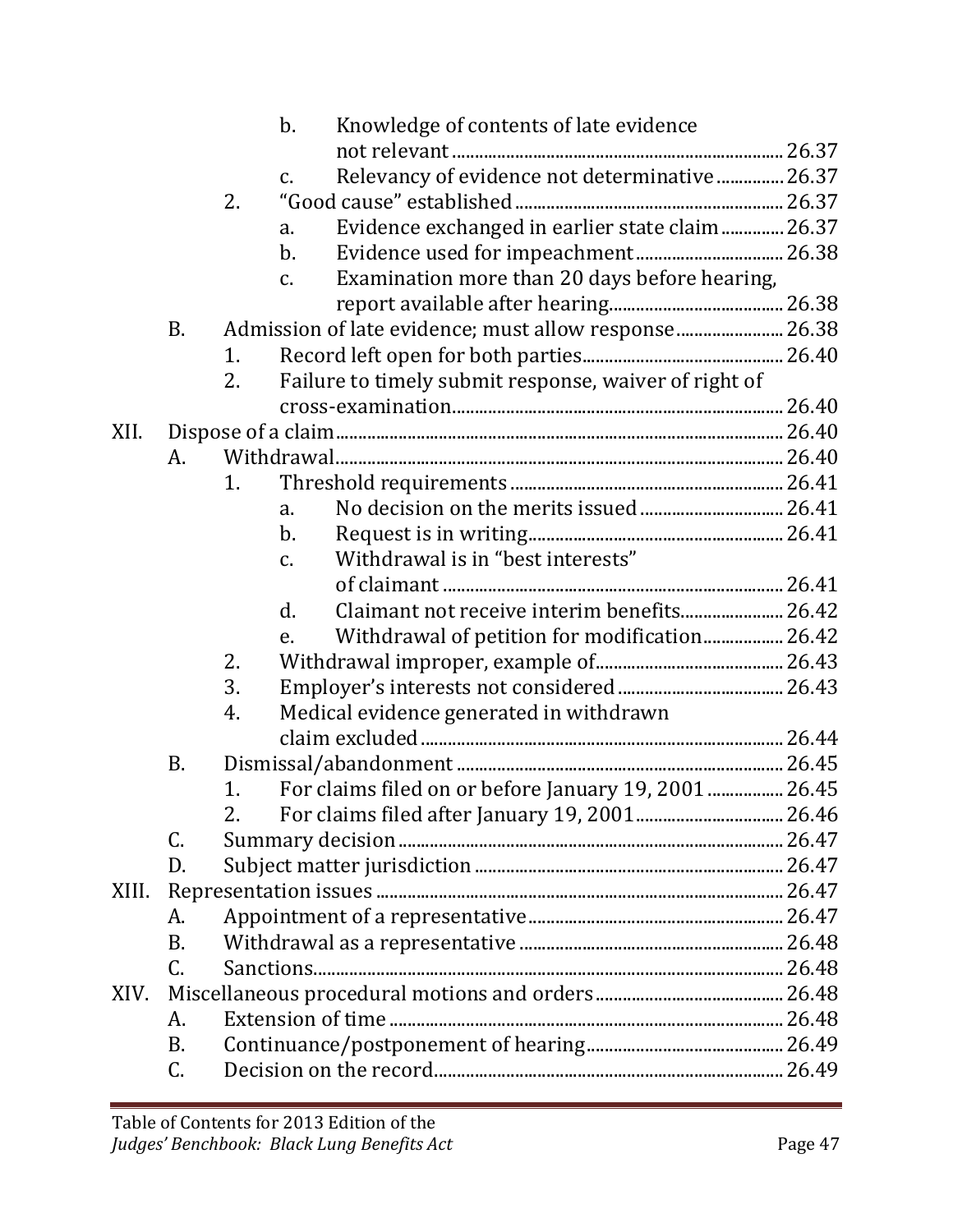| $D_{\rm g}$ |    |  |
|-------------|----|--|
|             |    |  |
|             | 2. |  |
|             | 3. |  |
| E.          |    |  |
| $F_{\tau}$  |    |  |
|             |    |  |
|             |    |  |

## Chapter 27 Representative's Fees and Representation Issues

| $\overline{I}$ . |                |                                                       |  |
|------------------|----------------|-------------------------------------------------------|--|
|                  | Α.             |                                                       |  |
|                  | <b>B.</b>      |                                                       |  |
|                  | $\mathsf{C}$ . |                                                       |  |
|                  |                | 1.                                                    |  |
|                  |                | 2.                                                    |  |
|                  | D.             |                                                       |  |
|                  |                | For claims filed on or before January 19, 2001,<br>1. |  |
|                  |                |                                                       |  |
|                  |                | a.                                                    |  |
|                  |                | $\mathbf{b}$ .                                        |  |
|                  |                |                                                       |  |
|                  |                | For claims filed after January 19, 2001,<br>2.        |  |
|                  |                |                                                       |  |
|                  | E.             |                                                       |  |
|                  | F.             |                                                       |  |
|                  | G.             | Preparation of the fee application;                   |  |
|                  |                |                                                       |  |
|                  | H.             |                                                       |  |
|                  | I.             | Survivor's claim awarded under PPACA's automatic      |  |
|                  |                |                                                       |  |
| II.              |                |                                                       |  |
|                  | А.             |                                                       |  |
|                  |                |                                                       |  |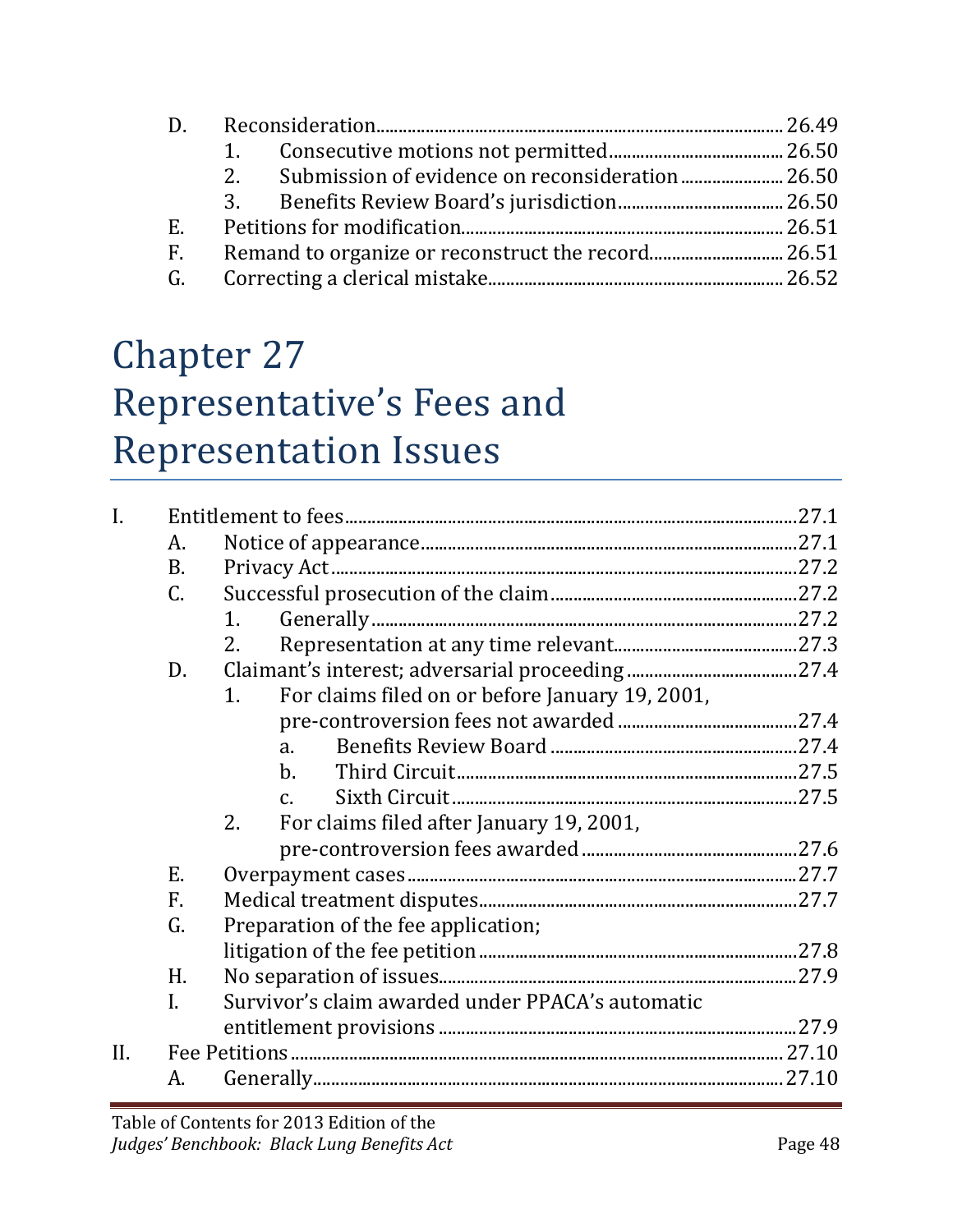|      | <b>B.</b> |                                                               |  |  |  |  |
|------|-----------|---------------------------------------------------------------|--|--|--|--|
|      |           | Examples of reasonableness of time limitations 27.10<br>1.    |  |  |  |  |
|      |           | a.                                                            |  |  |  |  |
|      |           | b.                                                            |  |  |  |  |
|      | C.        | Fees awarded separately at each administrative level 27.11    |  |  |  |  |
|      |           | Determining whether services performed before the<br>1.       |  |  |  |  |
|      |           |                                                               |  |  |  |  |
|      |           | 2.                                                            |  |  |  |  |
|      | D.        |                                                               |  |  |  |  |
|      | Ε.        | Contingency fees or other fee arrangements prohibited 27.12   |  |  |  |  |
| III. |           |                                                               |  |  |  |  |
|      | A.        |                                                               |  |  |  |  |
|      |           | 1.                                                            |  |  |  |  |
|      |           | Administrative Law Judge's discretion  27.13<br>2.            |  |  |  |  |
|      |           | 3.<br>Proponent of petition carries burden of demonstrating   |  |  |  |  |
|      |           |                                                               |  |  |  |  |
|      |           | a.                                                            |  |  |  |  |
|      |           | $\mathbf{b}$ .                                                |  |  |  |  |
|      |           | $\mathsf{C}$ .                                                |  |  |  |  |
|      |           | d.                                                            |  |  |  |  |
|      |           | 4.                                                            |  |  |  |  |
|      |           | 5.                                                            |  |  |  |  |
|      |           | 6.                                                            |  |  |  |  |
|      |           | 7.                                                            |  |  |  |  |
|      | <b>B.</b> | Enhancement of the fee for delay, proper for employer but not |  |  |  |  |
|      |           |                                                               |  |  |  |  |
|      | C.        |                                                               |  |  |  |  |
|      |           | Two-prong test for establishing "necessary work"  27.22<br>1. |  |  |  |  |
|      |           | 2.                                                            |  |  |  |  |
|      |           | a.                                                            |  |  |  |  |
|      |           | Contacting a congressional representative  27.22<br>$b$ .     |  |  |  |  |
|      |           | c.                                                            |  |  |  |  |
|      |           | d.                                                            |  |  |  |  |
|      |           | e.                                                            |  |  |  |  |
|      |           | f.<br>Reviewing file, traveling,                              |  |  |  |  |
|      |           |                                                               |  |  |  |  |
|      |           | g.                                                            |  |  |  |  |
|      | D.        |                                                               |  |  |  |  |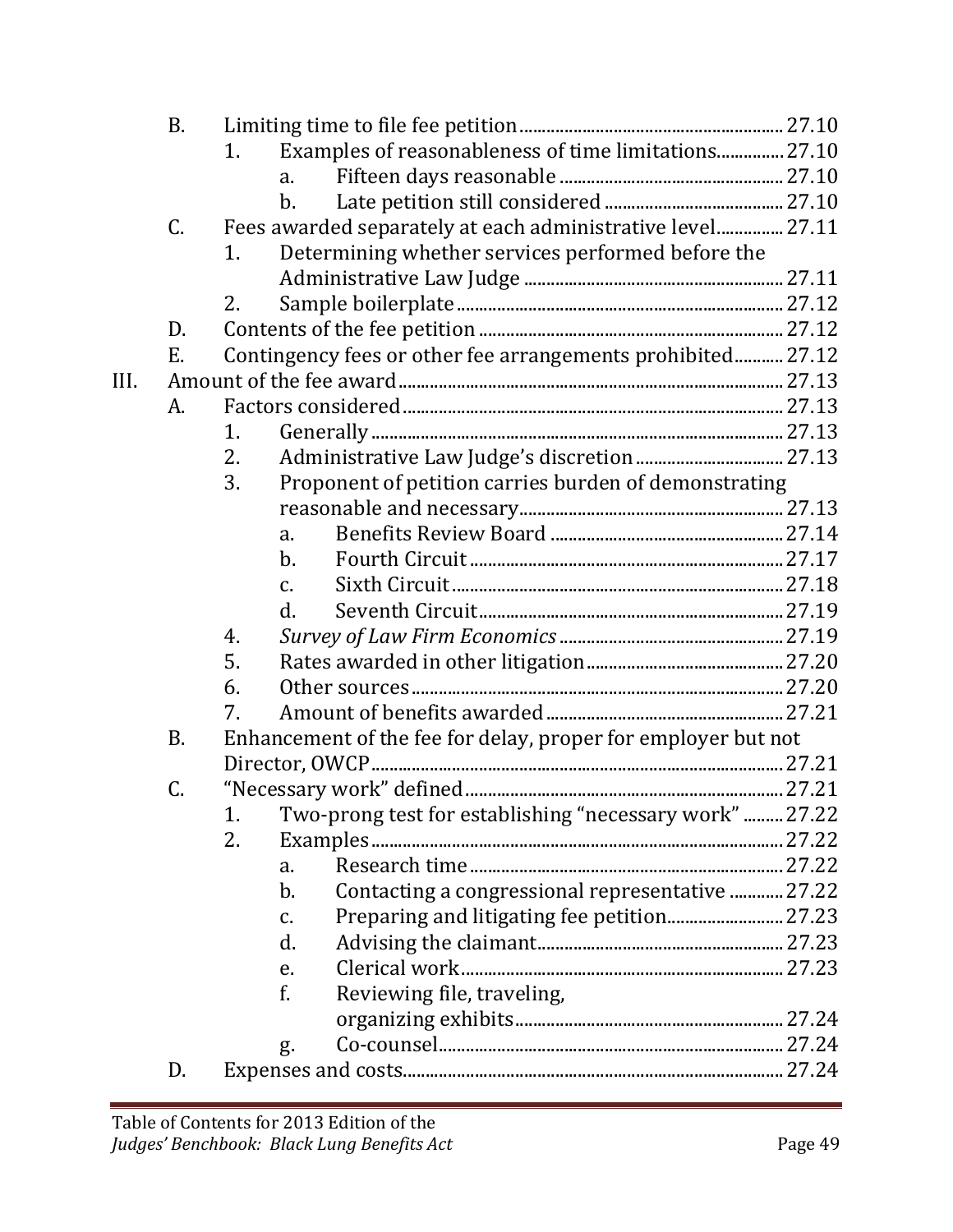|     |                 | 1. |                 |                                                                |  |
|-----|-----------------|----|-----------------|----------------------------------------------------------------|--|
|     |                 | 2. |                 |                                                                |  |
|     |                 | 3. |                 |                                                                |  |
|     |                 |    | a.              |                                                                |  |
|     |                 |    | b.              |                                                                |  |
|     |                 | 4. |                 |                                                                |  |
|     |                 |    | a.              |                                                                |  |
|     |                 |    | $b$             |                                                                |  |
|     |                 | 5. |                 |                                                                |  |
| IV. |                 |    |                 | Augmentation or enhancement based on                           |  |
|     |                 |    |                 |                                                                |  |
|     | A.              |    |                 |                                                                |  |
|     |                 | 1. |                 |                                                                |  |
|     |                 |    | a.              |                                                                |  |
|     |                 |    | $b$ .           | Enhancement against Trust Fund                                 |  |
|     |                 |    |                 |                                                                |  |
|     |                 | 2. |                 |                                                                |  |
|     | <b>B.</b>       |    |                 | Contingent nature of black lung claims, not considered 27.30   |  |
|     | $\mathcal{C}$ . |    |                 |                                                                |  |
|     |                 | 1. |                 |                                                                |  |
|     |                 | 2. |                 |                                                                |  |
|     | D.              |    |                 |                                                                |  |
|     |                 | 1. |                 |                                                                |  |
|     |                 | 2. |                 |                                                                |  |
|     |                 |    | a.              |                                                                |  |
|     |                 |    | $\mathbf b$ .   |                                                                |  |
|     |                 |    | $\mathcal{C}$ . |                                                                |  |
|     |                 |    | d.              |                                                                |  |
|     | Е.              |    |                 |                                                                |  |
|     |                 | 1. |                 | For claims filed on or before January 19, 2001  27.33          |  |
|     |                 | 2. |                 |                                                                |  |
|     | F.              |    |                 |                                                                |  |
|     | G.              |    |                 | Petition for modification of fee petition, not permitted 27.34 |  |
| V.  |                 |    |                 |                                                                |  |
|     | A.              |    |                 |                                                                |  |
|     |                 | 1. |                 |                                                                |  |
|     |                 | 2. |                 |                                                                |  |
|     | B.              |    |                 | Fees in Part C claims, miner had no post-1969                  |  |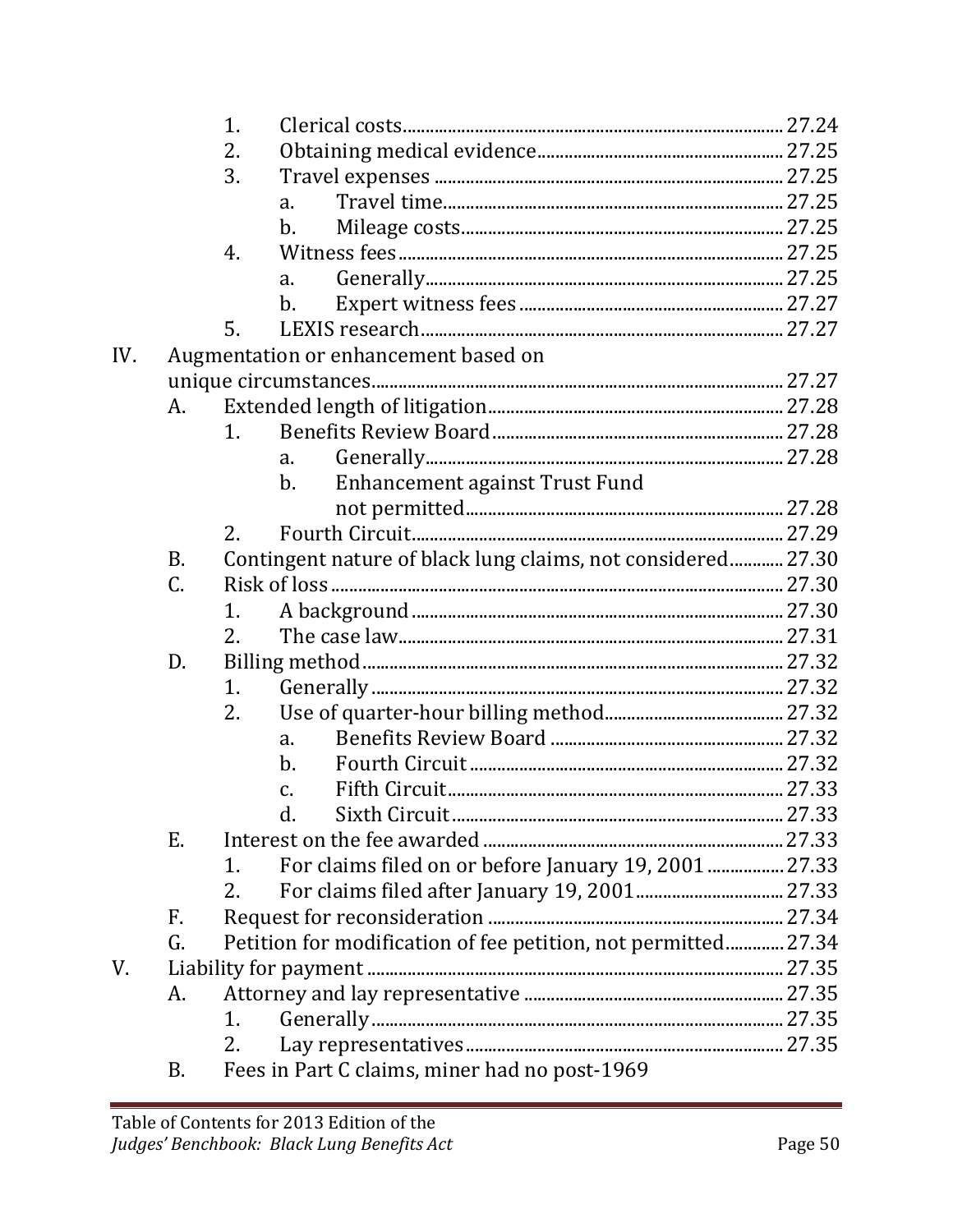|       | $C_{\cdot}$ |                                                  |        |
|-------|-------------|--------------------------------------------------|--------|
| VI.   |             |                                                  |        |
| VII.  |             | Solicitor as counsel to claimant pursuant to     |        |
|       |             |                                                  | .27.37 |
| VIII. |             |                                                  |        |
|       | A.          |                                                  |        |
|       | B.          |                                                  |        |
|       | C.          |                                                  |        |
|       | D.          |                                                  |        |
| IX.   |             |                                                  |        |
|       | A.          |                                                  |        |
|       | <b>B.</b>   | Licensed to practice in one state, may represent |        |
|       |             |                                                  |        |
|       | $C_{\cdot}$ |                                                  |        |
|       | D.          | Disqualification of representative;              |        |
|       |             |                                                  |        |
|       |             |                                                  |        |

## Chapter 28 Rules of Procedure and Evidence

| I. |    |    |                                                                                 |       |
|----|----|----|---------------------------------------------------------------------------------|-------|
|    | A. |    |                                                                                 |       |
|    |    | 1. |                                                                                 |       |
|    |    | 2. | Errors in notice of deposition waived,                                          |       |
|    |    |    |                                                                                 | .28.2 |
|    | B. |    |                                                                                 | .28.2 |
|    |    |    |                                                                                 |       |
|    |    | 2. |                                                                                 | .28.2 |
|    | C. |    |                                                                                 | 28.3  |
|    |    | 1. |                                                                                 | .28.3 |
|    |    | 2. | "Undue hardship" and "substantial need,"                                        |       |
|    |    |    |                                                                                 | 28.3  |
|    |    | 3. |                                                                                 |       |
|    | D. |    | Physical examination may be discovered, FRCP 35(b)28.4                          |       |
|    |    |    | $\mathbb{R}$ ii $\mathbb{R}$ . $\mathbb{R}$ 0040 $\mathbb{R}$ ii $\mathbb{R}$ . |       |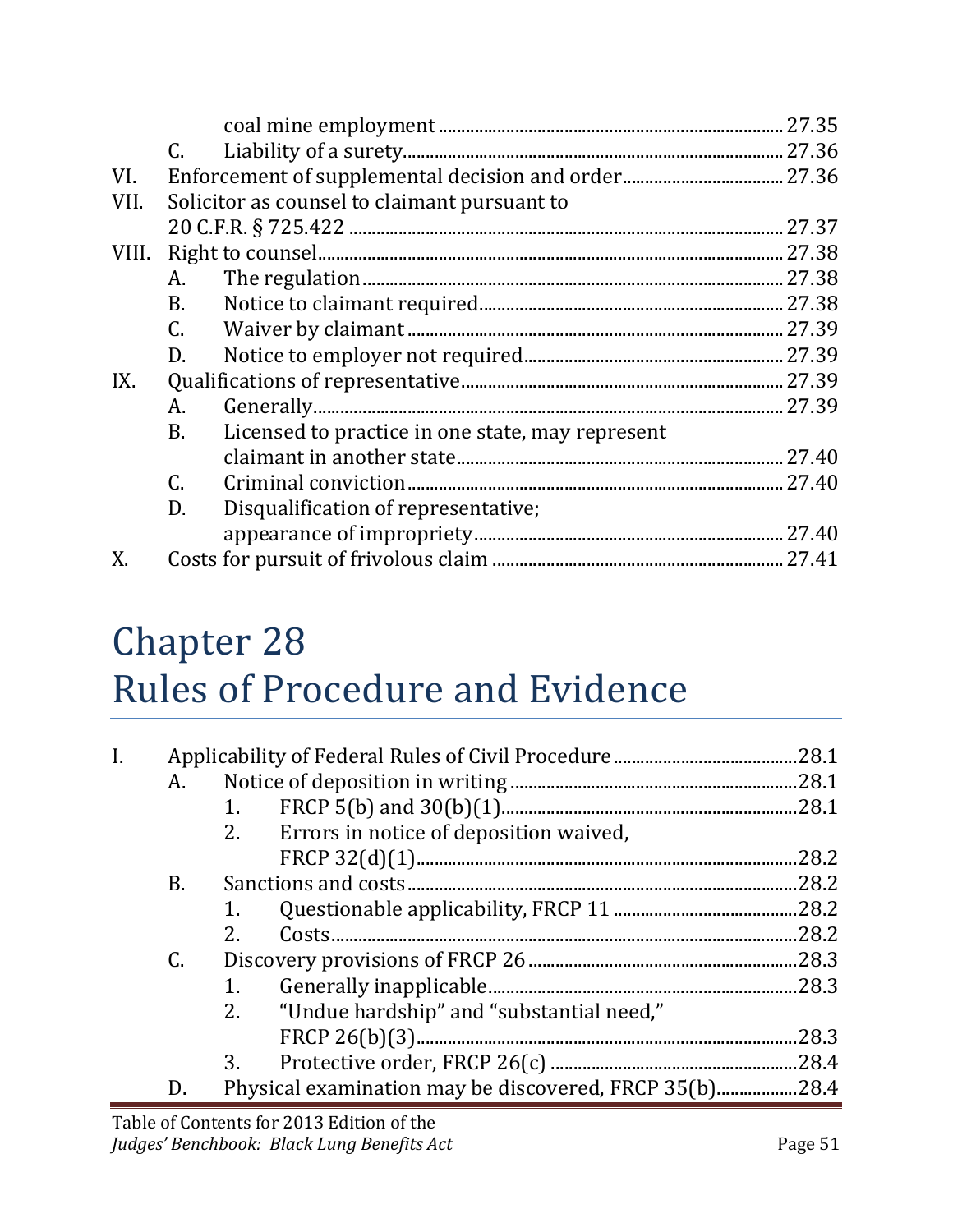|      | E.             |                                                                 |  |
|------|----------------|-----------------------------------------------------------------|--|
|      | F.             |                                                                 |  |
|      | G.             |                                                                 |  |
|      | H.             |                                                                 |  |
| II.  |                |                                                                 |  |
|      | А.             |                                                                 |  |
|      | <b>B.</b>      |                                                                 |  |
|      | C.             |                                                                 |  |
|      | D.             |                                                                 |  |
|      | E.             |                                                                 |  |
|      | F.             |                                                                 |  |
|      |                | 1.                                                              |  |
|      |                | 2.                                                              |  |
|      |                | 3.<br>Factual issues in dispute,                                |  |
|      |                |                                                                 |  |
|      | G.             |                                                                 |  |
|      | H.             | Remand for further evidentiary development,                     |  |
|      |                |                                                                 |  |
|      | $\mathbf{I}$ . |                                                                 |  |
|      |                | Comments insufficient to demonstrate bias28.9<br>1.             |  |
|      |                | 2.<br>Referral of attorney for disciplinary action,             |  |
|      |                |                                                                 |  |
|      | J.             | Failure to comply with order, adverse inferences28.11           |  |
|      | K.             |                                                                 |  |
| III. |                |                                                                 |  |
|      | A.             | Decision on the record, discretion to consider briefs 28.12     |  |
|      | <b>B.</b>      | Evidence rulings must be made                                   |  |
|      |                |                                                                 |  |
|      | C.             |                                                                 |  |
|      |                | 1.                                                              |  |
|      |                | a.                                                              |  |
|      |                | b.                                                              |  |
|      |                | Permitting responsive evidence where "late" evidence<br>2.      |  |
|      |                |                                                                 |  |
|      |                | Incomplete pulmonary evaluation under<br>3.                     |  |
|      |                |                                                                 |  |
|      |                | Failure to provide copy of evidence offered at hearing to<br>4. |  |
|      |                |                                                                 |  |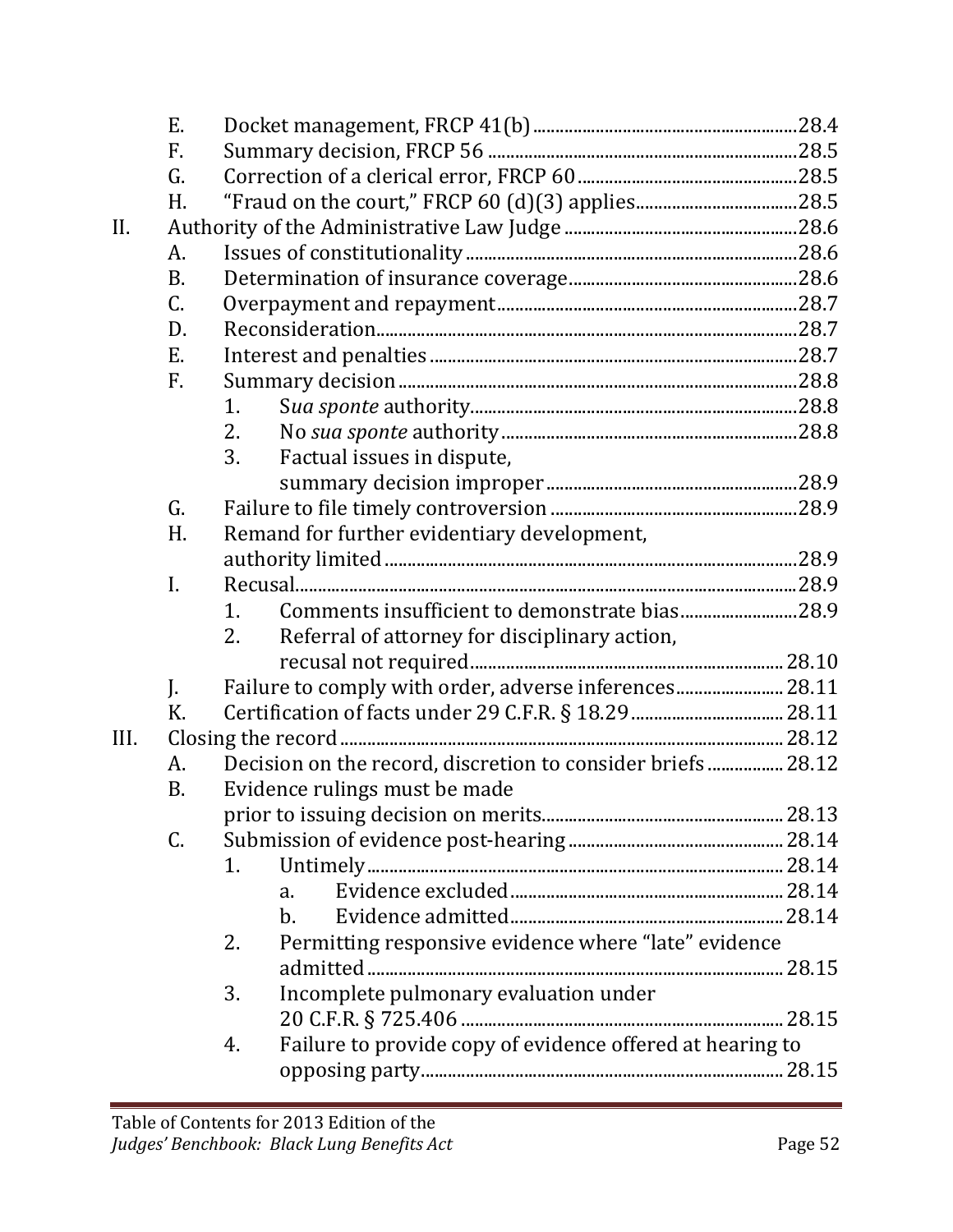|     | Issuance of decision before record closes<br>D. |    |                                                          |  |  |
|-----|-------------------------------------------------|----|----------------------------------------------------------|--|--|
|     |                                                 |    |                                                          |  |  |
| IV. |                                                 |    |                                                          |  |  |
|     | А.                                              |    |                                                          |  |  |
|     |                                                 | 1. |                                                          |  |  |
|     |                                                 | 2. |                                                          |  |  |
|     |                                                 | 3. | Third continuance request,                               |  |  |
|     |                                                 |    |                                                          |  |  |
|     | B.                                              |    |                                                          |  |  |
| V.  |                                                 |    |                                                          |  |  |
|     | A.                                              |    |                                                          |  |  |
|     |                                                 | 1. | Adopting party's brief constitutes error  28.17          |  |  |
|     |                                                 | 2. |                                                          |  |  |
|     |                                                 | 3. |                                                          |  |  |
|     |                                                 |    | a.                                                       |  |  |
|     |                                                 |    | Not filed within 20 days of the<br>$\mathbf{b}$ .        |  |  |
|     |                                                 |    |                                                          |  |  |
|     |                                                 | 4. | Evidence generated by adverse, dismissed party  28.19    |  |  |
|     | <b>B.</b>                                       |    |                                                          |  |  |
|     |                                                 | 1. |                                                          |  |  |
|     |                                                 | 2. | Defect in notice; "actual" notice established 28.20      |  |  |
| VI. |                                                 |    |                                                          |  |  |
|     | A.                                              |    |                                                          |  |  |
|     |                                                 | 1. | Reasonable notice in writing;                            |  |  |
|     |                                                 |    |                                                          |  |  |
|     |                                                 | 2. | Location of deposition, right of cross-examination 28.22 |  |  |
|     |                                                 | 3. | Expert witness provisions at 20 C.F.R. § 725.457,        |  |  |
|     |                                                 |    |                                                          |  |  |
|     |                                                 | 4. | Lack of evidence that Claimant had                       |  |  |
|     |                                                 |    |                                                          |  |  |
|     | B.                                              |    |                                                          |  |  |
|     |                                                 | 1. |                                                          |  |  |
|     |                                                 | 2. | Pre-hearing deposition submitted post-hearing 28.23      |  |  |
|     | C.                                              |    |                                                          |  |  |
|     |                                                 | 1. |                                                          |  |  |
|     |                                                 | 2. |                                                          |  |  |
|     |                                                 | 3. |                                                          |  |  |
|     |                                                 |    | Admitting only one party's<br>a.                         |  |  |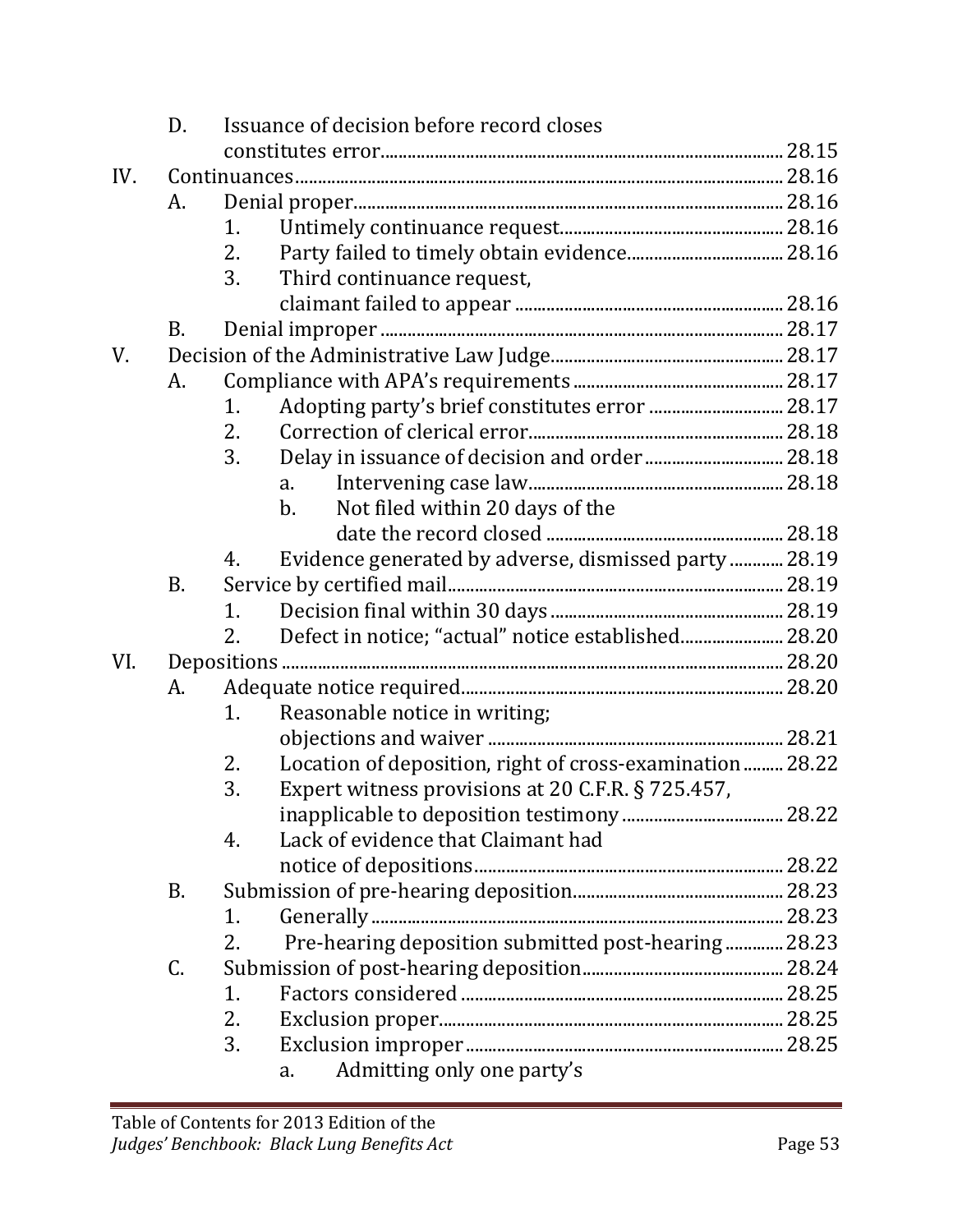|       |           |                | $b$ .             | Opposing party had opportunity to                             |  |
|-------|-----------|----------------|-------------------|---------------------------------------------------------------|--|
|       |           |                |                   |                                                               |  |
|       |           |                | $C_{\bullet}$     | Evidence submitted on eve of the                              |  |
|       |           |                |                   |                                                               |  |
|       |           |                | d.                | Evidence unknown or unavailable prior to                      |  |
|       |           |                |                   |                                                               |  |
| VII.  |           |                |                   |                                                               |  |
|       | А.        |                |                   | Transfer of case to another Administrative Law Judge 28.27    |  |
|       |           | $\mathbf{1}$ . |                   |                                                               |  |
|       |           | 2.             |                   |                                                               |  |
|       | <b>B.</b> |                |                   | Timely notice; opportunity to fully present case 28.28        |  |
|       |           | 1.             |                   |                                                               |  |
|       |           |                | a.                | Copy of opposing party's evidence 28.28                       |  |
|       |           |                | b.                | Discovery of communications between expert                    |  |
|       |           |                |                   |                                                               |  |
|       |           |                | $C_{\bullet}$     |                                                               |  |
|       |           |                | d.                | Failure to notify representative of examination;              |  |
|       |           |                |                   |                                                               |  |
|       |           |                | e.                | Impeachment evidence, an exception to the                     |  |
|       |           |                |                   |                                                               |  |
|       |           | 2.             |                   |                                                               |  |
|       |           | 3.             |                   |                                                               |  |
| VIII. |           |                |                   |                                                               |  |
|       | А.        |                |                   |                                                               |  |
|       | <b>B.</b> |                |                   | Expert witness provisions at 20 C.F.R. § 725.457 inapplicable |  |
|       |           |                |                   |                                                               |  |
| IX.   |           |                |                   |                                                               |  |
|       | A.        |                | Physical ailment, |                                                               |  |
|       |           |                |                   |                                                               |  |
|       | B.        |                |                   | Consideration of client's age and illness before binding      |  |
|       |           |                |                   |                                                               |  |
|       | C.        |                |                   | Proceeding with hearing despite claimant's absence  28.35     |  |
|       | D.        |                |                   | Error to dismiss claim-Director objected and payments         |  |
|       |           |                |                   |                                                               |  |
|       | Ε.        |                |                   | Inadvertent delay; no waiver of appeal rights  28.36          |  |
| X.    |           |                |                   |                                                               |  |
|       | А.        |                |                   |                                                               |  |
|       |           |                |                   |                                                               |  |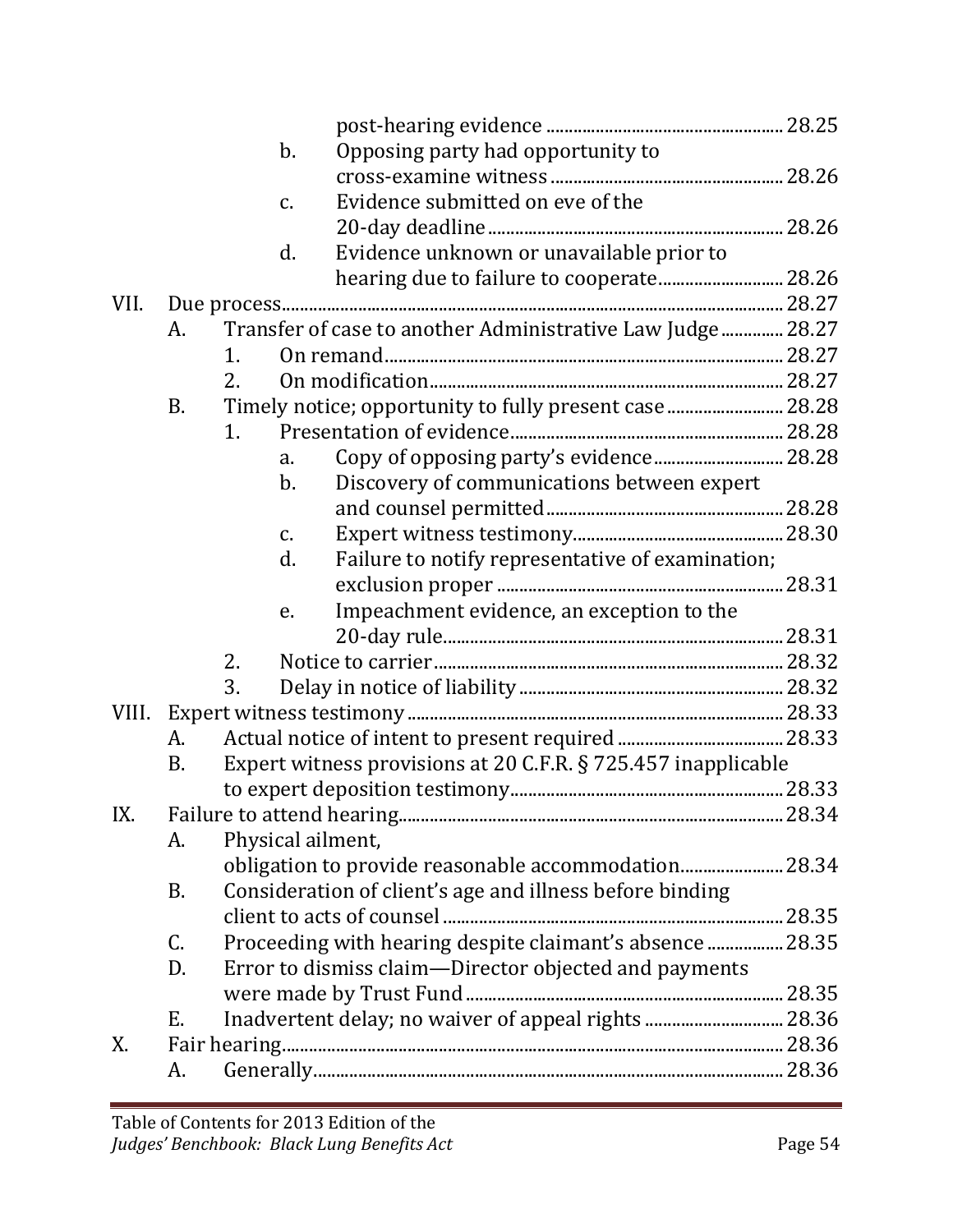|       | <b>B.</b> |    |                                                          |  |
|-------|-----------|----|----------------------------------------------------------|--|
|       | C.        |    |                                                          |  |
|       | D.        |    |                                                          |  |
|       |           | 1. | Conduct of the Administrative Law Judge  28.37           |  |
|       |           | 2. |                                                          |  |
|       |           | 3. |                                                          |  |
|       | Е.        |    |                                                          |  |
|       |           | 1. |                                                          |  |
|       |           |    | a.                                                       |  |
|       |           |    | $\mathbf b$ .<br>New hearing required;                   |  |
|       |           |    |                                                          |  |
|       |           |    | $\mathsf{C}$ .                                           |  |
|       |           | 2. | Multiple claims under 20 C.F.R. § 725.309  28.39         |  |
|       |           | 3. |                                                          |  |
|       | F.        |    |                                                          |  |
|       |           | 1. | Waiver must be voluntary, intentional,                   |  |
|       |           |    |                                                          |  |
|       |           | 2. |                                                          |  |
|       |           | 3. | Error to decide merits of claim                          |  |
|       |           |    |                                                          |  |
|       | G.        |    |                                                          |  |
| XI.   |           |    |                                                          |  |
|       | A.        |    |                                                          |  |
|       |           | 1. |                                                          |  |
|       |           | 2. | Reports based on physical examinations 28.41             |  |
|       |           | 3. |                                                          |  |
|       |           | 4. |                                                          |  |
|       | B.        |    |                                                          |  |
|       | C.        |    |                                                          |  |
|       | D.        |    |                                                          |  |
|       |           | 1. |                                                          |  |
|       |           | 2. |                                                          |  |
| XII.  |           |    |                                                          |  |
|       | А.        |    |                                                          |  |
|       | <b>B.</b> |    | Taking official notice of one expert but not another     |  |
|       |           |    |                                                          |  |
| XIII. |           |    |                                                          |  |
|       | A.        |    | Bias by original deciding Administrative Law Judge 28.44 |  |
|       |           |    |                                                          |  |